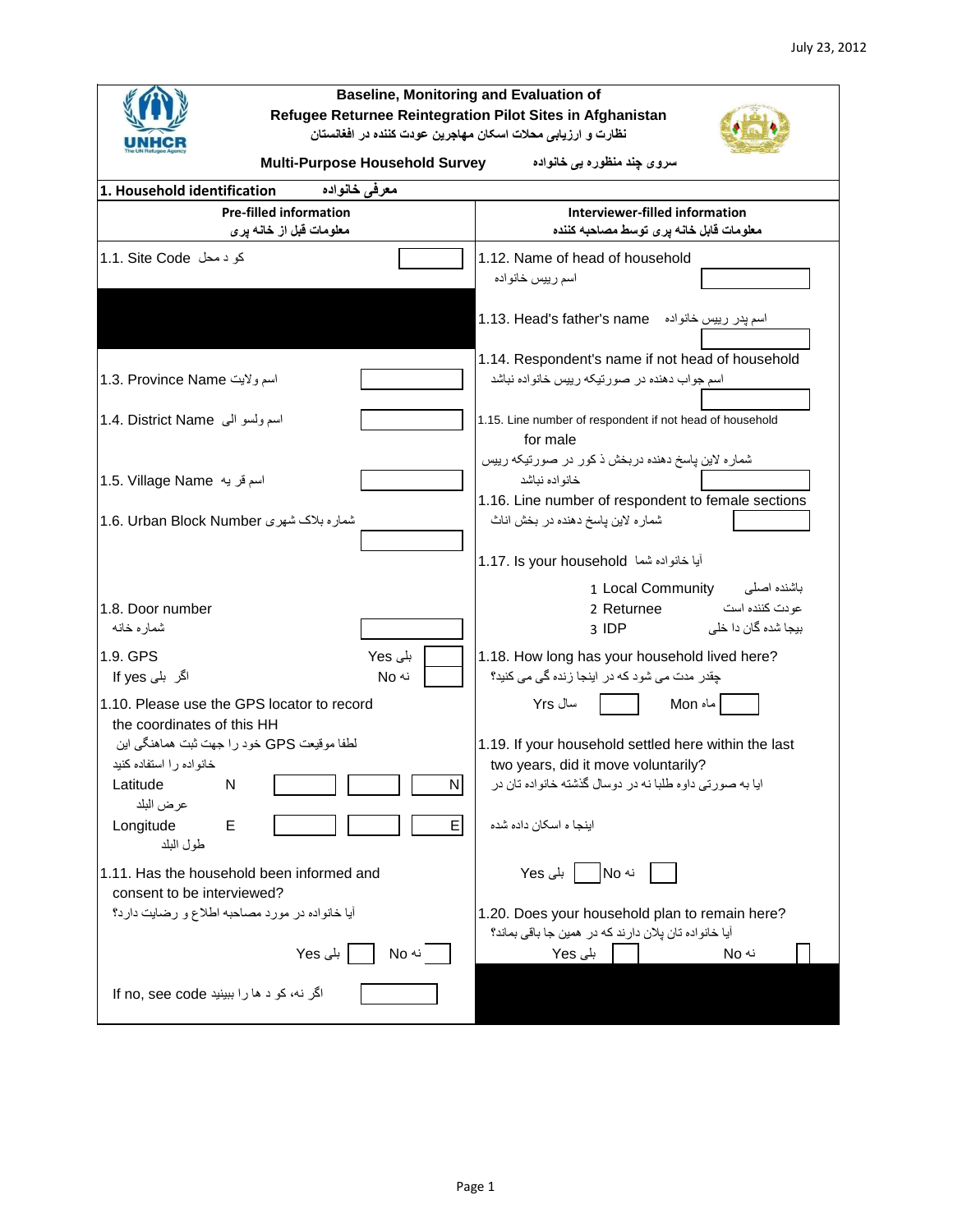



| 2.1 | Date of interview                              | Day              |                             | Month                | Yearl       |
|-----|------------------------------------------------|------------------|-----------------------------|----------------------|-------------|
|     | تاريخ مصاحبه                                   | روز              |                             | ماه                  | سال ،       |
|     | وقت شروع بفضائعولوع مصاحبه Start time          |                  |                             | وقت ختم End time     |             |
|     | 2.2 Interviewers' number                       | Male interviewer |                             | Female interviewer   |             |
|     | کو د مصاحبه کننده                              |                  | مرد                         | زن                   |             |
|     | 2.3 Supervisor's number                        |                  | 2.4 Regional manager number |                      |             |
|     | کود سویروایزر                                  |                  |                             | کو د منيجر ساحو ی    |             |
|     | 2.5 Date of office editing                     | Day              | Month                       | Year                 |             |
|     | تاریخ تصحیح در دفتر                            | روز              | ماه                         | سال                  |             |
| 2.6 | Office editor's code                           |                  |                             |                      |             |
|     | کو د تصحیح کننده                               |                  |                             |                      |             |
| 2.7 | Date of data entry                             | Day              | Month                       | Year                 |             |
|     | تاریخ دیتا انتر ی                              | روز              | ماه                         | سال                  |             |
| 2.8 | Data-entry officer code                        |                  | کو د آمر دیتا انتری         |                      |             |
|     | Codes for 1.11: Reasons                        |                  |                             |                      |             |
|     | $1 =$ Right to refuse<br>$2 = No$ male at home |                  | $3 =$ Privacy               | $4=$ No one at home  | $5 =$ Other |
|     | حق رد مصا حبه<br>هيچ مرد در خانه نيست          |                  | محر میت                     | هیچ کسی در خانه نیست | ساير        |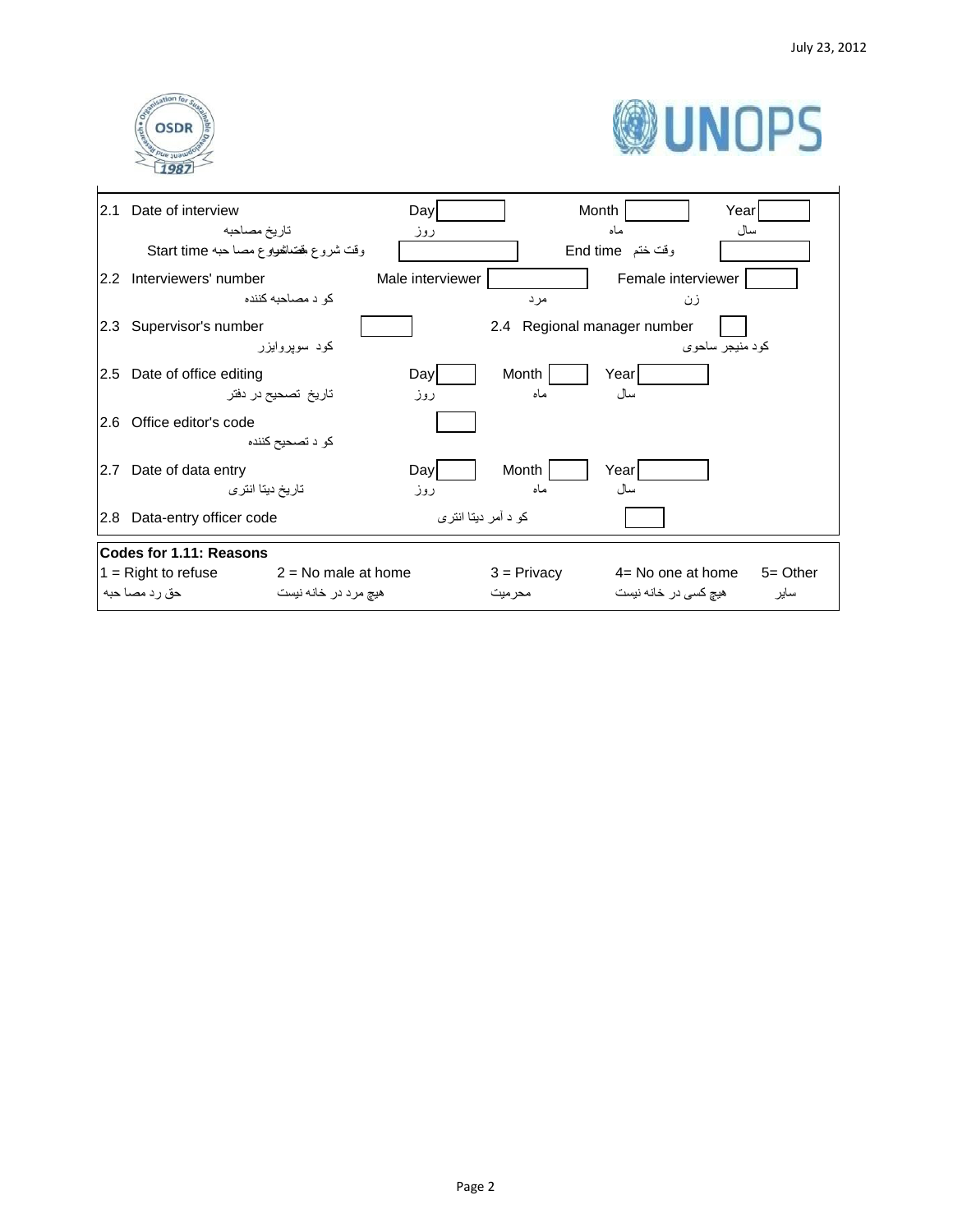#### **فهرست خانواده Roster Household 3.**

We would like to start with some information about the people who usually live and sleep in this household, starting with the head of the household. Please mention all people who usually stay here, including babies and infants, and people who are not immediate kin.

| ما ميخواهيم تا در مورد افراديكه در اين خانواده زنده كي ميكنند در قسمت بعضي معلومات صحبت را أغاز كنيم، از ريس خانواده شروع مي كنيم. لطفأ تمام |  |                                                                                        |  |  |
|----------------------------------------------------------------------------------------------------------------------------------------------|--|----------------------------------------------------------------------------------------|--|--|
|                                                                                                                                              |  | آنهایی را که معمولاً در این خانواده بو د و با ش مینما ید به شمول اطفال و نو زاد بگویید |  |  |

| 3.1              | 3.2                                                                    | 3.3                                      | 3.4                                                            | 3.5                                                                                                                                                              | 3.6                                                  | 3.7                                                                              |
|------------------|------------------------------------------------------------------------|------------------------------------------|----------------------------------------------------------------|------------------------------------------------------------------------------------------------------------------------------------------------------------------|------------------------------------------------------|----------------------------------------------------------------------------------|
|                  | What is the<br>relationship of<br><name> to the<br/>head of HH?</name> | Is <name> male or<br/>Female?</name>     | How old was<br><name> on<br/>his/her last<br/>borthday?</name> | What is <name's><br/>marital or<br/>engagement<br/>status?</name's>                                                                                              | Is any member disability or<br>permanently<br>blind? | What type of<br>chronic illness<br>or disabled, or does the family<br>have?      |
| Line No.         | For codes, See<br><b>Below</b>                                         | 1=Male 2=Female                          | If less than one<br>year, write '00'                           | For codes, See                                                                                                                                                   |                                                      | See Below.<br>If No, go to                                                       |
| شماره ئ لاين     | ريئس خانواده چيست                                                      | آبا (شخص) مرد است یا زن آارتبا ط(شخص) با | سالروز تولدش(چند<br>ساله)                                      | ar, write '00' Below 1=Yes 2=No next section <br> این عضو خانواده  آیا عضو خانواده حا لت مد نبی منا هل نا   چند مین (شخص)<br> چگونه معیوبیت یا   به شکل دایمی مر | نابينا است؟                                          | مريضى مزمن دارد؟ <mark>يض يا معيوب يا</mark>                                     |
|                  | برای کو د ها ذیل را<br>ببينيد                                          | مونث =2                                  | یک سال 00 بنویسید                                              | برای کو د ها ذیل را در صورت کم از مذکر =1<br>ببينيد                                                                                                              | نى=٢                                                 | برای کو د ها ذیل را بل <sub>می=۱</sub><br>ببینید در صورت که<br>نباشد به بخش بعدي |
| $\mathbf{1}$     |                                                                        |                                          |                                                                |                                                                                                                                                                  |                                                      |                                                                                  |
| $\overline{2}$   |                                                                        |                                          |                                                                |                                                                                                                                                                  |                                                      |                                                                                  |
| 3                |                                                                        |                                          |                                                                |                                                                                                                                                                  |                                                      |                                                                                  |
| 4                |                                                                        |                                          |                                                                |                                                                                                                                                                  |                                                      |                                                                                  |
| 5                |                                                                        |                                          |                                                                |                                                                                                                                                                  |                                                      |                                                                                  |
| 6                |                                                                        |                                          |                                                                |                                                                                                                                                                  |                                                      |                                                                                  |
| $\overline{7}$   |                                                                        |                                          |                                                                |                                                                                                                                                                  |                                                      |                                                                                  |
| 8                |                                                                        |                                          |                                                                |                                                                                                                                                                  |                                                      |                                                                                  |
| 9                |                                                                        |                                          |                                                                |                                                                                                                                                                  |                                                      |                                                                                  |
| 10               |                                                                        |                                          |                                                                |                                                                                                                                                                  |                                                      |                                                                                  |
| 11               |                                                                        |                                          |                                                                |                                                                                                                                                                  |                                                      |                                                                                  |
| 12               |                                                                        |                                          |                                                                |                                                                                                                                                                  |                                                      |                                                                                  |
| 13               |                                                                        |                                          |                                                                |                                                                                                                                                                  |                                                      |                                                                                  |
| $\gamma$ ۴<br>15 |                                                                        |                                          |                                                                |                                                                                                                                                                  |                                                      |                                                                                  |
|                  |                                                                        |                                          |                                                                |                                                                                                                                                                  |                                                      |                                                                                  |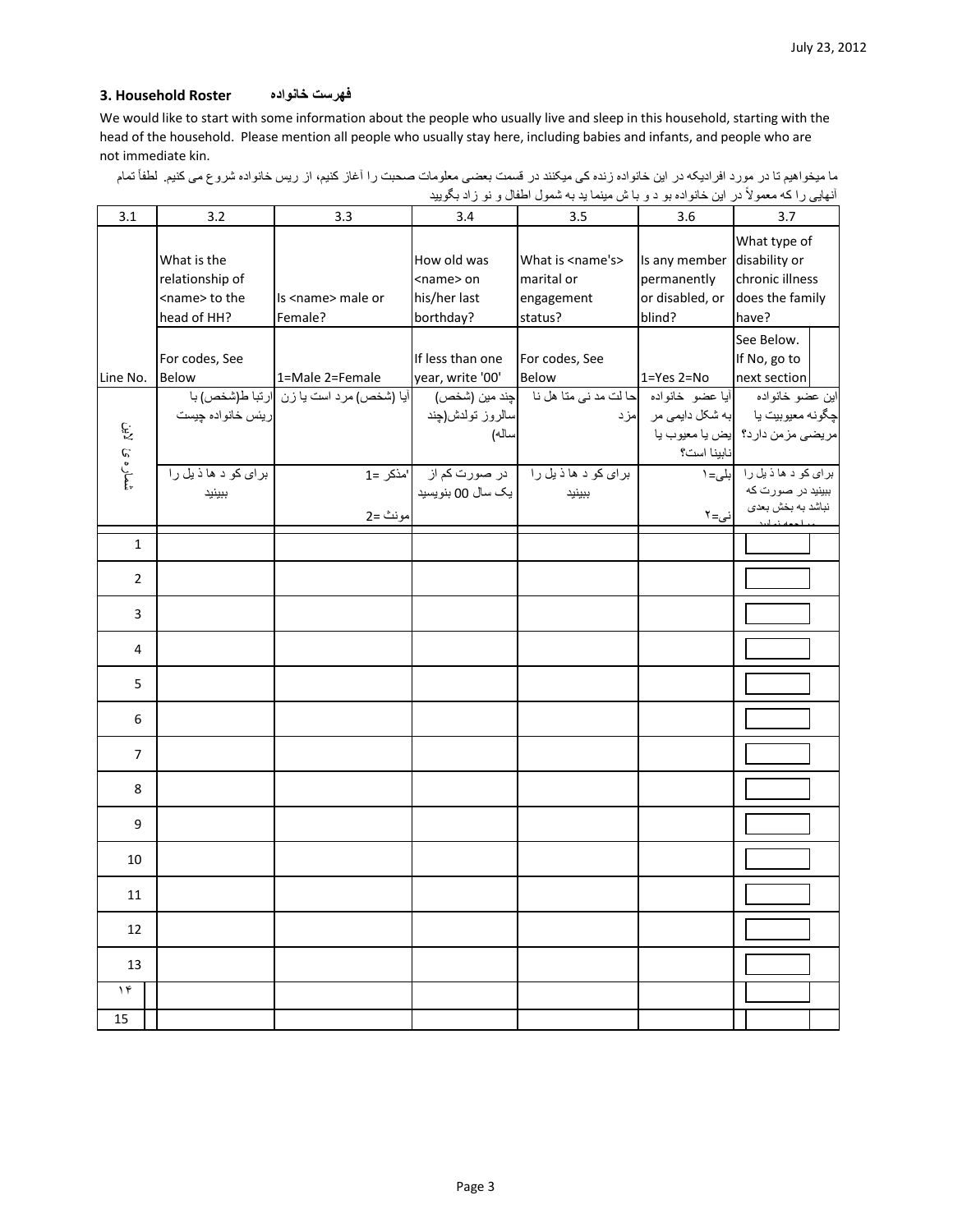| 3.1 | 3.2 | 3.3 | 3.4 | 3.5 | 3.6 | 3.7 |
|-----|-----|-----|-----|-----|-----|-----|
|     |     |     |     |     |     |     |
|     |     |     |     |     |     |     |
|     |     |     |     |     |     |     |
|     |     |     |     |     |     |     |
|     |     |     |     |     |     |     |
|     |     |     |     |     |     |     |
|     |     |     |     |     |     |     |
|     |     |     |     |     |     |     |
|     |     |     |     |     |     |     |
|     |     |     |     |     |     |     |
|     |     |     |     |     |     |     |
|     |     |     |     |     |     |     |
|     |     |     |     |     |     |     |
|     |     |     |     |     |     |     |
|     |     |     |     |     |     |     |
|     |     |     |     |     |     |     |
|     |     |     |     |     |     |     |
|     |     |     |     |     |     |     |
|     |     |     |     |     |     |     |
|     |     |     |     |     |     |     |
|     |     |     |     |     |     | Г   |
|     |     |     |     |     |     |     |
|     |     |     |     |     |     |     |
|     |     |     |     |     |     |     |
|     |     |     |     |     |     |     |
|     |     |     |     |     |     |     |
|     |     |     |     |     |     |     |
|     |     |     |     |     |     |     |
|     |     |     |     |     |     |     |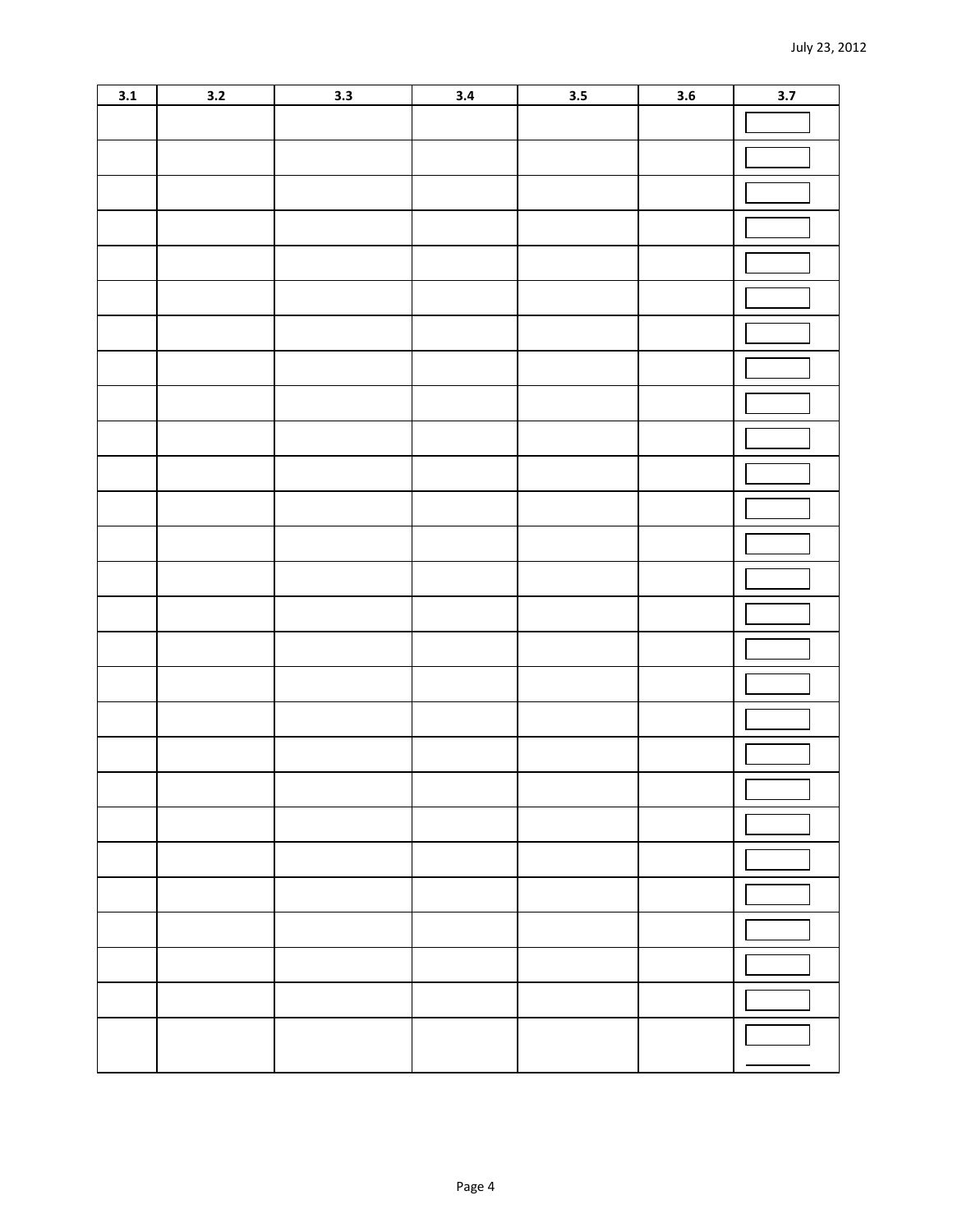| Codes for 3.2: Relationship to head of household     |                               | کود برای ۳.۲: ارتباط با ریس خانواده         |                                        |  |  |
|------------------------------------------------------|-------------------------------|---------------------------------------------|----------------------------------------|--|--|
| 1= Household head                                    | $10 =$ Brother                | 19= Stepdaughter                            | 28= Other relation (male)              |  |  |
| رييس خانواده                                         | بر ادر                        | دختر اندر                                   | سایر روابط (مرد)                       |  |  |
| 2= Husband                                           | $11 =$ Sister                 | 20= Foster-son                              | 29= Other relation (Female)            |  |  |
| شوهر                                                 | خو اهر                        | يسر رضاعي                                   | سایر روابط (زن)                        |  |  |
| $3 = W$ ife                                          | 12= Brother-in-law            | 21= Foster-daughter                         | 30= Unrelated (male)                   |  |  |
| خانم                                                 | خسربر ہ                       | دختر رضاعي                                  | بدون ارتباط (مرد)                      |  |  |
| $4 =$ Father                                         | 13= Sister-in-law             | $22 =$ Uncle                                | 31= Unrelated (female)                 |  |  |
| پدر                                                  | خباشنه                        | كاكا/ماما                                   | بدون ارتباط (زن)                       |  |  |
| 5= Mother                                            | $14 =$ Son                    | $23 =$ Aunt                                 | 32= Step brother                       |  |  |
| مادر                                                 | پسر                           | عمه/خاله                                    | بر ار د اندر                           |  |  |
| 6= Father-in-law                                     | 15= Daughter                  | 24= Nephew                                  | 33= Step sister                        |  |  |
| خسر                                                  | دختر                          | يسر بر ادر                                  | خواهر اندر                             |  |  |
| 7= Mother-in-law                                     | 16= Son-in-law                | $25 =$ Niece                                | 34= Grandfather                        |  |  |
| خشو                                                  | داماد                         | دختر بر ادر                                 | پدر کلان                               |  |  |
| 8= Stepfather                                        | 17= Daughter-in-law           | 26= Grandson                                | $35 =$ Grandmother                     |  |  |
| پدر اندر                                             | سنو                           | نو اسه                                      | مادر كلان                              |  |  |
| 9= Stepmother                                        | 18= Stepson                   | 27= Granddaughter                           |                                        |  |  |
| مادر اندر                                            | يسر اندر                      | نو اسه دختر                                 |                                        |  |  |
| <b>Codes for 3.5: Marital status</b>                 | حالت مدنى<br>کود بر ای ۲.۵:   |                                             |                                        |  |  |
| $1 =$ Married                                        | $3 = Widowed$                 |                                             | 5 = Never married, not engaged         |  |  |
| متاهل                                                |                               | بيو ه                                       | نام زد نشده است                        |  |  |
| $2$ = Divorced, separated                            |                               | $4$ = Never married, but engaged            |                                        |  |  |
| طلا ق شده                                            |                               | هیچگاه از دواج نکر ده اما نامز د شده        |                                        |  |  |
| Codes for 3.7: Type of disability or chronic illness |                               |                                             | نوع معيوبيت يا مريضي                   |  |  |
| $1$ = Physical disability                            | 5= Mental disability          | $9 = Other$                                 |                                        |  |  |
| معيوبيت فزيكي                                        | معيوبيت دماغي                 | ساير                                        |                                        |  |  |
| $2 =$ Deaf                                           | 6= Cancer                     | $10 = Not applicable$                       |                                        |  |  |
| حر                                                   | سر طان                        |                                             | قابل تطبيق نيست                        |  |  |
| $3 = Blind$                                          | $7$ = Intellectual disability |                                             | 11= Communicable infections (eg TB)    |  |  |
| ناببنا                                               | معيوبيت عقلمي                 |                                             | سر ایت از طریق ارتباطات مانند توبرکلوز |  |  |
| $4=$ Epilepsy                                        |                               | 8 = Chronic illness (e.g. Asthma, diabetes) |                                        |  |  |
| اپلپسی                                               | مريضي مزمن مانند ديابيت       |                                             |                                        |  |  |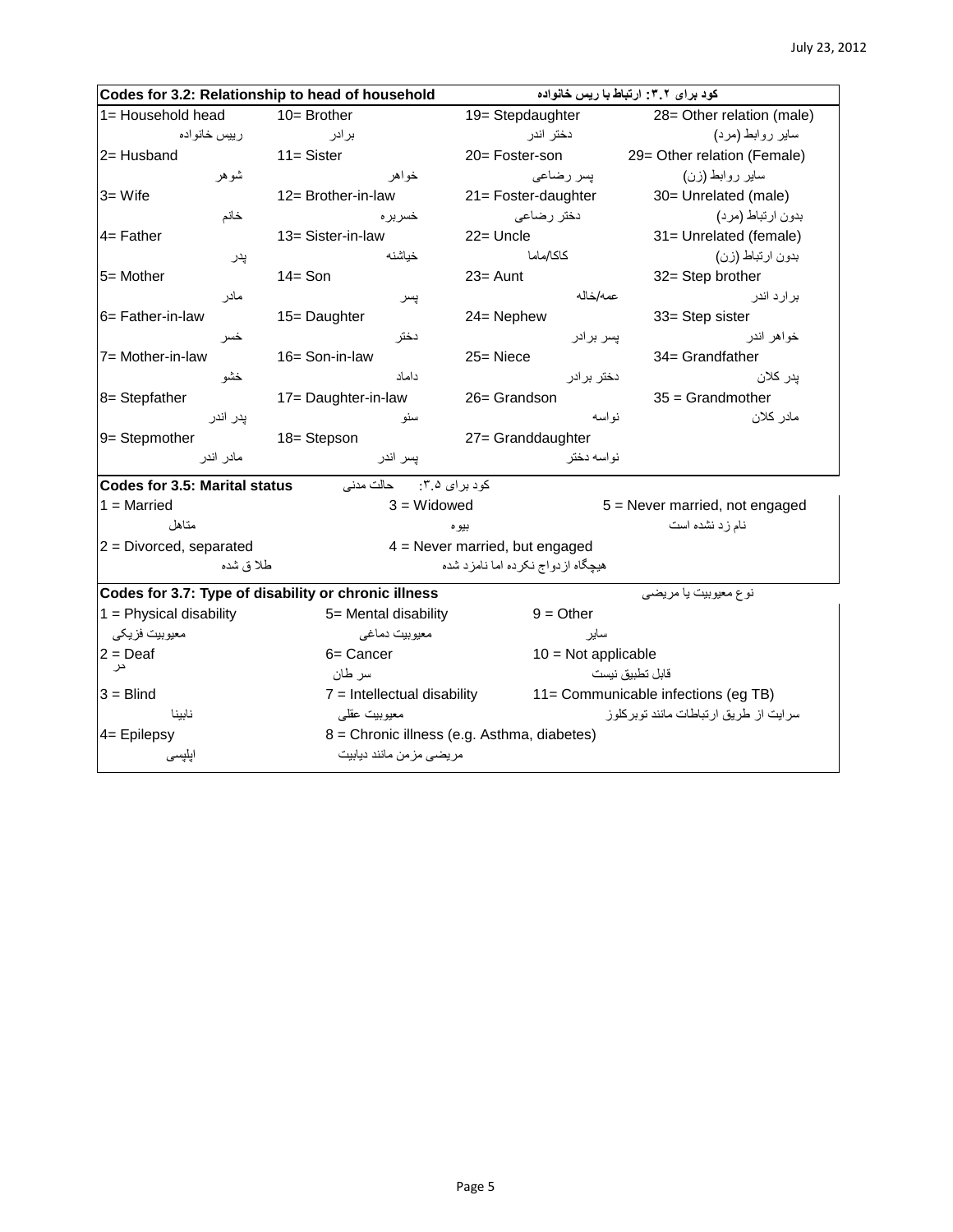| 4.1 | What type of dwelling best describes your current dwelling?                    |                                                                                            |                                       |                                                                  |          |  |  |  |  |
|-----|--------------------------------------------------------------------------------|--------------------------------------------------------------------------------------------|---------------------------------------|------------------------------------------------------------------|----------|--|--|--|--|
|     |                                                                                |                                                                                            | چی نو ع منز ل منز ل مو جو ده شما است؟ |                                                                  |          |  |  |  |  |
|     | 1. Single family house                                                         | 4. Shared apartment                                                                        |                                       | 7. Other                                                         |          |  |  |  |  |
|     | حو يلي مستقل                                                                   | خا نه مشتر ک                                                                               |                                       | د يگر                                                            |          |  |  |  |  |
|     | 2. Part of a shared house                                                      | 5. Tent                                                                                    |                                       |                                                                  |          |  |  |  |  |
|     | قسما مشتر ک                                                                    | خيمه                                                                                       |                                       |                                                                  |          |  |  |  |  |
|     | 3. Separate apartment<br>خا نه جدا گا نه                                       | 6. Temporary shelter/shack<br>سر يناه مو قت                                                |                                       |                                                                  |          |  |  |  |  |
|     |                                                                                |                                                                                            |                                       |                                                                  |          |  |  |  |  |
| 4.2 | What is the major construction material of the exterior walls of the dwelling, |                                                                                            |                                       |                                                                  |          |  |  |  |  |
|     | in the main living area of the family?                                         | عمده ترین مواد ساختمانی دیوار های بیرونی مسکن شما، در جاییکه خانواده زنده گی می کند، جیست؟ |                                       |                                                                  |          |  |  |  |  |
|     |                                                                                |                                                                                            |                                       |                                                                  |          |  |  |  |  |
|     | 1. Fired brick/stone                                                           | 3. Wood                                                                                    |                                       | 5. Tent                                                          | 7. Other |  |  |  |  |
|     | خشت و سنگ                                                                      | چوب                                                                                        |                                       | خيمه                                                             | د پگر    |  |  |  |  |
|     | 2. Concrete<br>كانكريت                                                         | 4. Mud bricks/ mud<br>گل و خشت گلبي                                                        |                                       | 6. Temporary shelter                                             |          |  |  |  |  |
|     |                                                                                |                                                                                            |                                       | سرپناه موقتبي                                                    |          |  |  |  |  |
| 4.3 | What is the major construction material of the roof of the dwelling,           |                                                                                            |                                       |                                                                  |          |  |  |  |  |
|     | in the main living area of the family?                                         |                                                                                            |                                       | عمده ترین مواد ساختمانی سقف خانه که در ان زنده گی می کنید چیست؟  |          |  |  |  |  |
|     |                                                                                |                                                                                            |                                       |                                                                  |          |  |  |  |  |
|     | 1. Concrete<br>2. Wood                                                         | 3. Tin/metal                                                                               | 4. Bricks                             | 5. Other                                                         |          |  |  |  |  |
|     | كانكر يت<br>چوب                                                                | فلز                                                                                        | خشت                                   | ساير                                                             |          |  |  |  |  |
| 4.4 | What is the major construction material of the floor of this dwelling,         |                                                                                            |                                       |                                                                  |          |  |  |  |  |
|     | in the main living area of the family?                                         |                                                                                            |                                       |                                                                  |          |  |  |  |  |
|     |                                                                                |                                                                                            |                                       | عمده ترین مواد ساختمانی سطح مسکن که در آن زنده گی می کنید، چیست؟ |          |  |  |  |  |
|     | 1. Dirt/earth<br>زمين                                                          | 2. Concrete/ tile                                                                          | كانكريت، كاشى                         | 3. Other ساير                                                    |          |  |  |  |  |
| 4.5 | How did you acquire this dwelling or what is the occupancy status?             |                                                                                            |                                       |                                                                  |          |  |  |  |  |
|     |                                                                                |                                                                                            | جگونه این مسکن را بدست آور دید؟       |                                                                  |          |  |  |  |  |
|     | 1.1. Inheritance or from family                                                | 7. Own - given free, charity                                                               |                                       |                                                                  |          |  |  |  |  |
|     | میر اث از فامیل                                                                | ملكيت / رايگا ن صدقه                                                                       |                                       |                                                                  |          |  |  |  |  |
|     | 2.2. Purchased dwelling                                                        | 8. Provided by UN Programme                                                                |                                       |                                                                  |          |  |  |  |  |
|     | خريد مسكن                                                                      | در بر نامه ملل متحد آماده شده است                                                          |                                       |                                                                  |          |  |  |  |  |
|     | 3.3. Constructed dwelling                                                      | 9. Provided by INGO                                                                        |                                       |                                                                  |          |  |  |  |  |
|     | مسكن را ساخته است                                                              |                                                                                            | توسط مو سسات بين الملي فراهم شد       |                                                                  |          |  |  |  |  |
|     | 4.4. Tenant (renting)<br>اجار ہ<br>محا فظ است<br>5. Caretaker                  | 10<br>Other                                                                                | سابر                                  |                                                                  |          |  |  |  |  |
|     | 5.6. Relative or friend of owner                                               |                                                                                            |                                       |                                                                  |          |  |  |  |  |
|     | ما لک ان خویشاوند یا دوست                                                      |                                                                                            |                                       |                                                                  |          |  |  |  |  |
| 4.6 | Do you pay rent to live in this dwelling?                                      |                                                                                            |                                       | آیا بخاطر زندہ گی کر دن در این مسکن، بول می پر دازید؟            |          |  |  |  |  |
|     | 1. No, do not have to pay                                                      | 2. Yes, pay in cash                                                                        |                                       | 3. Yes, goods or services                                        |          |  |  |  |  |
|     | نه، نمي پرداز م                                                                | بلی میپرداز م                                                                              |                                       | بلی، خدمات یا اجناس                                              |          |  |  |  |  |
|     |                                                                                |                                                                                            |                                       |                                                                  |          |  |  |  |  |
| 4.7 | How much money per month does your household pay to live in this dwelling?     | كر ايه ماهانه اين خانه جند افغاني ميباشد؟ اكر جنس است قيمت ان جند افغاني ميشود؟            |                                       |                                                                  |          |  |  |  |  |
|     | (If pay in goods or services, estimate the value per month)                    |                                                                                            | Afs                                   |                                                                  |          |  |  |  |  |
|     |                                                                                |                                                                                            |                                       |                                                                  |          |  |  |  |  |
|     |                                                                                |                                                                                            |                                       |                                                                  |          |  |  |  |  |

## **اسکان و رعایت بهداشت Sanitation and Housing 4.**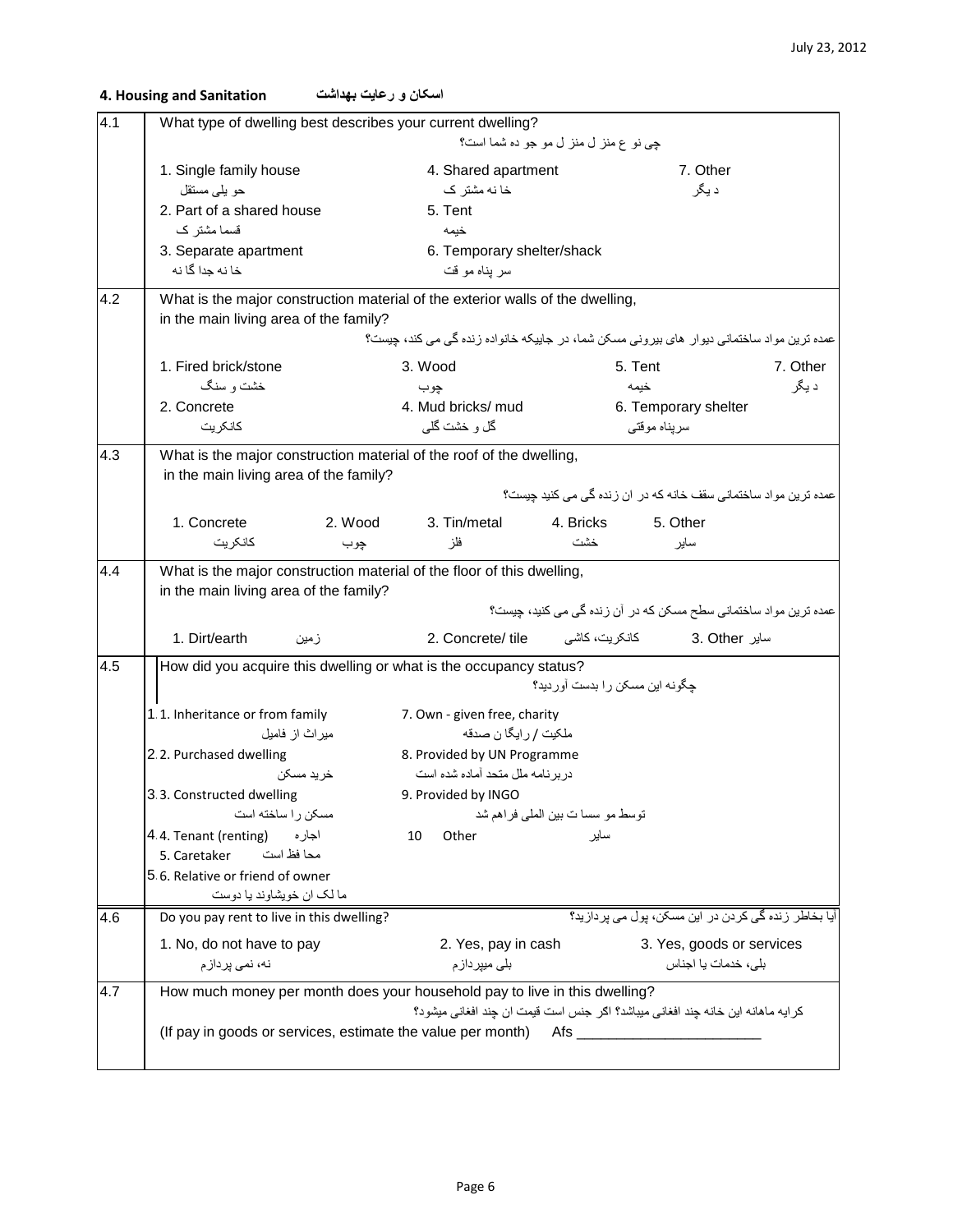| 4.8  | If you were to purchase this dwelling today, how much would it cost?        |                                                                                                          |                                                      |
|------|-----------------------------------------------------------------------------|----------------------------------------------------------------------------------------------------------|------------------------------------------------------|
|      |                                                                             | در صورتیکه بخواهید امروز همچو مسکن بخرید، قیمت ان چند افغا نی خواهد بود؟                                 |                                                      |
|      | IF DO NOT KNOW PUT 888                                                      |                                                                                                          | در صورتیکه نمی دانید، 888 بگذاری                     |
|      | Afs                                                                         |                                                                                                          |                                                      |
| 4.9  | What kind of kitchen/cooking facilities does this dwelling have?            |                                                                                                          |                                                      |
|      |                                                                             |                                                                                                          | آشيز خانه مسكن شما جِگونه است؟                       |
|      | Kitchen is separate room in dwelling                                        | آشپز خانه اتاق جدا است<br>$\mathbf{1}$                                                                   |                                                      |
|      | Kitchen is part of a room in the dwelling                                   | $\overline{2}$<br>آشیز خانه بخش از یک اتاق است                                                           |                                                      |
|      | (or part of the tent)                                                       |                                                                                                          | و یا بخش از خیمه میبا شد                             |
|      | Cooking room is in a separate room                                          | 3                                                                                                        | أشپز خانه در یک اتاق بیرون از مسکن است               |
|      | outside the dwelling                                                        |                                                                                                          |                                                      |
|      | Cooking done in the open                                                    | آشیزی در یک فضای باز انجام می شود<br>4                                                                   |                                                      |
|      | Other                                                                       | ساير<br>5                                                                                                |                                                      |
| 4.10 | نوعيت اشيز خانه<br>What is kitchen type?                                    |                                                                                                          |                                                      |
|      | 1. Open<br>2. Semi Open<br>باز                                              | نيمه باز<br>3. Close<br>بسته                                                                             |                                                      |
| 4.11 | How many rooms does your household occupy (exclude corridors, balconies)?   |                                                                                                          |                                                      |
|      | For Kuchi households living in tents, record number of tents                |                                                                                                          |                                                      |
|      |                                                                             | جند اتاق را برای زنده گی تان اختصاص داده اید (بد ون دهلیز و بالکن)؟                                      |                                                      |
|      |                                                                             |                                                                                                          | برای زنده کوچی ها در خیمه، تعداد خیمه را ثبت نمایید. |
| 4.12 | <b>INTERVIEWER: RECORD ACCESS TO DWELLING</b>                               |                                                                                                          |                                                      |
|      |                                                                             |                                                                                                          | مصاحبه کننده: دسترسی به راه امد ن خا نه را ثبت نماید |
|      | 1. Footpath<br>2. Unpaved road<br>بیاده رو                                  |                                                                                                          | سر ک مساعد 3. Paved road                             |
| 4.13 | INTERVIEWER: RECORD ACCESS TO DWELLING -                                    |                                                                                                          |                                                      |
|      | Can garbage be seen near where people are staying                           |                                                                                                          |                                                      |
|      |                                                                             | مصاحبه کننده: دسترسی به مسکن را ثبت نماید - آیا در نزدیکی محل زنده گی مردم کثافات دیده می شود؟           |                                                      |
|      | 1. None<br>نه                                                               | کمی 2. Few                                                                                               | 3. A lot بسيار                                       |
| 4.14 | INTERVIEWER: RECORD ACCESS TO DWELLING -                                    |                                                                                                          |                                                      |
|      | Are there pools of stagnant water near where people are staying             |                                                                                                          |                                                      |
|      |                                                                             | مصاحبه کننده: دسترسی به مسکن را ثبت نمایید - آیا در نزدیکی محل سکونت کند ه های آب های ایستاده وجود دارد؟ |                                                      |
|      | 1. None<br>نه                                                               | کمی 2. Few                                                                                               | 3. A lot بسيار                                       |
| 4.15 | Has your household had electricity at any time in the past 30 days from any |                                                                                                          |                                                      |
|      | of these sources?                                                           | آیا خانوده تان در طول 30 روزبه منابع بر قی ذیل دسترسی داشته است؟                                         |                                                      |
|      | بلی<br>Yes<br>No                                                            |                                                                                                          |                                                      |
|      | 1. Electric grid                                                            | 4. Private generator (hydro)                                                                             | 7. Solar                                             |
|      | شبكه برق                                                                    | جنراتور شخصي (ابي )                                                                                      | أفتابي                                               |
|      | 2. Government generator                                                     | 5. Community generator (engine)                                                                          | 8. Wind                                              |
|      | جنراتور دولتى                                                               | جنر اتور اجتماعي (انجن)                                                                                  | بادى                                                 |
|      | 3. Private generator (engine)                                               | 6. Community generator (hydro)                                                                           | 9. Battery                                           |
|      | جنراتور خصوصي (انجن)                                                        | جنر اتور اجتماعی (هایدرو) ابی                                                                            | بترى                                                 |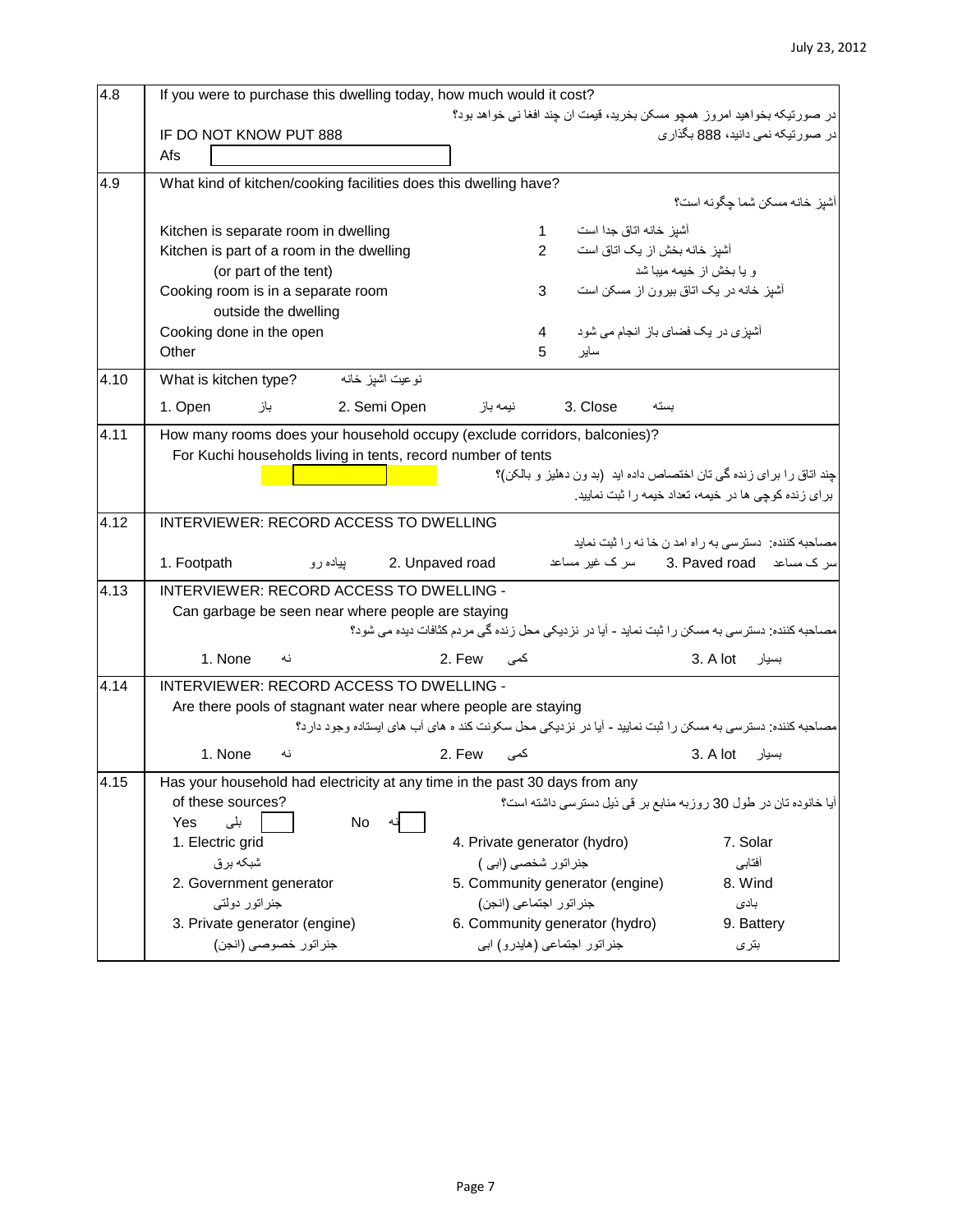| 4.16 | In the past 30 days, what has been the household's main source of cooking fuel?                                                                                                                                    |                                                                                                                                                                                     |                |  |  |  |
|------|--------------------------------------------------------------------------------------------------------------------------------------------------------------------------------------------------------------------|-------------------------------------------------------------------------------------------------------------------------------------------------------------------------------------|----------------|--|--|--|
|      |                                                                                                                                                                                                                    | در 30 روزگذشته، منبع سوخت براي آشپزي در خانواده چي بوده است؟                                                                                                                        |                |  |  |  |
|      | 1. Animal dung                                                                                                                                                                                                     | 4. Crop residue, trash                                                                                                                                                              | 7. Gas         |  |  |  |
|      | سرگين حيوانات                                                                                                                                                                                                      | يس مانده محصول                                                                                                                                                                      | گاز            |  |  |  |
|      | 2. Bushes (ping), twigs/branches                                                                                                                                                                                   | 5. Charcoal, coal                                                                                                                                                                   | 8. Electricity |  |  |  |
|      | بوته/شاخ و برگ                                                                                                                                                                                                     | ذغال چوب/ذغال سنگ                                                                                                                                                                   | برق            |  |  |  |
|      | 3. Firewood                                                                                                                                                                                                        | 6. Kerosene or oil                                                                                                                                                                  | 9. Other       |  |  |  |
|      | هيز ۾ چوب سو خت                                                                                                                                                                                                    | تیل / تیل خا ک                                                                                                                                                                      | ساير           |  |  |  |
| 4.17 | What is the main source of heating for this house in winter?                                                                                                                                                       |                                                                                                                                                                                     |                |  |  |  |
|      |                                                                                                                                                                                                                    | منبع اصلی گر م نمو دن خا نه برا ی خانواده در زمستا ن چیست؟                                                                                                                          |                |  |  |  |
|      | 1. No heating in house                                                                                                                                                                                             | 5. Crop residue, trash                                                                                                                                                              | 9. Electricity |  |  |  |
|      | خانه گر م نیست                                                                                                                                                                                                     | بقاياي محصول                                                                                                                                                                        | برق            |  |  |  |
|      | 2. Bushes(ping), twigs/branches, straw                                                                                                                                                                             | 6. Charcoal, coal                                                                                                                                                                   | 10. Other      |  |  |  |
|      | بوته/ شاخ و برگ                                                                                                                                                                                                    | ذغال چوب يا سنگ                                                                                                                                                                     | ساير           |  |  |  |
|      | 3. Firewood                                                                                                                                                                                                        | 7. Kerosene, diesel, petrol                                                                                                                                                         |                |  |  |  |
|      | هيزم                                                                                                                                                                                                               | تیل خاک / دیزل یا یطرول                                                                                                                                                             |                |  |  |  |
|      | 4. Animal dung                                                                                                                                                                                                     | 8. Gas                                                                                                                                                                              |                |  |  |  |
|      | سرگين حيوانات                                                                                                                                                                                                      | گاز                                                                                                                                                                                 |                |  |  |  |
| 4.18 | How much did this household spend in the last month<br>for each type of fuel used in the household? (in Afghanis)<br>IF HOUSEHOLD DID NOT SPEND ON A SPECIFIC TYPE OF FUEL, WRITE '0'<br>Electricity<br>Af<br>بر ق | چی اندازه پول را برای استفاده هر یک از مواد ذیل در یک ماه گذشته برای مصرف خا نو اده مصرف نمو ده ؟<br>در صورتیکه خانواده کدام نوع مصرف خاص نکرده باشد، "0" بنیسید<br>Firewood<br>چوب |                |  |  |  |
|      |                                                                                                                                                                                                                    |                                                                                                                                                                                     |                |  |  |  |
|      | گاز<br>Af<br>Gas                                                                                                                                                                                                   | ذغال چوب يا سنگ<br>Charcoal, coal                                                                                                                                                   |                |  |  |  |
|      | Af<br>Fuel, oil<br>تيل                                                                                                                                                                                             | Ping, straw, manure بوته كاه سر كين                                                                                                                                                 |                |  |  |  |
| 4.19 | What main toilet facility does your household use?                                                                                                                                                                 | بد رفت (تشناب) خانه كه زنده گی می كنيد چگونه است؟                                                                                                                                   |                |  |  |  |
|      | 1 Open pit                                                                                                                                                                                                         | آزاد                                                                                                                                                                                |                |  |  |  |
|      | 2 Traditional covered latrine                                                                                                                                                                                      | تشناب های پوشیده عرفی                                                                                                                                                               | 2              |  |  |  |
|      | 3 Improved latrine                                                                                                                                                                                                 | تشناب هاى ييشرفته                                                                                                                                                                   | 3              |  |  |  |
|      | 4 Flush latrine                                                                                                                                                                                                    | تشناب های فلش                                                                                                                                                                       | 4              |  |  |  |
|      | 5 None (open field, bush) or sahrahi                                                                                                                                                                               | هيچ نيست، صحر ايي                                                                                                                                                                   | 5              |  |  |  |
|      | 6 Dearan (not pit)                                                                                                                                                                                                 | دیران (بدون گو دال)                                                                                                                                                                 | 6              |  |  |  |
|      | 7 Other                                                                                                                                                                                                            | ساير                                                                                                                                                                                | 7              |  |  |  |
| 4.20 | If there latrines available, what condition are they in?                                                                                                                                                           |                                                                                                                                                                                     |                |  |  |  |
|      |                                                                                                                                                                                                                    | در صورتیکه تشناب داشته باشند، این تشناب ها از چی وضعیتی برخوردار هستند؟                                                                                                             |                |  |  |  |
|      | 1 Clean and in good working condition                                                                                                                                                                              | یاک و دار ای وضعیت خوب                                                                                                                                                              | 1              |  |  |  |
|      | 2 Dirty/in disrepair but operational                                                                                                                                                                               | كثيف اما از آن كارگرفته مي شود                                                                                                                                                      | 2              |  |  |  |
|      | 3 Not working at all                                                                                                                                                                                               | هیچ کار گرفته نمی شود                                                                                                                                                               | 3              |  |  |  |
|      | 4 Not available                                                                                                                                                                                                    | در دسترسی نیست                                                                                                                                                                      | 4              |  |  |  |
|      | 5 Don't know                                                                                                                                                                                                       | نمی دانم                                                                                                                                                                            | 5              |  |  |  |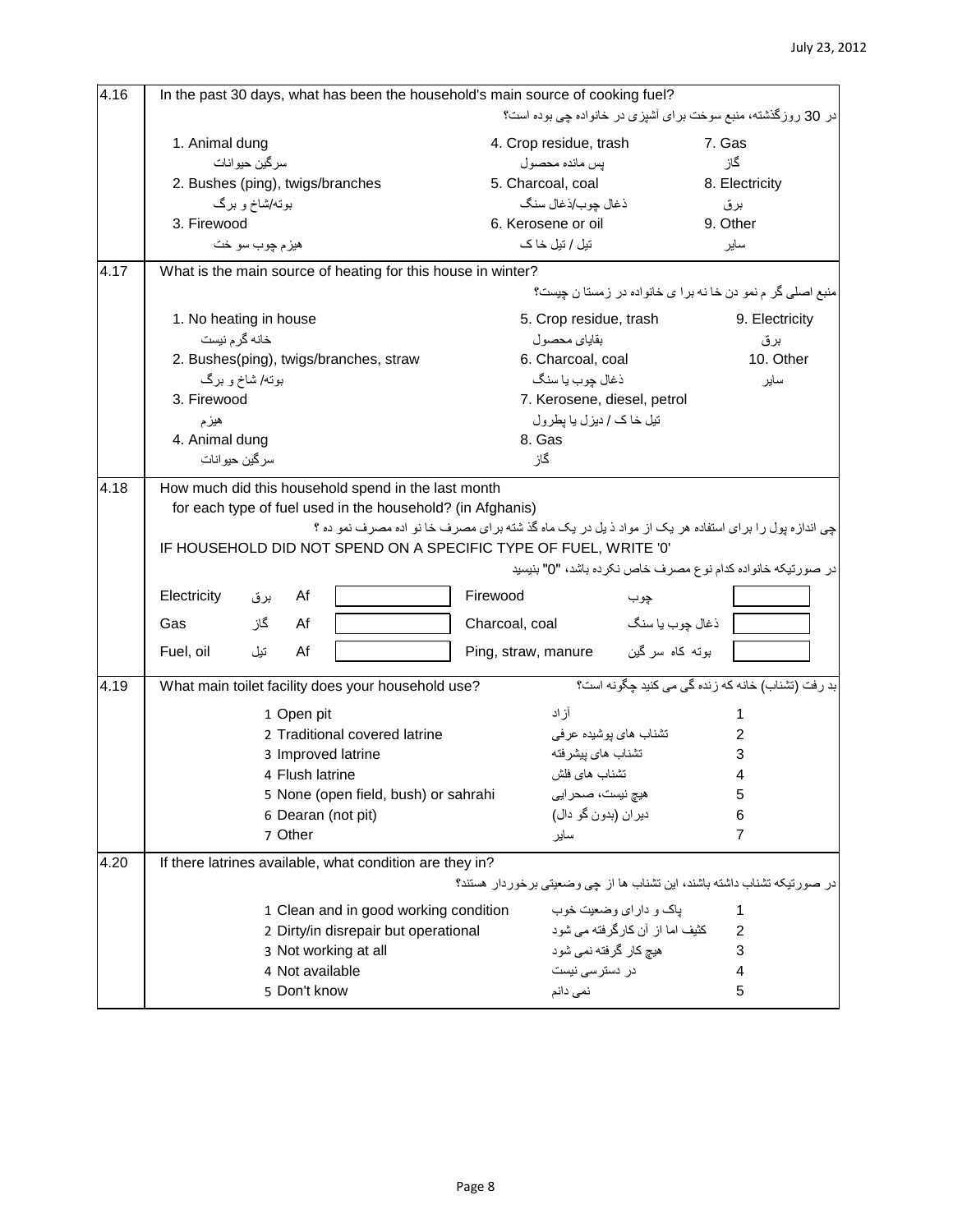| 4.21 |                |                | Is the toilet facility shared with other households?                                                                                                                                                                                                                                 |   |                                             |                 | آبا تشناب با دبگر خانو اده ها شر بک است؟                            |
|------|----------------|----------------|--------------------------------------------------------------------------------------------------------------------------------------------------------------------------------------------------------------------------------------------------------------------------------------|---|---------------------------------------------|-----------------|---------------------------------------------------------------------|
|      |                |                |                                                                                                                                                                                                                                                                                      |   | Yes                                         |                 | نه No<br>بلی                                                        |
| 4.22 |                |                | What is the main source of drinking water for members of your household                                                                                                                                                                                                              |   |                                             |                 |                                                                     |
|      |                |                | in the past month?                                                                                                                                                                                                                                                                   |   |                                             |                 | مهم ترین منبع آب اشا مید نی بر ای خانواده در ماه گذشته چی بوده است؟ |
|      |                | 1              | Open well - public<br>چاه عامه سر باز                                                                                                                                                                                                                                                | 6 | Spring - unprotected<br>أب چشمه - غیر محفوظ | 11              | River, lake, channel, pool, drainage<br>در با، جهبل، کانال          |
|      | $\overline{2}$ |                | 2 Open well - private 7 Spring - protected                                                                                                                                                                                                                                           |   |                                             |                 | 12 Water tanker                                                     |
|      |                |                |                                                                                                                                                                                                                                                                                      |   |                                             |                 | تانکر آب                                                            |
|      | 3              | 3              | Hand pump - public 8 Piped - private                                                                                                                                                                                                                                                 |   |                                             | 13 <sup>7</sup> | Bottled water, mineral water<br>أب بوتلي - أب معدني                 |
|      | $\overline{4}$ | $\overline{4}$ | Hand pump - private 9 Piped - municipal<br>لوله آب - شهرداری مسلم - شخصبی                                                                                                                                                                                                            |   |                                             |                 | 14 Collect rain water<br>اب بار ان                                  |
|      | 5              | 5              | Bored wells                                                                                                                                                                                                                                                                          |   | 10 Kariz                                    | 15              | Other, specify                                                      |
|      |                |                | جاه های عمیق با یمپ دستی                                                                                                                                                                                                                                                             |   | كاريز                                       |                 | سابر ، مشخص ساز بد                                                  |
| 4.23 |                |                | How much did you pay (or will you pay) for water from this drinking water source for<br>the last month? (in Afghanis) IF NO PAYMENT, WRITE '0'<br>در ماه گذشته چی مقدار بول را صرف خرید آب از یکی از منابع ذکر شده کردید؟ (به افغانی)<br>در  صو ر تیکه که نکر ده باشید، "0" بنو پسید |   |                                             |                 |                                                                     |
|      |                |                |                                                                                                                                                                                                                                                                                      |   |                                             |                 |                                                                     |
| 4.24 |                |                | How many minutes does it take to walk, one way, to this main source of water?<br>IF DO NOT HAVE TO WALK, WRITE '0'                                                                                                                                                                   |   |                                             |                 |                                                                     |
|      |                |                | رسیدن به این منابع آب چقدر زمان را در بر می گیرد؟                                                                                                                                                                                                                                    |   |                                             |                 |                                                                     |
|      |                |                | اگر رفتن به منابع نیاز نباشد، "0" بنویسید.                                                                                                                                                                                                                                           |   |                                             |                 |                                                                     |

## **مالداری Livestock 5.**

| 5.1 |                                                                  | Does your household own any livestock at the present time?      |                         |  |                                                                        |          |           |                                                                                                 |  |  |  |
|-----|------------------------------------------------------------------|-----------------------------------------------------------------|-------------------------|--|------------------------------------------------------------------------|----------|-----------|-------------------------------------------------------------------------------------------------|--|--|--|
|     |                                                                  | $Yes \downarrow  $                                              | No<br>نه                |  |                                                                        |          |           | آیا خانو اده تان در ۱ مان حاضر ً مو اشی دار د؟<br>lf No, Go to 5.3 مراجعه كنيد If No, Go to 5.3 |  |  |  |
| 5.2 | How many of the following animals does your household own today? | در حال حاضر خانواده شما چه تعداد از حیوانات نیل را دارا میباشد؟ |                         |  |                                                                        |          |           |                                                                                                 |  |  |  |
|     | Cattle (meat and dairy)                                          |                                                                 | گله گاو (گوشت و لبنیات) |  |                                                                        |          |           |                                                                                                 |  |  |  |
|     | Turkeys, ducks, geese, other birds                               |                                                                 |                         |  | فیل مرغ، مرغابی، قاز و سایر برنده گان                                  |          |           |                                                                                                 |  |  |  |
|     | Oxen, yaks                                                       | گاو /گاو میش                                                    |                         |  |                                                                        | Goats    | بز        |                                                                                                 |  |  |  |
|     | Horses/Miles                                                     | اسب/قاطر                                                        |                         |  |                                                                        | Sheeps   | گوسفند    |                                                                                                 |  |  |  |
|     | Donkeys                                                          | الاغ                                                            |                         |  |                                                                        | Chickens | مرغ       |                                                                                                 |  |  |  |
|     | Camels                                                           | شتر                                                             |                         |  |                                                                        | Cows     | گاو شیر ی |                                                                                                 |  |  |  |
|     | Dogs                                                             | سگ                                                              |                         |  |                                                                        |          |           |                                                                                                 |  |  |  |
| 5.3 | Did your household sell any live animals in the past 12 months?  |                                                                 |                         |  |                                                                        |          |           |                                                                                                 |  |  |  |
|     |                                                                  | Yes بلی                                                         | No<br>نه                |  | ایا خانواده شما در ۱۲ ماه گذشته کدام حیوان زنده را به فروش رسانده اند؟ |          |           |                                                                                                 |  |  |  |
| 5.4 | Does your household own any poultry at the present time?         |                                                                 |                         |  |                                                                        |          |           |                                                                                                 |  |  |  |
|     | Yes                                                              | بلی                                                             | No.<br>نه               |  |                                                                        |          |           | ايا خانواده تان در حا ل حاضر ، مر غ دار ي دار د؟                                                |  |  |  |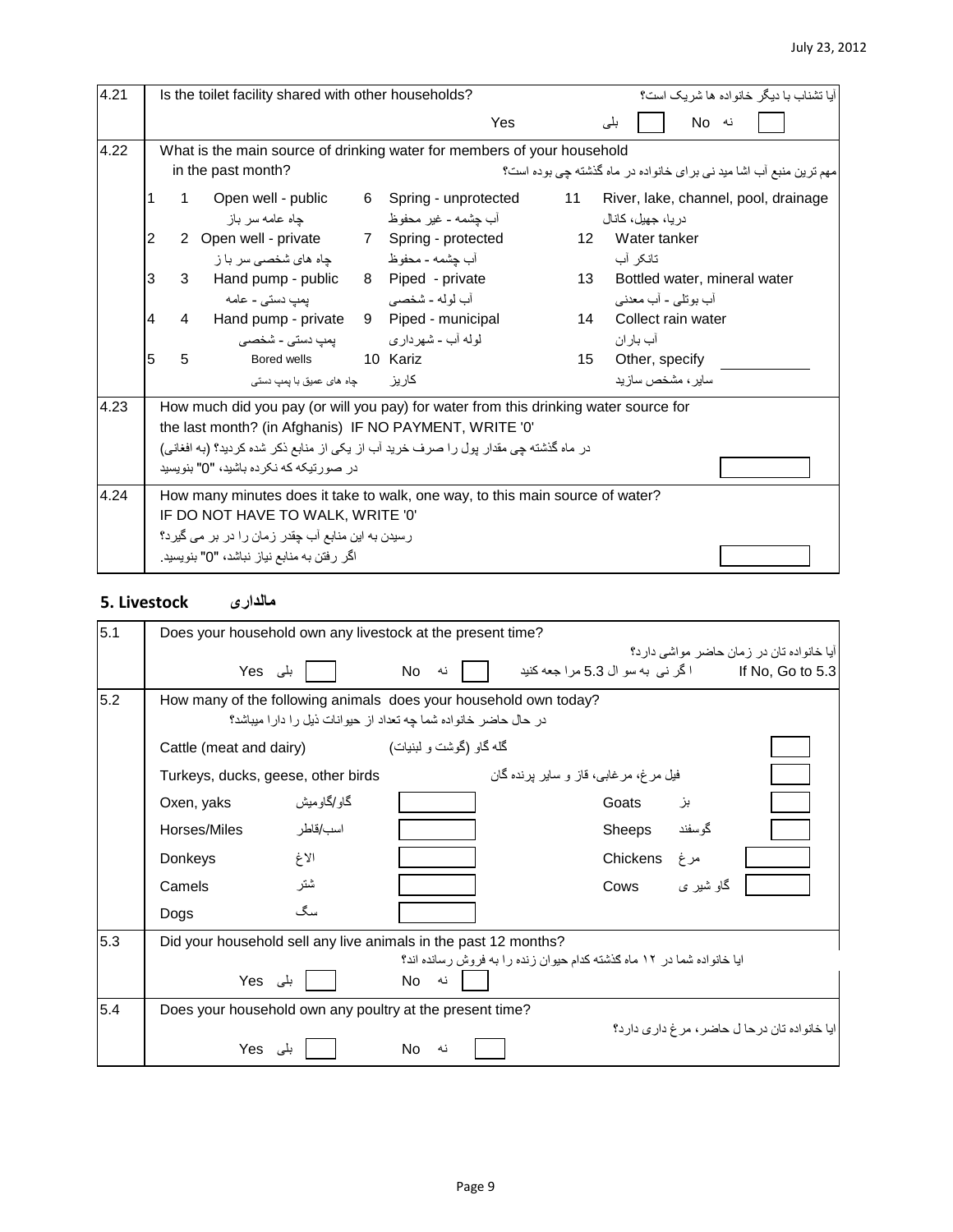#### July 23, 2012

|              | 6. Agriculture                                                                                                   | زراعت                         |                      |                         |                                                                                                                                                                                                                                  |                                                                                                      |
|--------------|------------------------------------------------------------------------------------------------------------------|-------------------------------|----------------------|-------------------------|----------------------------------------------------------------------------------------------------------------------------------------------------------------------------------------------------------------------------------|------------------------------------------------------------------------------------------------------|
| 6.1          | Does the household have access to agriculture land?                                                              |                               |                      |                         |                                                                                                                                                                                                                                  | ایا خانواده به زمین زراعتی دسترسی دارد؟                                                              |
|              | ہلی Yes                                                                                                          |                               | <b>No</b><br>نه      |                         |                                                                                                                                                                                                                                  |                                                                                                      |
| 6.2          | How much of the household agriculture land, in Jeribs, is                                                        |                               |                      |                         |                                                                                                                                                                                                                                  |                                                                                                      |
|              | Irrigated<br>ابی                                                                                                 |                               |                      | Rainfed                 | للمى                                                                                                                                                                                                                             | سا حه زمین زراعتی خانواده  چند جریب است؟                                                             |
| 6.3          | What is the status of ownership of the land?                                                                     |                               |                      |                         |                                                                                                                                                                                                                                  | جگونگي مالکيت زمين؟                                                                                  |
|              | 1 Own land                                                                                                       | 2 Shared land                 |                      |                         | 3 Lease land                                                                                                                                                                                                                     | 4 Mortgage land                                                                                      |
|              | مالک زمین                                                                                                        |                               | ز مین شر اکت دهقا نی |                         | زمین اجار ہ یی                                                                                                                                                                                                                   | گروی                                                                                                 |
| 6.4          | How many jeribs of agriculture land, did your household cultivate in 1391?                                       |                               |                      |                         |                                                                                                                                                                                                                                  |                                                                                                      |
|              |                                                                                                                  |                               |                      |                         |                                                                                                                                                                                                                                  | خانواده شما در سال 1391 چند جریب زمین را زرع کرد است؟                                                |
|              | Jeribs جريب                                                                                                      |                               |                      | IF NONE, WRITE '0.0'    |                                                                                                                                                                                                                                  | در صورت كه نكرده باشد، "00" بنويسيد.                                                                 |
| 6.5          | How many jeribs of irrigated land did your household leave fallow in the main                                    |                               |                      |                         |                                                                                                                                                                                                                                  |                                                                                                      |
|              | summer cultivation season?<br>Jeribs جريب                                                                        |                               |                      | IF NONE, WRITE '0.0'    |                                                                                                                                                                                                                                  | چه جریب زمین ابی زراعتی در تابستان شدیار مانده بود؟<br>در صورت که شدیار نه مانده باشد، "00" بنویسید. |
|              |                                                                                                                  |                               |                      |                         |                                                                                                                                                                                                                                  |                                                                                                      |
| 6.6          | What was the main reason for not cultivating the irrigated land in the most recent<br>summer cultivation season? |                               |                      |                         |                                                                                                                                                                                                                                  | دلیل عدم زرع زمین زراعتی در تابستان کنونی، چی بود؟                                                   |
|              | 1. Lack of water                                                                                                 |                               |                      |                         | 4. Conflict over water or land                                                                                                                                                                                                   | 7. Land not fertile                                                                                  |
|              | نبود آب                                                                                                          |                               |                      | منازعات روی زمین و أب   |                                                                                                                                                                                                                                  | زمین حاصل خیز نبود                                                                                   |
|              | 2. Lack of money to provide water                                                                                |                               |                      | 5. Landmines            |                                                                                                                                                                                                                                  | 8. Other                                                                                             |
|              | نبود پول بر ای تهیه آب                                                                                           |                               |                      | مو جو ديت ماين ها زميني |                                                                                                                                                                                                                                  | ساير                                                                                                 |
|              | 3. No budget for cultivation                                                                                     |                               |                      | 6. Security concerns    |                                                                                                                                                                                                                                  |                                                                                                      |
|              | بول كافي براي كشت نبود                                                                                           |                               |                      | نگر انی های امنیتی      |                                                                                                                                                                                                                                  |                                                                                                      |
| 6.7          | What was the most important crop you harvested in 1391?                                                          |                               |                      |                         |                                                                                                                                                                                                                                  |                                                                                                      |
|              | See codes<br>کو د ها را ببين                                                                                     | اول<br>First                  |                      | Second                  | ا المسلم المسلم المسلم المسلم المسلم المسلم المسلم المسلم المسلم المسلم المسلم المسلم المسلم المسلم المسلم الم<br>والمسلم المسلم المسلم المسلم المسلم المسلم المسلم المسلم المسلم المسلم المسلم المسلم المسلم المسلم المسلم المس | مهمترین محصول که در سال 1391 بدست آوردید، چی بود؟<br> -<br>  سوم   Third                             |
| 6.8          | Do you have enough main crop seeds to plant on all of your agricultural land?                                    |                               |                      |                         |                                                                                                                                                                                                                                  |                                                                                                      |
|              | Yes<br>بلی                                                                                                       | No.                           | نه                   |                         |                                                                                                                                                                                                                                  | آیا تخمانه کافی برای زرع تمامی زمین زراعتی در اختیار دارید؟                                          |
|              | If Yes, Go to 6.10                                                                                               |                               |                      |                         | اگربلي به 6.10 مراجعه نمايد                                                                                                                                                                                                      |                                                                                                      |
|              | Codes for 6.7: Harvested crops                                                                                   |                               |                      |                         |                                                                                                                                                                                                                                  | کو د ها برای 6.7: محصولات بدست آمده                                                                  |
| 1=Wheat      |                                                                                                                  | 7=Alfalfa/clover/other fodder |                      |                         | 13=Potatoes                                                                                                                                                                                                                      | 19=Other vegetables                                                                                  |
| گندم         |                                                                                                                  | شبدر رشقه دیگر علو فه         |                      |                         | كجالو                                                                                                                                                                                                                            | ساير سبزيجات                                                                                         |
|              | 2=Maize/ Sorghum                                                                                                 | 8=Millet                      |                      |                         | 14=Beans                                                                                                                                                                                                                         | 20=Fruit/nut trees                                                                                   |
|              | جوا ري/ با چر ه                                                                                                  | ارزن                          |                      |                         | لوبيا                                                                                                                                                                                                                            | در خت های میوه/خسته دار                                                                              |
| 3=Barley     |                                                                                                                  | 9=Cotton                      |                      |                         | 15=Eggplant                                                                                                                                                                                                                      | 21=Melon/watermelon                                                                                  |
| جو<br>4=Rice |                                                                                                                  | پنبه<br>10=Opium              |                      |                         | بادنجان<br>16=Tomato                                                                                                                                                                                                             | تربوز/خربزه<br>22=Other fruits                                                                       |
| برنج         |                                                                                                                  | ترياك                         |                      |                         | بادنجان رومي                                                                                                                                                                                                                     | ساير ميوه جات                                                                                        |
| 5=Flax       |                                                                                                                  | 11=Cumin                      |                      |                         | 17=Onions                                                                                                                                                                                                                        | 23=Other                                                                                             |
| ز غر         |                                                                                                                  | زير ه                         |                      |                         | پياز                                                                                                                                                                                                                             | ساير                                                                                                 |
|              | 6=Sugar cane/beet                                                                                                | 12=Pulses                     |                      |                         | 18=Okra                                                                                                                                                                                                                          |                                                                                                      |
|              | لبلبو / نیشکر                                                                                                    | حبو با ت                      |                      |                         | باميه                                                                                                                                                                                                                            |                                                                                                      |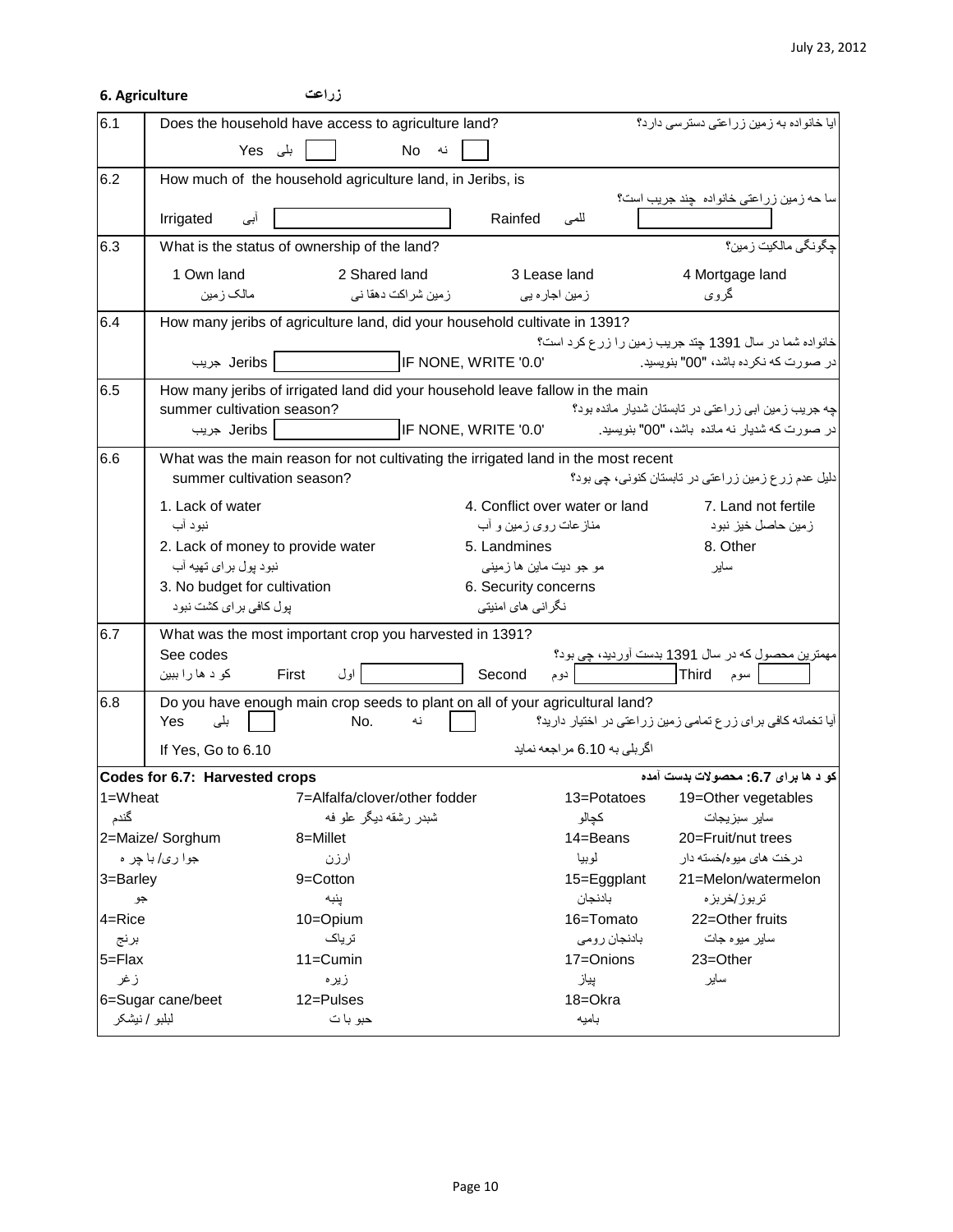| 6.9  | If No to 6.8, Why not?                                |                                                                                    | در صورتیکه پاسخ سوال ۶.۸منفی باشد، دلیلش جیست؟                                                           |                |
|------|-------------------------------------------------------|------------------------------------------------------------------------------------|----------------------------------------------------------------------------------------------------------|----------------|
|      | 1 Not enough money                                    |                                                                                    | پول کا فی مو جود نیست                                                                                    | 1              |
|      |                                                       | 2 Did not produce enough seeds as last year                                        | سال گذشته تخمانه زياد توليد نشد                                                                          | $\mathfrak{p}$ |
|      | 3 Have only just returned                             |                                                                                    | فقط بر گشت نمو ده                                                                                        | 3              |
|      | 4 Not enough water                                    |                                                                                    | آب كافي نبود                                                                                             | 4              |
|      | 5 Other                                               |                                                                                    | ساير                                                                                                     | 5              |
| 6.10 |                                                       | What is the main source of irrigation water for the majority of the household      |                                                                                                          |                |
|      | irrigated land?                                       |                                                                                    | مهمترین منبع آبیاری زمین برای اکثریت زمین های زراعتی خانواده چیست؟                                       |                |
|      | 1. Irrigated river                                    | 4. Irrigated deep-well pump                                                        | 7. Nawara                                                                                                |                |
|      | دريا                                                  | جاه های عمیق بر ای آبیار ی                                                         | نا ور                                                                                                    |                |
|      | 2. Canal                                              | 5. Spring                                                                          | 8. Absialab, snow melt, flood                                                                            |                |
|      | كانال                                                 | جشمه                                                                               | سيلاب، آب بر ف، سيل                                                                                      |                |
|      | 3. Dam                                                | 6. Kariz                                                                           | 9. Other                                                                                                 |                |
|      | بند آب                                                | كاريز                                                                              | ساير                                                                                                     |                |
| 6.11 |                                                       | In the past summer cultivation season, did you have sufficient irrigation for your | در فصل زر اعتی تابستان گذشته، آیا آب کافی بر ای آبیار ی زمین موجود بود؟                                  |                |
|      | irrigated crops?                                      |                                                                                    |                                                                                                          |                |
|      | Yes<br>بلى                                            | <b>No</b><br>نه                                                                    |                                                                                                          |                |
| 6.12 |                                                       | Does your household have access to a garden plot?                                  |                                                                                                          |                |
|      |                                                       | ايا خا نو اده تا ن با غ دار د ؟                                                    | نه No<br>Yes<br>ا بلی                                                                                    |                |
|      | If No, Goto 6.14                                      |                                                                                    | اگر نے به 6.14 مر ا جعه نما بد                                                                           |                |
| 6.13 |                                                       |                                                                                    | How many jeribs of garden plot did your household cultivate in recent summer 1390 cultivation sea Jeribs |                |
|      |                                                       | زمين باغي خانوده جند جر يب است ؟                                                   | Jeribs<br>جريب                                                                                           |                |
|      | IF NONE, WRITE '0.0'                                  | در صورت نے ، "00" بنویسید۔                                                         |                                                                                                          |                |
| 6.14 |                                                       | List the crop(s) that you harvested in your garden plot last year                  |                                                                                                          |                |
|      | محصولاتی را که شما در سال گذشته بدست آوردید، بنویسید. |                                                                                    |                                                                                                          |                |
|      |                                                       | 1 Fruit / nut trees                                                                | در خت میو ه/ خسته دار<br>1                                                                               |                |
|      |                                                       | 2 Grapes                                                                           | انگو ر<br>$\overline{c}$                                                                                 |                |
|      |                                                       | 3 Other fruits                                                                     | سايره ميوه جات<br>3                                                                                      |                |
|      |                                                       | 4 Alfalfa/clover/other fodder                                                      | شبدر، علوفه                                                                                              | 4              |
|      |                                                       | 5 Other (specify)                                                                  | ساير (مشخص سازيد)                                                                                        | 5              |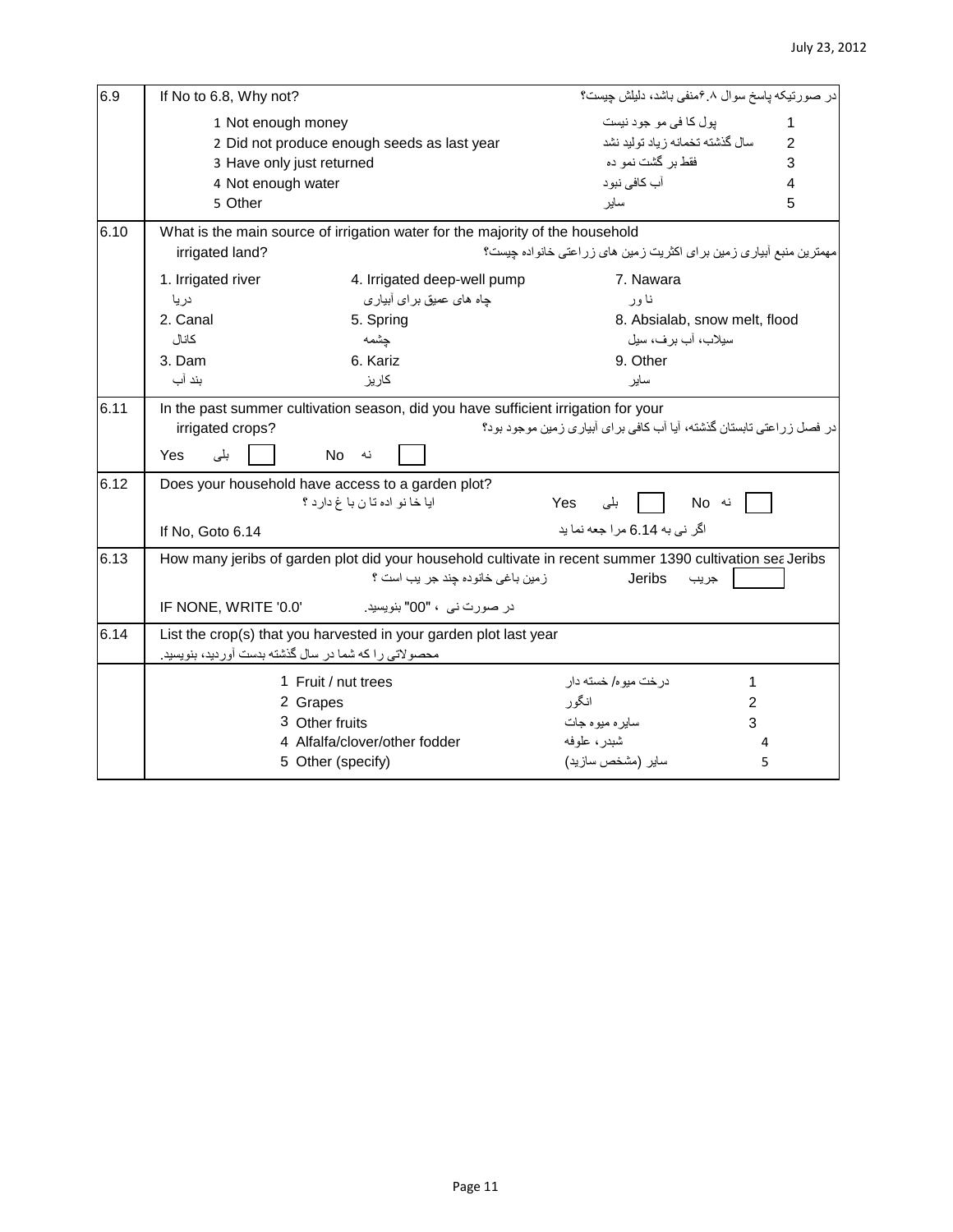## **دارایی های خانه assets Household 7.**

| 7.1 | How many of the following items does your household own?<br>جی مقدار از اجناس نیل را خانواده شما دا را است؟                                           |
|-----|-------------------------------------------------------------------------------------------------------------------------------------------------------|
|     | تيلفون ستلايت 10. Satellite phone<br>1. Refrigerator بخجال                                                                                            |
|     | 2. Stove / gas balloon بخارى/ بالون گاز<br>11. Electric fan بكه برقى                                                                                  |
|     | 3. Sewing machine ماشين خياطي<br>12. Bicycle بايسكل                                                                                                   |
|     | موترسايكل 13. Motorcycle<br>اتو 4. Iron                                                                                                               |
|     | ر ادبو/تيب 5. Radio, tape recorder<br>مونز 14. Car                                                                                                    |
|     | تراكتور/تريشر 15. Tractor / thresher<br>6. Computer كامپيوتر                                                                                          |
|     | كميل 7. Blanket<br>نيلفون موبايل 16. Mobile Phone                                                                                                     |
|     | تلويزيون 8. TV<br>17. Carpets (khalin) قالين                                                                                                          |
|     | 18. Agriculture machinery إماشين ها ي زراعتي<br>ويديو سي دي/ دي وي دي 9. VCR/DVD                                                                      |
|     | 19. Gilim, satrangi, namad, fash (other production)<br>گليم، سترنجي، نمد، فرش (ساير توليدات قاليني)                                                   |
|     | بي پاسخ /جو اب ندا رد<br>99. No Response                                                                                                              |
| 7.2 | How many household members have used the Internet in the past 12 months<br>در ١٢ ماه كذشته چه تعداد از اعضـأ خانواده شما از انترنیت استفاده كرده است؟ |
|     | انا ث<br>ذکو ر<br>Male<br>Female                                                                                                                      |
| 7.3 | آبا خا نو اده شما در حال حاضر ً مقر و ض است؟<br>Does your household have any debt at present?                                                         |
|     | بلی Yes<br>No.<br>نه                                                                                                                                  |
| 7.4 | What is the value of the total outstanding debt for this household at present?                                                                        |
|     | مقدار ۔مجموعے قرض خانوادہ در حال حاضر به جند ا فغا نے مے رسد؟<br>Afs. افغاني                                                                          |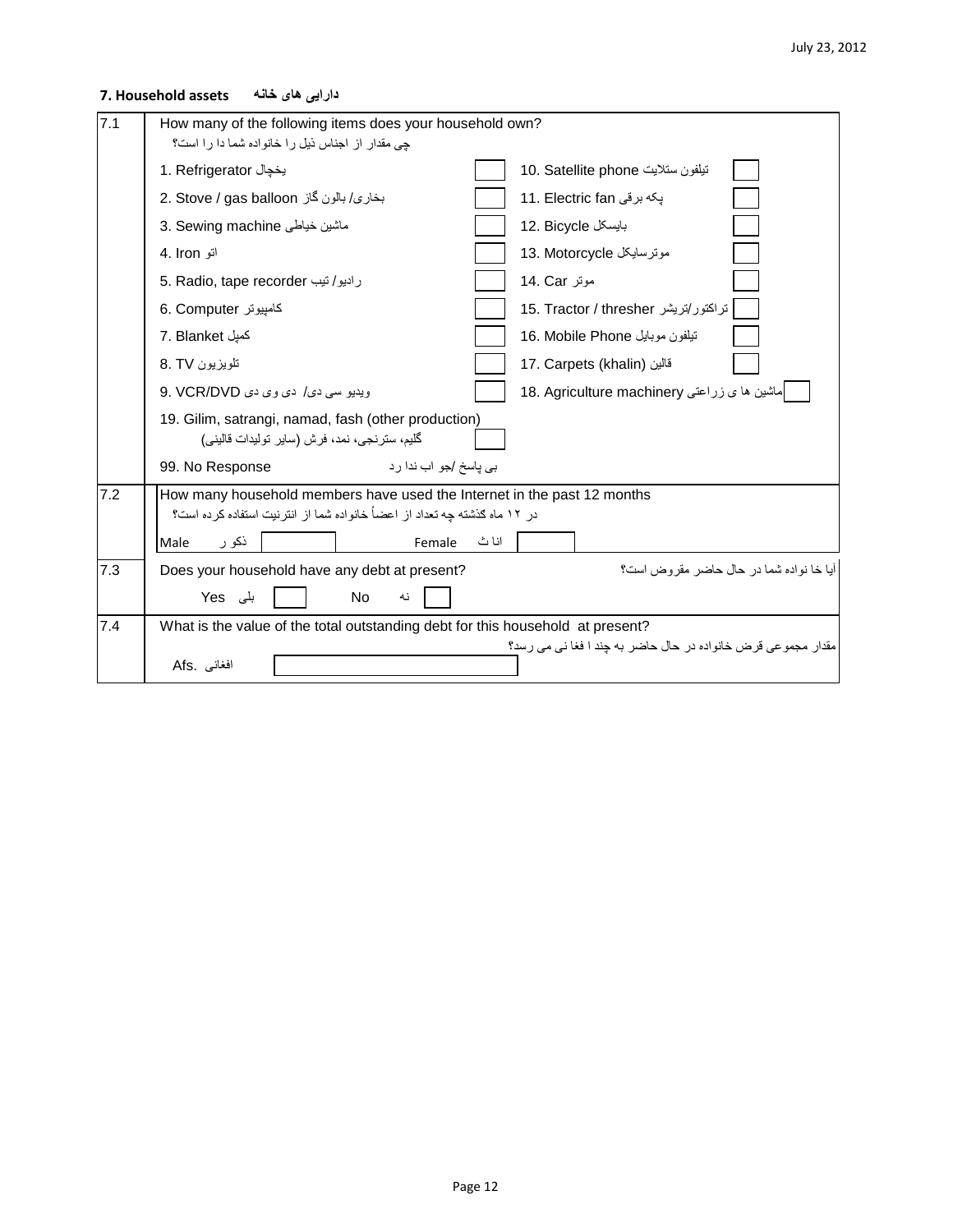# **مز دور کا ر Labour 8.**

| 8.1                                                                             | How many household members work for the family<br>(including farming and tending to animals)? |                   |                                                                                         |                                                                     |          |                           |  |  |  |
|---------------------------------------------------------------------------------|-----------------------------------------------------------------------------------------------|-------------------|-----------------------------------------------------------------------------------------|---------------------------------------------------------------------|----------|---------------------------|--|--|--|
|                                                                                 |                                                                                               |                   | چند نفر از اعضاً خانواده برای فامیل کار میکند ( به شمول دهقانی، نکهداری حیوانات و غیره) |                                                                     |          |                           |  |  |  |
|                                                                                 |                                                                                               |                   | انا ٹFemale                                                                             |                                                                     |          |                           |  |  |  |
|                                                                                 |                                                                                               | ذکو ر Male        |                                                                                         |                                                                     |          |                           |  |  |  |
| 8.2                                                                             |                                                                                               |                   | How many household members workside for a salary or a daily wage?                       |                                                                     |          |                           |  |  |  |
|                                                                                 |                                                                                               |                   |                                                                                         | چند تن از اعضای خانواده در برابر معاش یا دستمزد روزانه کار می کنند؟ |          |                           |  |  |  |
|                                                                                 |                                                                                               | مذكر Male         | اناٹ Female                                                                             |                                                                     |          |                           |  |  |  |
| برای تمام اعضا ی که در 8.2 شناسایی شده اند<br>for all members idenitifed in 8.2 |                                                                                               |                   |                                                                                         |                                                                     |          |                           |  |  |  |
| 8.3                                                                             |                                                                                               | 8.4               | 8.5                                                                                     | 8.6                                                                 | 8.7      | 8.8                       |  |  |  |
| Copy                                                                            |                                                                                               | How old was       | In what sector of                                                                       | What type of job                                                    | Location | How many hours per        |  |  |  |
| Line                                                                            |                                                                                               | <name> on</name>  | the economy is                                                                          | was <name's></name's>                                               | of the   | day, on average, did      |  |  |  |
| No.                                                                             |                                                                                               | his/his last      | the main job of                                                                         | main job in the                                                     | job?     | <name> work in the</name> |  |  |  |
|                                                                                 |                                                                                               | birthday?         | <name>?</name>                                                                          | last week?                                                          |          | past week on a work       |  |  |  |
|                                                                                 |                                                                                               |                   | See Codes                                                                               | See Codes                                                           |          | day for the main job?     |  |  |  |
|                                                                                 |                                                                                               |                   | بخش اقتصا دى                                                                            | جگونه وظيه داشت؟                                                    | موقيعت   | طو ری اوسط چند ساعت       |  |  |  |
| شما ره لا بن                                                                    |                                                                                               |                   | وظیفه عمده کد ام است                                                                    | وظيفه عمده در                                                       | وظيفه    | در روز در هفته گذشته      |  |  |  |
|                                                                                 | کاپی شود                                                                                      | شخص چند ساله ۱ ست |                                                                                         | هفته گذشته؟                                                         |          | کا رکر دہ                 |  |  |  |
|                                                                                 |                                                                                               |                   | کو د ها را ببين                                                                         | کو د ها را ببين                                                     |          |                           |  |  |  |
|                                                                                 |                                                                                               |                   |                                                                                         |                                                                     |          |                           |  |  |  |
|                                                                                 |                                                                                               |                   |                                                                                         |                                                                     |          |                           |  |  |  |
|                                                                                 |                                                                                               |                   |                                                                                         |                                                                     |          |                           |  |  |  |
|                                                                                 |                                                                                               |                   |                                                                                         |                                                                     |          |                           |  |  |  |
|                                                                                 |                                                                                               |                   |                                                                                         |                                                                     |          |                           |  |  |  |
|                                                                                 |                                                                                               |                   |                                                                                         |                                                                     |          |                           |  |  |  |
|                                                                                 |                                                                                               |                   |                                                                                         |                                                                     |          |                           |  |  |  |
|                                                                                 |                                                                                               |                   |                                                                                         |                                                                     |          |                           |  |  |  |
|                                                                                 |                                                                                               |                   |                                                                                         |                                                                     |          |                           |  |  |  |
|                                                                                 |                                                                                               |                   |                                                                                         |                                                                     |          |                           |  |  |  |
|                                                                                 |                                                                                               |                   |                                                                                         |                                                                     |          |                           |  |  |  |
|                                                                                 |                                                                                               |                   |                                                                                         |                                                                     |          |                           |  |  |  |
|                                                                                 |                                                                                               |                   |                                                                                         |                                                                     |          |                           |  |  |  |
|                                                                                 |                                                                                               |                   |                                                                                         |                                                                     |          |                           |  |  |  |
|                                                                                 |                                                                                               |                   |                                                                                         |                                                                     |          |                           |  |  |  |
|                                                                                 |                                                                                               |                   |                                                                                         |                                                                     |          |                           |  |  |  |
|                                                                                 |                                                                                               |                   |                                                                                         |                                                                     |          |                           |  |  |  |
|                                                                                 |                                                                                               |                   |                                                                                         |                                                                     |          |                           |  |  |  |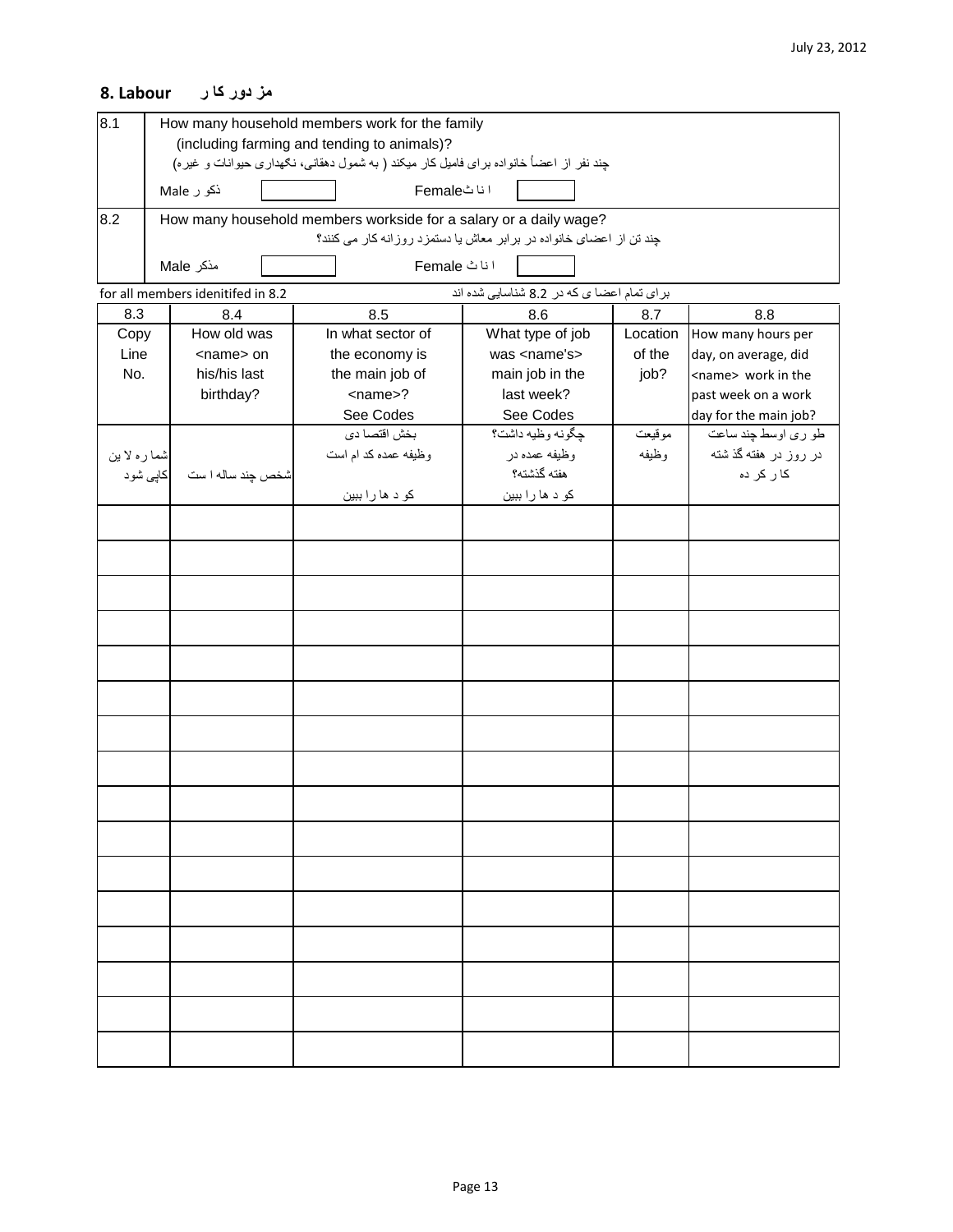|               | Codes for 8.5 (Sector of economy)                                                | كود براي ٨.٥: بخش هاي اقتصادي                                                       |  |  |  |  |  |
|---------------|----------------------------------------------------------------------------------|-------------------------------------------------------------------------------------|--|--|--|--|--|
| 1=Agriculture | 2=Livestock                                                                      | 3=Manufacturing / processing (butchering,                                           |  |  |  |  |  |
| زراعت         | مالداري                                                                          | handicraft, tailoring, etc.)                                                        |  |  |  |  |  |
|               | 4=Construction (e.g. roads, buildings)                                           | تولید/پروسس (قصابی، صنایع دستی، خیاطی و غیره)                                       |  |  |  |  |  |
|               | ساختمانی (مانند، جاده ها، ساختمان ها)                                            |                                                                                     |  |  |  |  |  |
|               | 5=Wholesale and retail trade                                                     | 6=Transportation, communication                                                     |  |  |  |  |  |
|               | عمده و پرچون فروشي                                                               | حمل و نقل، ارتباطات                                                                 |  |  |  |  |  |
| $7 =$ Trade   |                                                                                  | 8=Health                                                                            |  |  |  |  |  |
| تجار ت        |                                                                                  | صحت                                                                                 |  |  |  |  |  |
| 9=Education   | 10=Other government services                                                     | 11=UN/NGOs                                                                          |  |  |  |  |  |
| تعليم و تربيه | سایر خدمات دولتی                                                                 | ملل متحد/ موسسات غیر دولتی                                                          |  |  |  |  |  |
| 12=Begging    | 13=Waste Management                                                              | $14 = Other$                                                                        |  |  |  |  |  |
| گداپی         | مدیریت تنظیفا ت                                                                  | ساير                                                                                |  |  |  |  |  |
|               | Codes for 8.6: (Activity)                                                        | کود بر ای ۸.۶: فعالیت                                                               |  |  |  |  |  |
|               | 1=Day labourer<br>2=Salaried worker, private sector                              | 3=Salaried worker, public sector                                                    |  |  |  |  |  |
|               | کارگر با معاش در سکتور خصوصی<br>كارگر روزمره                                     | کارگر با معاش در سکنور عامه                                                         |  |  |  |  |  |
|               | 4. Self-employed (own account farmers, share croppers, independent professionals |                                                                                     |  |  |  |  |  |
|               | selling, handcrafts, other private work, etc)                                    |                                                                                     |  |  |  |  |  |
|               | شغل آزاد (دهقانی بر زمین خود، دهقانی بر زمین دیگران، فروش                        |                                                                                     |  |  |  |  |  |
|               | کار ها تخصص مستقل، صنایع دستی، سایر کار های شخصی، و غیره)                        |                                                                                     |  |  |  |  |  |
|               | 6=Unpaid family worker<br>5=Employer                                             |                                                                                     |  |  |  |  |  |
|               | کارگر در کار های فامیل بدون معاش<br>كار مند                                      |                                                                                     |  |  |  |  |  |
|               |                                                                                  |                                                                                     |  |  |  |  |  |
|               | Code for 8.7:                                                                    |                                                                                     |  |  |  |  |  |
|               | 1=Current location<br>2=Other district within same province                      | 3=Other province                                                                    |  |  |  |  |  |
|               | ولسوالمي ديگر در عين ولايت<br>موقيعت فعلمي                                       | ولايت ديگر                                                                          |  |  |  |  |  |
| $4=$ Iran     | 5=Pakistan                                                                       | 6=Other country                                                                     |  |  |  |  |  |
|               | باكستان<br>ایران                                                                 | سایر کشور ها                                                                        |  |  |  |  |  |
|               |                                                                                  |                                                                                     |  |  |  |  |  |
| 9. Income     | درآمد                                                                            |                                                                                     |  |  |  |  |  |
|               |                                                                                  | I want to ask you a few questions about how your household earned money             |  |  |  |  |  |
|               |                                                                                  | میخواهم چند سوالی را از شما در مورد اینکه خانواده شما چگونه پول بدست می آورد، بپرسم |  |  |  |  |  |
| 9.1           | How did your household earn money in 1391?                                       |                                                                                     |  |  |  |  |  |
|               | در سال ۱۳۹۱ خانواده شما پول را از کدام منابع به دست می اورد؟                     |                                                                                     |  |  |  |  |  |
|               | Fourth<br>Third                                                                  | Second<br>First                                                                     |  |  |  |  |  |
|               | چھار م<br>سوم                                                                    | او ل<br>دوم                                                                         |  |  |  |  |  |
|               |                                                                                  |                                                                                     |  |  |  |  |  |
|               | See codes                                                                        | IF NO SECOND SOURCE, WRITE '00' AND GO TO 9.3                                       |  |  |  |  |  |
|               | کو د ها ی ذیل را مشاهده نمایید                                                   | اگر منبع دو همی نباشد به ۹.۳ بروید                                                  |  |  |  |  |  |
| 9.2           | What was approximately the share of income from these activities in the total    |                                                                                     |  |  |  |  |  |
|               | household income?                                                                | سهم تخمینی در امد از این فعالیت ها در کل در امد خانواده چی انداز ه بوده است         |  |  |  |  |  |
|               | T Third<br>Fourth                                                                | First<br>Second                                                                     |  |  |  |  |  |
|               | چهار م<br>سوم                                                                    | اول<br>دوم                                                                          |  |  |  |  |  |
|               |                                                                                  |                                                                                     |  |  |  |  |  |
| 9.3           | What was approximately the total amount of money income in 1390?                 |                                                                                     |  |  |  |  |  |
|               | مقدار مجموعي درامد پولي تان در سال 1390 چي اندازه بود؟                           |                                                                                     |  |  |  |  |  |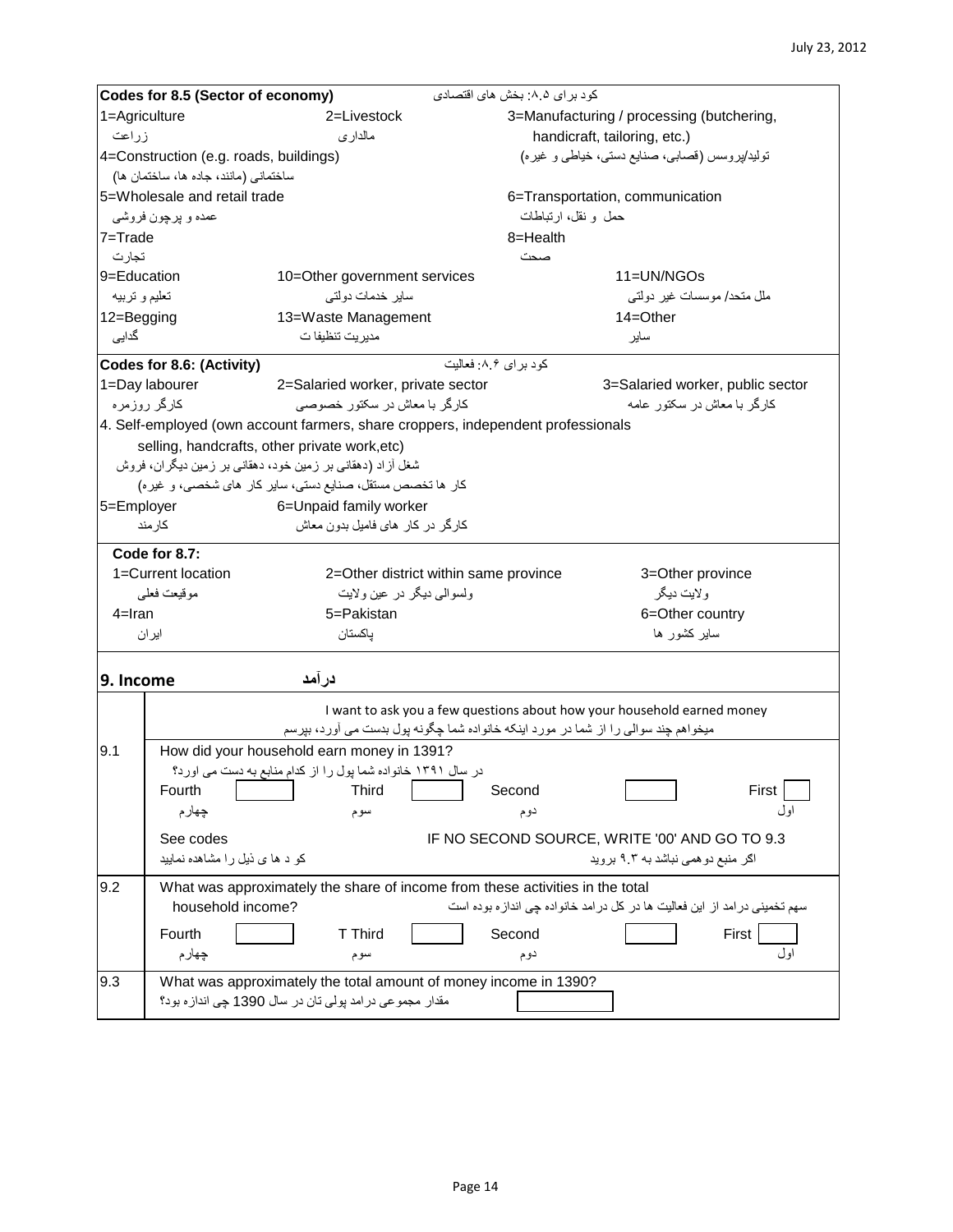| 9.4<br>What was approximately the total amount of money income from<br><name activity="" important="" most=""> in 1390?<br/>مهم نر بن منبع در امد پولمی تان در سال 1390 کدا م مد رک بو ده از کود ها استفا ده کنید؟</name> |                                                                                               |                       |                                |                       |  |  |  |  |  |
|---------------------------------------------------------------------------------------------------------------------------------------------------------------------------------------------------------------------------|-----------------------------------------------------------------------------------------------|-----------------------|--------------------------------|-----------------------|--|--|--|--|--|
|                                                                                                                                                                                                                           | كو دها براي 9.1، 9.4: فعاليت هاي درامد زا<br>Codes for 9.1, 9.4: Income-generating activities |                       |                                |                       |  |  |  |  |  |
| 1=Agriculture                                                                                                                                                                                                             |                                                                                               | 2=Livestock           | 3=Production and manufacturing | 4=Government Services |  |  |  |  |  |
| ز ر اعت                                                                                                                                                                                                                   |                                                                                               | مالدار ي              | تولید کا ر خا نه جا ت          | خدمات دو لتے ِ        |  |  |  |  |  |
| 5=Trade                                                                                                                                                                                                                   |                                                                                               | 6=Salary, wage labour | 7=Salary, day labour           | 8=Borrowing           |  |  |  |  |  |
| تجار ت                                                                                                                                                                                                                    |                                                                                               | معاش، کار با دست مز د | معاش،کار روزانه                | قر ضبه                |  |  |  |  |  |
| 10=Remittances from migrants<br>l9=Rental Income                                                                                                                                                                          |                                                                                               |                       | 11=Waste mai                   | 12=Other income       |  |  |  |  |  |
| در امد کر ۱ به                                                                                                                                                                                                            |                                                                                               | بر داخت از  مهاجر ت   | مدیر یت تنظیفا ت               | سابر در امد ها        |  |  |  |  |  |

#### **مصا رف Expenditures 10.**

I want to ask you a series of questions about expenses made by all household members in the last month. Other questions will refer to expenses made in 1390. Please carefully consider and include all expenses made by this household. میخواهم چند سوالی در مورد مصارف که توسط اعضای خانواده شما در جریان ماه گذشته صورت گرفته است، بپرسم. سایر سواالت مصا ر ف های كه در سال 1390 صورت گرفته بود عطف مي باشد. لطفاً به د قت توجه نموده وتما م مصارف كه توسط خانواده صورت گرفته بگو يد 10.1 Can you please tell me what the household spent in the last **MONTH** for the following: آیا گفته میتوانید که خانواده تان در ماه گذشته برای موارد ذ یل چند ا فغا نی مصرف داشته است؟ به افغانی Afghanis مصارف غذایی comsumptions Food (تنباکو (سگر یت Tobacoo تامین خانواده supplies Household مخابرات / تیلفون Telecommunication لباس Clothes ترا نسپورتیشن Tranportation تفریح/ جیب خر چ enjoyment Personnal خدمات عامه services Public سایر Other Now I would like to ask you about how much your household and all its members spend on health services. Expenditures can be monetary, or non-monetary payments such as gifts. The value of non-monetary payments should be included in the cost. حاال میخواهم در مورد اینکه خانواده و تمامی اعضای آن چی اندازه پول را در ارتباط به خدمات صحت مصرف می کنند. مصارف شامل مصارف پولی یا غیر پولی چون تحفه می شود. ارزش مصارف غیر پولی باید قیمت گذاری شود. 10.2 | In 1390, how many members of your household were admitted to stay at a health در سال ،1390 چند عضو خانواده تان از طرف شب در یک شفاخانه بستر شده است. ?overnight facility  $\Gamma$ 

| 10.3 |                     | Add how much money have you spent on 'were admitted to stay at a health |
|------|---------------------|-------------------------------------------------------------------------|
|      | facility overnight? | چی مقدار پول را بخاطر مواظبت صحی مر یضی که بستر شد ه به مصرف رسانیدید   |
|      |                     |                                                                         |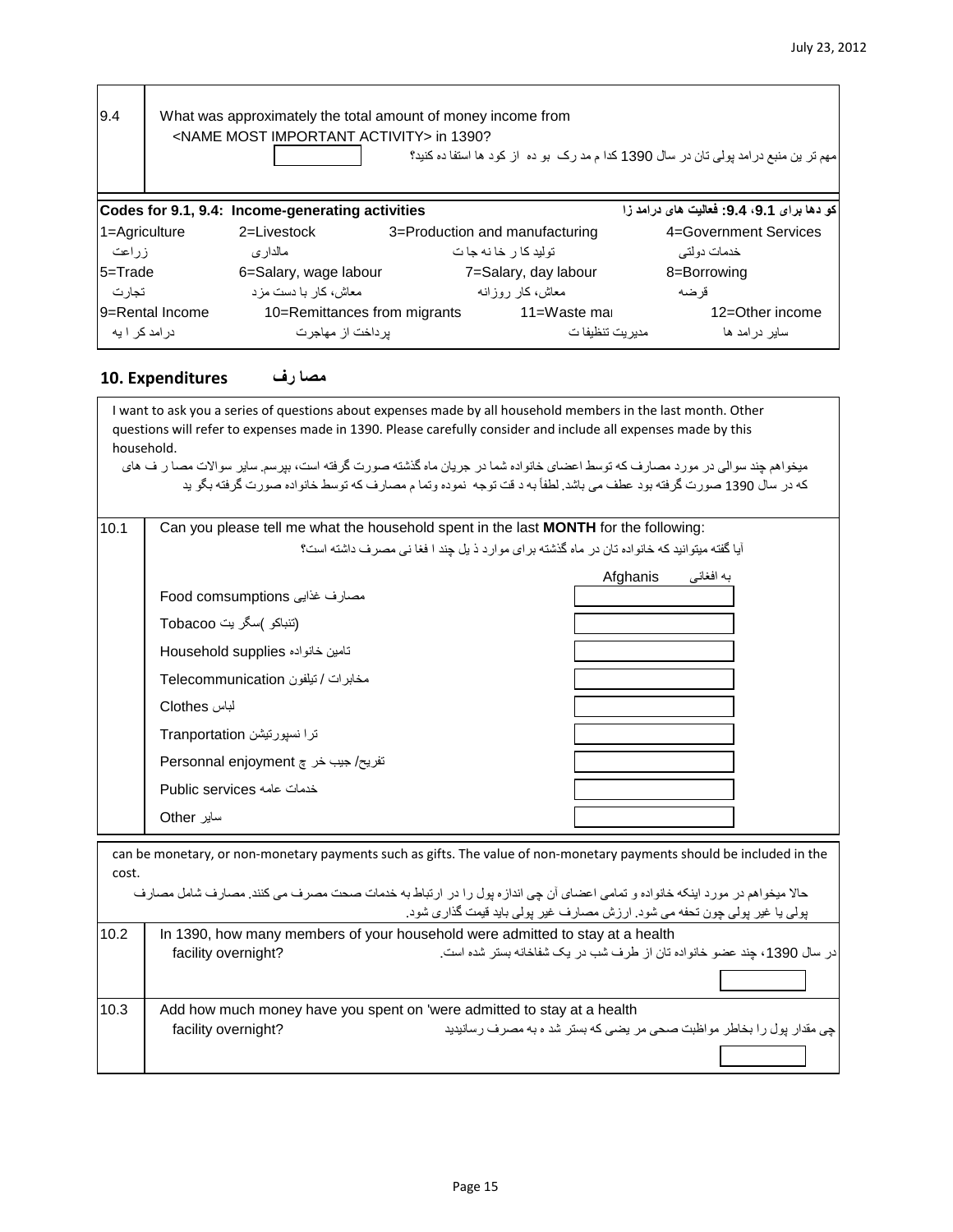#### July 23, 2012

|              | Now I would like to ask some questions about the household members who consulted<br>a health care provider in the last month, but did not stay overnight |                                                                                                                        |                                     |                                                                            |                     |  |  |  |
|--------------|----------------------------------------------------------------------------------------------------------------------------------------------------------|------------------------------------------------------------------------------------------------------------------------|-------------------------------------|----------------------------------------------------------------------------|---------------------|--|--|--|
|              |                                                                                                                                                          | حالا میخواهم در مورد اینکه هر گا ه اعضای خانواده تان که در یک مرکز صحی در ماه گذشته مشاوره نموده است،                  |                                     | ا <b>ما در آنجا از طرف شب بستري نشده است</b> ، چند سوالي را مطر ح نمايم    |                     |  |  |  |
|              |                                                                                                                                                          |                                                                                                                        |                                     |                                                                            |                     |  |  |  |
| 10.4         | In the last MONTH, did any member of your household receive care from a                                                                                  |                                                                                                                        |                                     |                                                                            |                     |  |  |  |
|              |                                                                                                                                                          | health provider, a pharmacy, or traditional healer without staying overnight?                                          |                                     |                                                                            |                     |  |  |  |
|              |                                                                                                                                                          | آیا در ماه گذشته، کدام عضو خانواده تان کمک صحی از کدام مرکز صحی، فارمسی، یا طبیب پونانی بدون اینکه از طرف شب بستر شود، |                                     |                                                                            |                     |  |  |  |
|              |                                                                                                                                                          |                                                                                                                        |                                     |                                                                            | در یافت نمو ده است؟ |  |  |  |
|              | If No, go to 10.6                                                                                                                                        |                                                                                                                        | Yes<br>بلے ،                        | نه No                                                                      |                     |  |  |  |
|              | اگر جواب نه 10.6مر اجعه کنید                                                                                                                             |                                                                                                                        |                                     |                                                                            |                     |  |  |  |
| 10.5         | Line no. out-patients                                                                                                                                    |                                                                                                                        |                                     |                                                                            |                     |  |  |  |
|              | شماره لاين مريض هاي بيرونيي                                                                                                                              |                                                                                                                        |                                     |                                                                            |                     |  |  |  |
|              | Name<br>أسم                                                                                                                                              |                                                                                                                        |                                     |                                                                            |                     |  |  |  |
| 10.6         |                                                                                                                                                          |                                                                                                                        |                                     |                                                                            |                     |  |  |  |
|              | From what type of health provider did <name> get care</name>                                                                                             |                                                                                                                        |                                     |                                                                            |                     |  |  |  |
|              | most recently without staying overnight?                                                                                                                 |                                                                                                                        | See codes                           | See codes                                                                  | See codes           |  |  |  |
|              | ، از کدام نوع مر کز صحی در این اواخر بدون اینکه بستر شود(اسم)                                                                                            |                                                                                                                        |                                     | کو د ها را ببينيد   کو د ها را ببينيد                                      | كودها را ببينيد     |  |  |  |
|              | كمك صحى دريافت نمود                                                                                                                                      |                                                                                                                        |                                     |                                                                            |                     |  |  |  |
| 10.7         | What was the main reason for <name> to seek care this</name>                                                                                             |                                                                                                                        |                                     |                                                                            |                     |  |  |  |
|              | most recent time?                                                                                                                                        |                                                                                                                        | See codes                           | See codes                                                                  | See codes           |  |  |  |
|              |                                                                                                                                                          | دليل عمده مريضي (شخص) در اين اواخر جي بود؟                                                                             |                                     | کو د ها را ببينيد د <mark>کو د ها را ببينيد د د ا</mark> کو د ها را ببينيد |                     |  |  |  |
|              | Codes for 10.6: Health care provider                                                                                                                     |                                                                                                                        |                                     |                                                                            |                     |  |  |  |
|              | <b>Public health facilities</b>                                                                                                                          | مر اکز ۔صحی عامه                                                                                                       |                                     |                                                                            |                     |  |  |  |
|              | 1=National hospital                                                                                                                                      | 2=Regional hospital (EPHS)                                                                                             |                                     | 3=Regional hospital (EPHS)                                                 |                     |  |  |  |
| شفاخانه ملى  |                                                                                                                                                          | شفاخانه منطقه وي                                                                                                       |                                     | شفاخانه ولايتي                                                             |                     |  |  |  |
|              | 4=District hospital (BPHS)                                                                                                                               | 5=Comprehensive Health Centre<br>6=Other public health facility                                                        |                                     |                                                                            |                     |  |  |  |
|              | شفاخانه ولسوالي                                                                                                                                          | مركز صحى جامع<br>سایر مراکز صحی عامه                                                                                   |                                     |                                                                            |                     |  |  |  |
|              | 7= Private health facilities                                                                                                                             | مراكز صحى خصوصى                                                                                                        |                                     |                                                                            |                     |  |  |  |
|              | 8=Private hospital                                                                                                                                       | 9=Private clinic                                                                                                       |                                     | 10=Nursing home                                                            |                     |  |  |  |
|              | شفاخانه خصوصي                                                                                                                                            | كلينيك خصوصي                                                                                                           |                                     | خانه نرسينگ                                                                |                     |  |  |  |
| $11 = NGO$   |                                                                                                                                                          | 12=Mosque                                                                                                              |                                     |                                                                            |                     |  |  |  |
|              | موسسات غیر دولتبی                                                                                                                                        | مسجد                                                                                                                   |                                     | 13= Other private facility                                                 |                     |  |  |  |
| 14=Other     | ساير                                                                                                                                                     |                                                                                                                        |                                     | سایر مراکز صحی خصوصی                                                       |                     |  |  |  |
|              | Codes for 10.7: Reason for health care use                                                                                                               |                                                                                                                        |                                     |                                                                            |                     |  |  |  |
| حمل / زايمان | 1=Pregnancy / delivery                                                                                                                                   | 2=Complications after delivery injury                                                                                  |                                     | 3=Accident                                                                 |                     |  |  |  |
|              | 4=Violence from outside family                                                                                                                           | پیچید ہ گ <i>ی</i> پس از جرح زایما <i>ن</i>                                                                            | 5=Violence from inside family       | تصادم<br>7=Infectious                                                      |                     |  |  |  |
|              | خشونت بیرون از خانه                                                                                                                                      | خشونت خانواده گي                                                                                                       |                                     | امراض عفوني                                                                |                     |  |  |  |
|              | 6=Communicable diseases                                                                                                                                  | 8=Respiratory                                                                                                          |                                     | 9=Other communicable diseases                                              |                     |  |  |  |
|              | امر اض سار ي                                                                                                                                             | تنفسى                                                                                                                  | سایر امراض ساری                     |                                                                            |                     |  |  |  |
|              | Non-communicable diseases                                                                                                                                | امراض غیر غفونی                                                                                                        |                                     |                                                                            |                     |  |  |  |
| 10=Cancer    | 11=Cardiovascular                                                                                                                                        | 12=Respiratory                                                                                                         |                                     | 13=Digestive                                                               |                     |  |  |  |
| سرطان        | قلبي                                                                                                                                                     | تنفسى                                                                                                                  |                                     | هضمى                                                                       |                     |  |  |  |
| 14=Diabetes  | 15=Psychological                                                                                                                                         |                                                                                                                        | 16=Other non-commune-cable diseases |                                                                            |                     |  |  |  |
| شكر          | رواني                                                                                                                                                    |                                                                                                                        | سایر امراض غیر عفونی                |                                                                            |                     |  |  |  |
|              | 17=Other illness<br>سایر مریضی ها                                                                                                                        |                                                                                                                        |                                     |                                                                            |                     |  |  |  |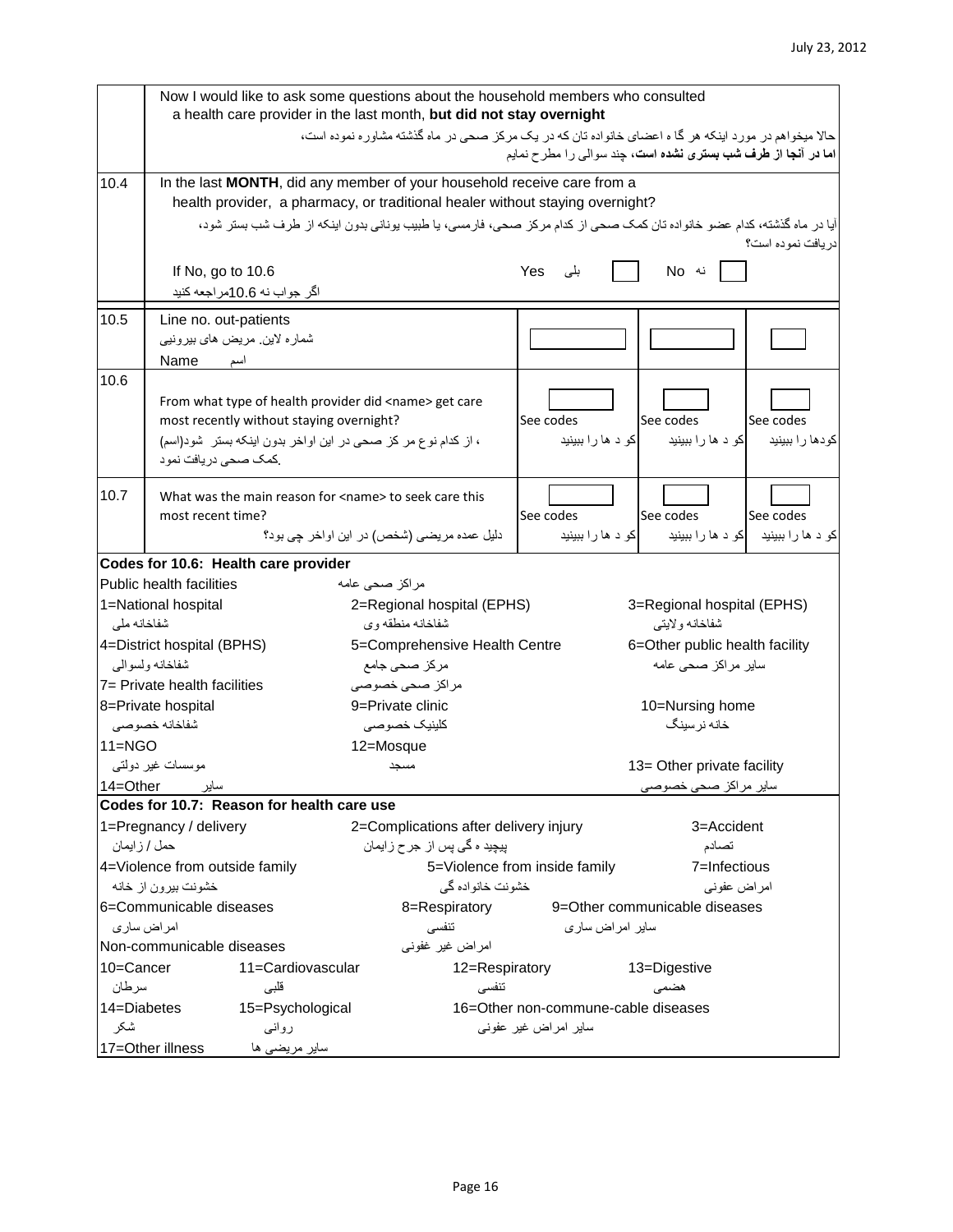|       | Line no. out-patients                                                                                                                                                                                                                            |                                                                          |                                                              |                           |
|-------|--------------------------------------------------------------------------------------------------------------------------------------------------------------------------------------------------------------------------------------------------|--------------------------------------------------------------------------|--------------------------------------------------------------|---------------------------|
|       | شمارہ لاین مریض های بیرونی                                                                                                                                                                                                                       |                                                                          |                                                              |                           |
| 10.9  | In total, for this visit, how much was spent on                                                                                                                                                                                                  |                                                                          |                                                              |                           |
|       | treatment and services received during                                                                                                                                                                                                           |                                                                          |                                                              |                           |
|       | <name's> most recent consultation?</name's>                                                                                                                                                                                                      |                                                                          |                                                              |                           |
|       |                                                                                                                                                                                                                                                  | Afghanis                                                                 | Afghanis                                                     | Afghanis                  |
|       |                                                                                                                                                                                                                                                  |                                                                          |                                                              |                           |
|       | مجمو عا چی مقدار پول برای معاینه و خدمات دریافت شده<br>در جريان مشاوره أخرى، مصرف كرد ه؟ (شخص)                                                                                                                                                   | افغاني                                                                   | افغانى                                                       | افغاني                    |
|       |                                                                                                                                                                                                                                                  |                                                                          |                                                              |                           |
|       |                                                                                                                                                                                                                                                  |                                                                          |                                                              |                           |
|       | We want to know about all costs related to this consultation, including consultation fees, laboratory tests and medicines. If                                                                                                                    |                                                                          |                                                              |                           |
|       | gifts or non-monetary payments were made, please estimate cash value and include in total costs                                                                                                                                                  |                                                                          |                                                              |                           |
|       | میخواهیم در مورد تمامی مصارف این مشاوره بدانیم به شمول مصارف، اجرت مشاوره، آزمایش های لابراتواری و دوا. در صورتیكه تحفه یا                                                                                                                       |                                                                          |                                                              |                           |
|       | پرداخت هاي غير پولمي صورت گرفته باشد، لطفا ارزش تخميني أنرا به پول نقد برأورد نموده و أنرا در سرجمع هزينه ها برسانيد                                                                                                                             |                                                                          |                                                              |                           |
|       |                                                                                                                                                                                                                                                  |                                                                          |                                                              |                           |
| 10.10 | How much of this total cost, including gifts or non-monetary payments, was paid for just medicines?                                                                                                                                              |                                                                          |                                                              |                           |
|       |                                                                                                                                                                                                                                                  |                                                                          |                                                              |                           |
|       |                                                                                                                                                                                                                                                  |                                                                          | چي مقدار از اين پول مجموعي صرف به خريدن دوا مصرف نموده اند ؟ |                           |
|       | Afghanis افغانی                                                                                                                                                                                                                                  |                                                                          |                                                              |                           |
| 10.11 |                                                                                                                                                                                                                                                  |                                                                          |                                                              |                           |
|       | How much of this total cost, including gifts or non-monetary payments, was paid for just diagnostic services ( $\epsilon$                                                                                                                        |                                                                          |                                                              |                           |
|       | چی مقدار از این مجموعه مصار ف به شمول تحفه یا پرداخت های غیر پولی، صرف خدمات تشخیصی (به استثنای آزمایش های                                                                                                                                       |                                                                          |                                                              | لابراتواری و اکس ری) شده؟ |
|       | Afghanis افغانی                                                                                                                                                                                                                                  | افغانی Afghanis                                                          | Afghanis                                                     |                           |
|       |                                                                                                                                                                                                                                                  |                                                                          |                                                              |                           |
| 10.12 | In total, how many times did <name> get care from a health provider in the last month without staying</name>                                                                                                                                     |                                                                          |                                                              |                           |
|       | overnight?<br>در كل، (شخص) چند بار از مراكز خدمات صحي، در جريان ماه گذشته بدون اينكه بستر شود، سهو لت دريافت نموده؟                                                                                                                              |                                                                          |                                                              |                           |
|       |                                                                                                                                                                                                                                                  |                                                                          |                                                              |                           |
| 10.13 | Apart from any costs for health care consultations (you told me about), how much did the household spend                                                                                                                                         |                                                                          |                                                              |                           |
|       | for (additional) visits, on health-related items in the last month? We want to include all health-related                                                                                                                                        |                                                                          |                                                              |                           |
|       | items such as drugs, vitamins, herbal remedies, family planning methods, and so on                                                                                                                                                               |                                                                          |                                                              |                           |
|       |                                                                                                                                                                                                                                                  |                                                                          |                                                              |                           |
|       | مجزا از تمامي هزينه هاي مشاوره مواظبت صحي (كه برايم بيان كرديد)، خانواده چي مقدار پول را براي ويزيت هاي (اضافي) مرتبط به<br>صحت در ماه گذشته داشته است؟ میخواهیم که تمامی بخش های مرتبط به صحت را چون، دوا، ویتامین ها، گیاه های دارویی، روش های |                                                                          |                                                              |                           |
|       |                                                                                                                                                                                                                                                  |                                                                          | یلان گذاری خانواده ها، و غیره را شامل بسازیم.                |                           |
|       | Afghanis افغانی                                                                                                                                                                                                                                  |                                                                          |                                                              |                           |
|       |                                                                                                                                                                                                                                                  |                                                                          |                                                              |                           |
| 10.14 | In the last 12 months, how much was spent on Prescription glasses and other                                                                                                                                                                      | در ۱۲ ماه گذشته چند افغانی را برای خریدن عینک و دیگر محصولات مصرف نموده؟ |                                                              |                           |
|       | vision products?                                                                                                                                                                                                                                 |                                                                          | Afghanis افغانی                                              |                           |
|       |                                                                                                                                                                                                                                                  |                                                                          |                                                              |                           |
| 10.15 | Hearing aids, canes, and prosthetic devices?<br>جه مقد ار ا فغا ني به ا له شنيو اي واعضا مصنوعي مصرف شد؟                                                                                                                                         |                                                                          |                                                              | افغانی Afghanis           |
|       |                                                                                                                                                                                                                                                  |                                                                          |                                                              |                           |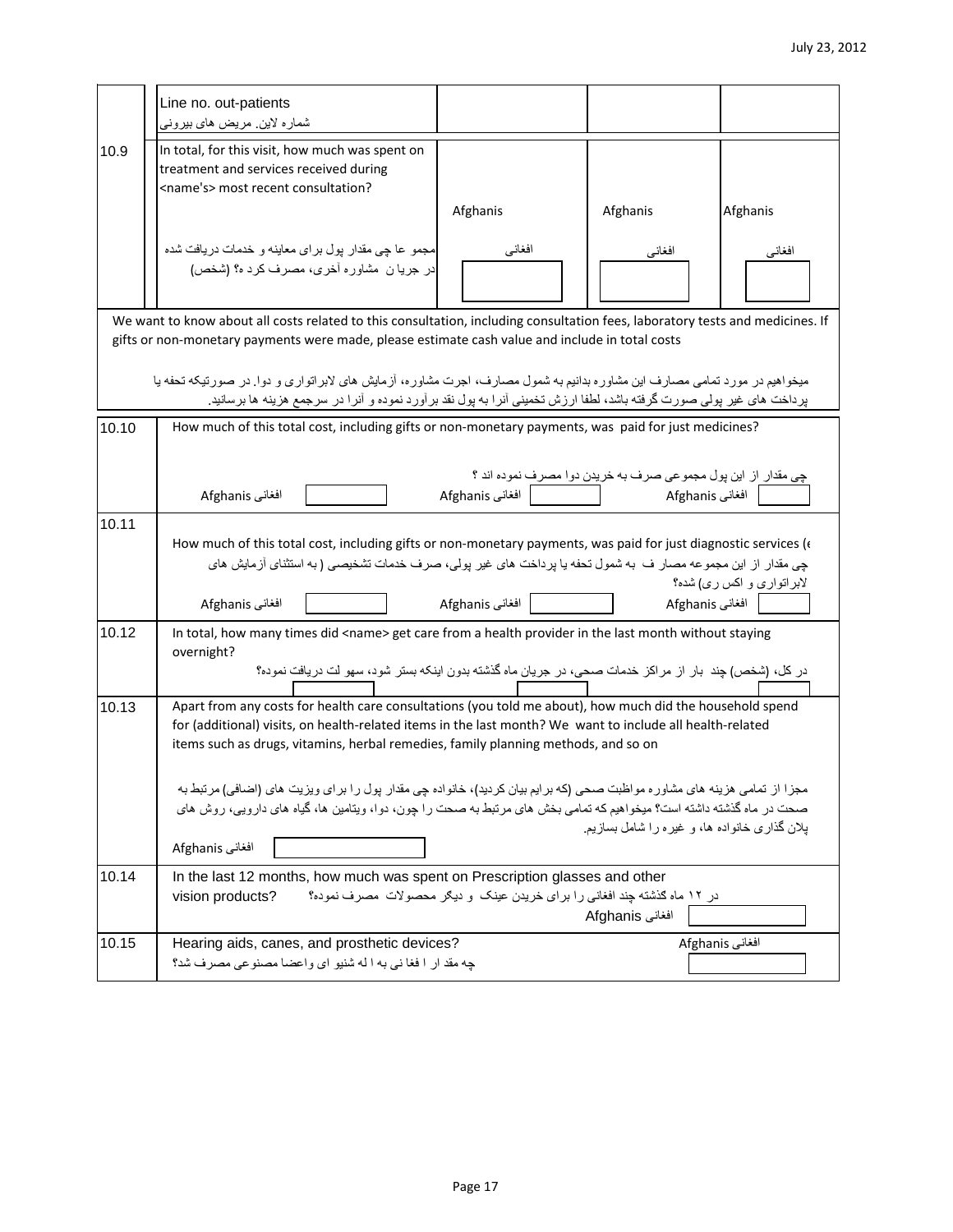## **مها جر ت Migration 11.**

| I want to ask you a series of questions relating to the migration of your household over         |                                                                                                            |                         |                                                                                                              |                   |       |                              |                              |                  |        |                        |       |
|--------------------------------------------------------------------------------------------------|------------------------------------------------------------------------------------------------------------|-------------------------|--------------------------------------------------------------------------------------------------------------|-------------------|-------|------------------------------|------------------------------|------------------|--------|------------------------|-------|
| میخواهیم چند سوال را راجع به مهاجرت خانواده شما در ده سال گذشته پرسان کنیم<br>the last 10 years. |                                                                                                            |                         |                                                                                                              |                   |       |                              |                              |                  |        |                        |       |
| $11.1$ <sup>1</sup> .                                                                            | 11.2                                                                                                       | 11.3                    | 11.4                                                                                                         | 11.5              | 11.6  |                              | 11.7                         | 11.8             | 11.9   | 11.10                  | 11.11 |
| YEAR                                                                                             | Where did the household live                                                                               |                         | Please give up to 3 reasons                                                                                  |                   |       |                              | Please give up to 3 reasons  |                  |        | If household           |       |
|                                                                                                  | during <year>?</year>                                                                                      |                         | for leaving other district                                                                                   |                   |       |                              | for leaving Afghanistan and  |                  |        | returned from          |       |
|                                                                                                  |                                                                                                            | within same province or |                                                                                                              |                   |       |                              | moving to Iran, Pakistan, or |                  |        | another country to     |       |
|                                                                                                  | if respondent has never left, goto                                                                         | other province          |                                                                                                              |                   |       | other country.               |                              |                  |        | this place please give |       |
|                                                                                                  | module 12. If the respondent                                                                               |                         |                                                                                                              |                   |       |                              |                              |                  | return | three reasons of       |       |
|                                                                                                  | has ever lived outside of district                                                                         |                         |                                                                                                              |                   |       |                              |                              |                  |        |                        |       |
|                                                                                                  | of origin, then go to questions                                                                            |                         |                                                                                                              |                   |       |                              |                              |                  |        |                        |       |
|                                                                                                  | $11.2 - 11.11$                                                                                             |                         |                                                                                                              |                   |       |                              |                              |                  |        |                        |       |
|                                                                                                  |                                                                                                            |                         |                                                                                                              |                   |       |                              |                              |                  |        |                        |       |
|                                                                                                  | For codes, see below                                                                                       |                         | For codes, see below<br>Second                                                                               | Third             | First | Second                       |                              |                  |        | Second                 | Thir  |
|                                                                                                  | اسه دلیل عمده مهاجرت از افغانستان اسه دلیل عمده برای ترک کردن خانه ادر جریان (سالها ی) خانواده در کجا زنده | First                   |                                                                                                              |                   |       |                              |                              | Third            | First  | سه دلیل عمده برگشت از  |       |
|                                                                                                  |                                                                                                            |                         | مهاجرت از دیگر کشور      إبه ایران ، پاکستان و یا دیگر کشور     خود و رفتن به جای دیگر در داخل     گی می کرد |                   |       |                              |                              |                  |        |                        |       |
|                                                                                                  |                                                                                                            |                         | همین ولایت یا در دیگر ولایات و                                                                               |                   |       |                              |                              | بنويسيد          |        | به اين جا بنويسيد      |       |
|                                                                                                  | اگر خانواده هیچ وقت مهاجر و یا بی جا                                                                       |                         |                                                                                                              | ولسواليها بنويسيد |       |                              |                              |                  |        |                        |       |
|                                                                                                  | نشده بود در ان صورت به بخش ۱۲ بروید                                                                        |                         |                                                                                                              |                   |       |                              |                              |                  |        |                        |       |
| C                                                                                                |                                                                                                            |                         |                                                                                                              |                   |       | برای کو د ها پایین را ببینید |                              |                  |        |                        |       |
| $\mathsf{E}$                                                                                     |                                                                                                            |                         |                                                                                                              |                   |       |                              |                              |                  |        |                        |       |
|                                                                                                  | برای کو د ها پایین را ببینید                                                                               | $\mathbf{1}$            | $\overline{2}$                                                                                               | 3                 | 1     | 2                            | 3                            | $\mathbf{1}$     |        | $\overline{2}$         | 3     |
| 1391                                                                                             |                                                                                                            |                         |                                                                                                              |                   |       |                              |                              |                  |        |                        |       |
| 1390                                                                                             |                                                                                                            |                         |                                                                                                              |                   |       |                              |                              |                  |        |                        |       |
| 1389                                                                                             |                                                                                                            |                         |                                                                                                              |                   |       |                              |                              |                  |        |                        |       |
| 1388                                                                                             |                                                                                                            |                         |                                                                                                              |                   |       |                              |                              |                  |        |                        |       |
| 1387                                                                                             |                                                                                                            |                         |                                                                                                              |                   |       |                              |                              |                  |        |                        |       |
| 1386                                                                                             |                                                                                                            |                         |                                                                                                              |                   |       |                              |                              |                  |        |                        |       |
|                                                                                                  |                                                                                                            |                         |                                                                                                              |                   |       |                              |                              |                  |        |                        |       |
| 1385                                                                                             |                                                                                                            |                         |                                                                                                              |                   |       |                              |                              |                  |        |                        |       |
| 1384                                                                                             |                                                                                                            |                         |                                                                                                              |                   |       |                              |                              |                  |        |                        |       |
| 1383                                                                                             |                                                                                                            |                         |                                                                                                              |                   |       |                              |                              |                  |        |                        |       |
| 1382                                                                                             |                                                                                                            |                         |                                                                                                              |                   |       |                              |                              |                  |        |                        |       |
| 1381                                                                                             |                                                                                                            |                         |                                                                                                              |                   |       |                              |                              |                  |        |                        |       |
|                                                                                                  | Codes for 11.2                                                                                             |                         |                                                                                                              |                   |       |                              |                              |                  |        |                        |       |
|                                                                                                  | 1=Current location                                                                                         |                         | 2=Other district within same province                                                                        |                   |       |                              |                              | 3=Other province |        |                        |       |
| مو قيعت فعلى                                                                                     |                                                                                                            |                         | ولسوالمي ديگر در عين ولايت                                                                                   |                   |       |                              |                              | ولايت ديگر       |        |                        |       |
| $4 = Iran$                                                                                       | 5=Pakistan                                                                                                 |                         |                                                                                                              |                   |       |                              |                              | 6=Other country  |        |                        |       |
| ايران                                                                                            | باكستان                                                                                                    |                         |                                                                                                              |                   |       |                              |                              | سابر کشور ها     |        |                        |       |
|                                                                                                  |                                                                                                            |                         |                                                                                                              |                   |       |                              |                              |                  |        |                        |       |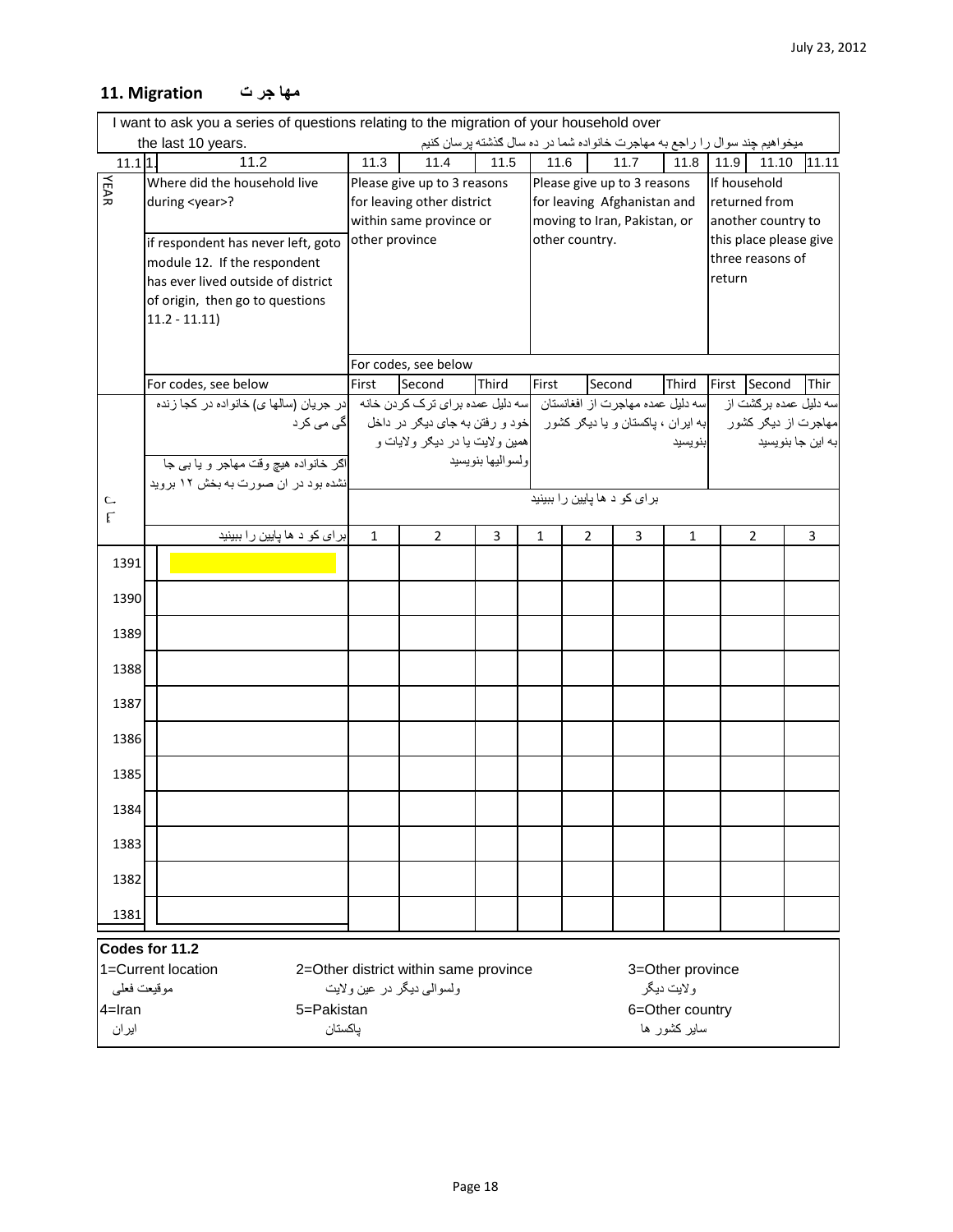| Why did you leave your district of origin? Reasons for Flight                    | Codes for 11.3 to 11.5 and 11.16                                            |
|----------------------------------------------------------------------------------|-----------------------------------------------------------------------------|
|                                                                                  | کود برای ۱۱.۳ الی ۱۱.۵ و ۱۱.۱۶: چرا ولسوالی و یا جای خود را ترک کرده بودید؟ |
| 1=Born there / place of origin/never left                                        | 12= Joined family there                                                     |
| محل تولد / محل اصلي                                                              |                                                                             |
| 2=Other location safer/because of war in place of origin                         | 13= For education                                                           |
| محل دیگر مصون تر /جنگ در محل ا ولیه                                              | براي تعليم                                                                  |
| 3=Personal enmity                                                                | 14=Own property there                                                       |
| دشمنى شخصى                                                                       | ملکیت در انجا                                                               |
| 4=Ehtnic minority in place of origin                                             | 15=To get married there                                                     |
| اقليت قومي در منطقه                                                              | براي ازدواج                                                                 |
| 5=Religious minority in place of origin                                          | 16=For medical care                                                         |
| اقلیت مذهبی                                                                      | برای خدمات صحی                                                              |
| 6= Because of my political opinion                                               | 17=Seasonal migration                                                       |
| به اخاطر نظریه سیاسی ما                                                          | مهاجرت موسمى                                                                |
| 7= Because of my social group (musician, teacher, artist, journalist/writer etc) |                                                                             |
|                                                                                  | به خاطر کروب اجتماعی ما (موزیک، معلم، اداکار، ژورنالیست، نویسنده و غیره)    |
| 8=Not safe for women in place of origin                                          | 18=Faced harassment in place of origin                                      |
| انجا بر ا <i>ی</i> اناث مصو ن نبو د                                              | به تهديد مو اجه بو دم                                                       |
| 9=Fled family violence                                                           | 19 = Others, please specify________                                         |
| خشو نت های خانو اده گی موجو د بو د                                               | ديګر واضح شود                                                               |
| 10=Went there for work                                                           | 98=No Response                                                              |
| بر ای کار کردن در انجا رفته بودم                                                 | بدون پاسخ                                                                   |
| 11=Moved with family                                                             | 99= Don't know                                                              |
| با فاميل خود رفته بودم                                                           | نمی دانم                                                                    |
| Why did you come from another country or district to this place?                 |                                                                             |
| Codes for 11.6 to 11.8, 11.17                                                    | کود برای ۱۱.۶ الی ۱۱.۸ و ۱۱.۱۷                                              |
| 1=This place safer now                                                           | 20= To get married                                                          |
| این محل مصؤن تر است                                                              | براي ازدواج                                                                 |
| 2=Development projects in AF                                                     | 21=Access to health services                                                |
| بروژه های انکشافی در أفغانستان                                                   | دستر سی به خدمات صحی                                                        |
| 3=Personal enmity there                                                          | 22=Own property here                                                        |
| در آنجا دشمنی شخصبی بود                                                          | در اینجا جایداد دار م                                                       |
| 4=Ethnic minority in that place                                                  | 23=Faced harrassment there                                                  |
| اقلیت قومی در أن محل                                                             | در انجا با تهدید مو اجه بو دم                                               |
| 5=Religious minority in that place                                               | 24=Moved with family                                                        |
| اقلیت دینی در آن محل                                                             | با فاميل رفتم                                                               |
|                                                                                  | 25=Fled family violence there                                               |
| 6=Land Allocation scheme in AF<br>برای به دست اوردن زمین                         | در انجا خشونت فاميلي موجود بود                                              |
|                                                                                  |                                                                             |
| 7=This is my place of origin, to come home                                       | 26=Fled violence in PK (Swat, Mohmand, Bajaur)                              |
| به خانه اصلی خود بر گشتم                                                         | جنگ در پاکستان (سوات، مومند ، باجوړ)                                        |
| 8=Had no identity document in PK                                                 | 27=Life is too expensive in PK                                              |
| در باكستان شناخت كارت نداشتم                                                     | مصارف زندگی کردن در پاکستان زیاد است                                        |
| 9=Had no identity document in IR                                                 | 28=Life is too expensive in IR                                              |
| در ایر ان شناخت کارت نداشت                                                       | مصارف زندگی کردن در ایران زیاد است                                          |
| 10=Unclear status in PK                                                          | 29=Pakistan earthquake 2005, floods 2010, 2011                              |
| وضعیت در یاکستان نا معلوم بود                                                    | زلزله در سال ۲۰۰۵ در پاکستان و همچنان سیلاب ها در ۲۰۱۰ و ۲۰۱۱               |
| 11=Unclear status in IR                                                          | 30=Seasonal migration                                                       |
| وضعیت در ایران نا معلوم بود                                                      | مهاجرت موسمى                                                                |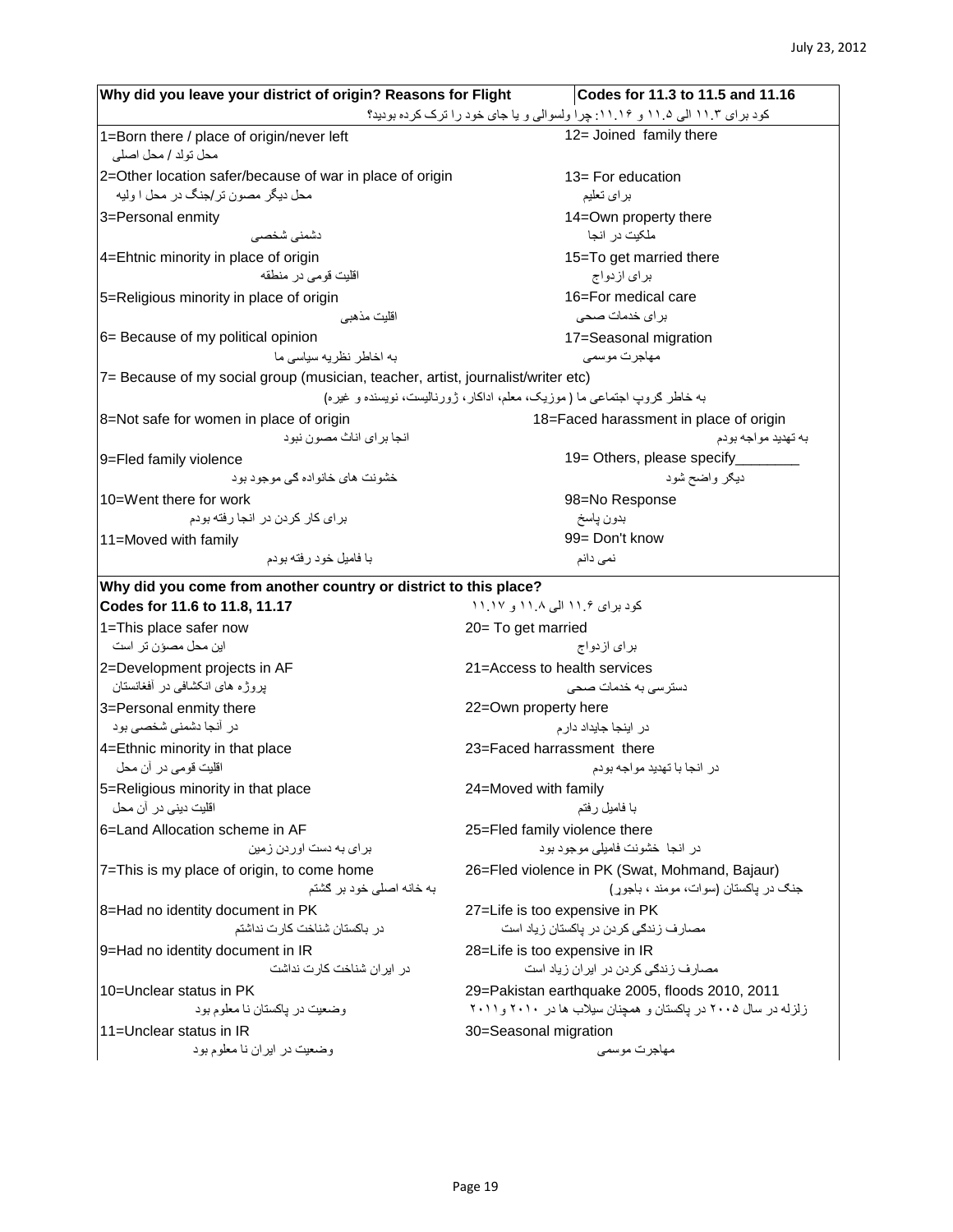| 12=Deported from PK                     | 31=To rebuild Afghanistan          |
|-----------------------------------------|------------------------------------|
| غیر قانونے بود از پاکستان کشیده شده است | بر ای باز ِ ساز ی افغانستان        |
| 13= Deported from IR                    | 32=Because of my political opinion |
| غیر قانونے بود از ابر ان کشیده شده است  | ىيە خاطر نظريە سياسى ماە           |
| 14=Evicted from PK                      | 33=Because of my social group      |
| قانو نے بو د از  یا کستان کشیده شده است | به خاطر گروب اجتماعی ما            |
| 15 = Evicted from IR                    | $34 = For work$                    |
| قانو نے یو د از ابر ان کشیدہ شدہ است    | بر ای کار  کر دن                   |
| 16=Own house in this place              | 35=Other, please specify           |
| در اینجا خانه دار د                     | ديګر دليل واضح شود                 |
| 17=Camp closure in PK                   | 98=No Response                     |
| کمب انها در  باکستان بسته شد            | حو اب نداد                         |
| 18=To join own family                   | 99 = Don't know                    |
| به خاطر کے با فامبل بکجا شود            | نميدانم                            |
| 19=For education<br>بر ای تعلیم         |                                    |

|                                  | 11.12        | 11.13       | 11.14                               | 11.15                                                             | 11.16         | 11.17                                       |
|----------------------------------|--------------|-------------|-------------------------------------|-------------------------------------------------------------------|---------------|---------------------------------------------|
|                                  | For all      |             |                                     | If person is 6 years or older                                     |               |                                             |
|                                  | Where        | <b>Tick</b> | Where was <name's></name's>         | How many                                                          | What was the  | What was the                                |
|                                  | was the      | line        | usual place                         | years did                                                         | main reason   | main reason                                 |
|                                  | $<$ name $>$ | No. if      | of residence at the time            | $<$ name $>$                                                      | $<$ name $>$  | <name> came</name>                          |
|                                  | born?        | person      | Karzai was elected as               | live there?                                                       | lived in that | to live in                                  |
|                                  |              | is 6        | president in 1389?                  |                                                                   | place?        | this place?                                 |
|                                  |              | vears       | If not yet born, write "0"          |                                                                   |               |                                             |
|                                  |              | or          | and go to 11.15                     |                                                                   |               |                                             |
| Copy line number from the roster |              | older       |                                     | (For 11.4, 11.16 and 11.7, see codes above)                       |               |                                             |
|                                  | برای همه     | شماره       |                                     | در صورتیکه شخص 6 سا له یا بز رگتر باشد                            |               |                                             |
|                                  |              | لاين ر ا    | در زمانیکه کرزی منحیث رئیس          | شخص برای                                                          |               | دلیل اصلی ا مد ن شخص دلیل اصلی زنده         |
|                                  |              | حلقه كنيد   | جمهورا نتخاب شده بود                | برای زنده گی در این جا گی کردن شخص معلومت ایند سال در آنجا /اینجا |               |                                             |
|                                  | شخص در       | اگر         | محل سکونتش در کجا بود (1389)        | زندہ گ <i>ی</i> کرد                                               | در ان مکان    | جيست؟                                       |
| شما ره لاين                      | كجا تو لد    | شخص         | از کو د ها استفا ده شو د            |                                                                   | چیست؟         |                                             |
|                                  | شد ه؟        | 6 ساله يا   | و برای هر فرد خانواده جواب داده شود |                                                                   |               | از کو د ها ی با لا استفا از کو د ها ی با لا |
|                                  |              | بزرگرتر     | در صورتيكه تولد نشده بود، "0"       |                                                                   | استفا د ه شود | د ه شود                                     |
|                                  |              | باشد        |                                     |                                                                   |               |                                             |
|                                  |              |             |                                     |                                                                   |               |                                             |
|                                  |              |             |                                     |                                                                   |               |                                             |
|                                  |              |             |                                     |                                                                   |               |                                             |
|                                  |              |             |                                     |                                                                   |               |                                             |
|                                  |              |             |                                     |                                                                   |               |                                             |
|                                  |              |             |                                     |                                                                   |               |                                             |
|                                  |              |             |                                     |                                                                   |               |                                             |
|                                  |              |             |                                     |                                                                   |               |                                             |
|                                  |              |             |                                     |                                                                   |               |                                             |
|                                  |              |             |                                     |                                                                   |               |                                             |
|                                  |              |             |                                     |                                                                   |               |                                             |
|                                  |              |             |                                     |                                                                   |               |                                             |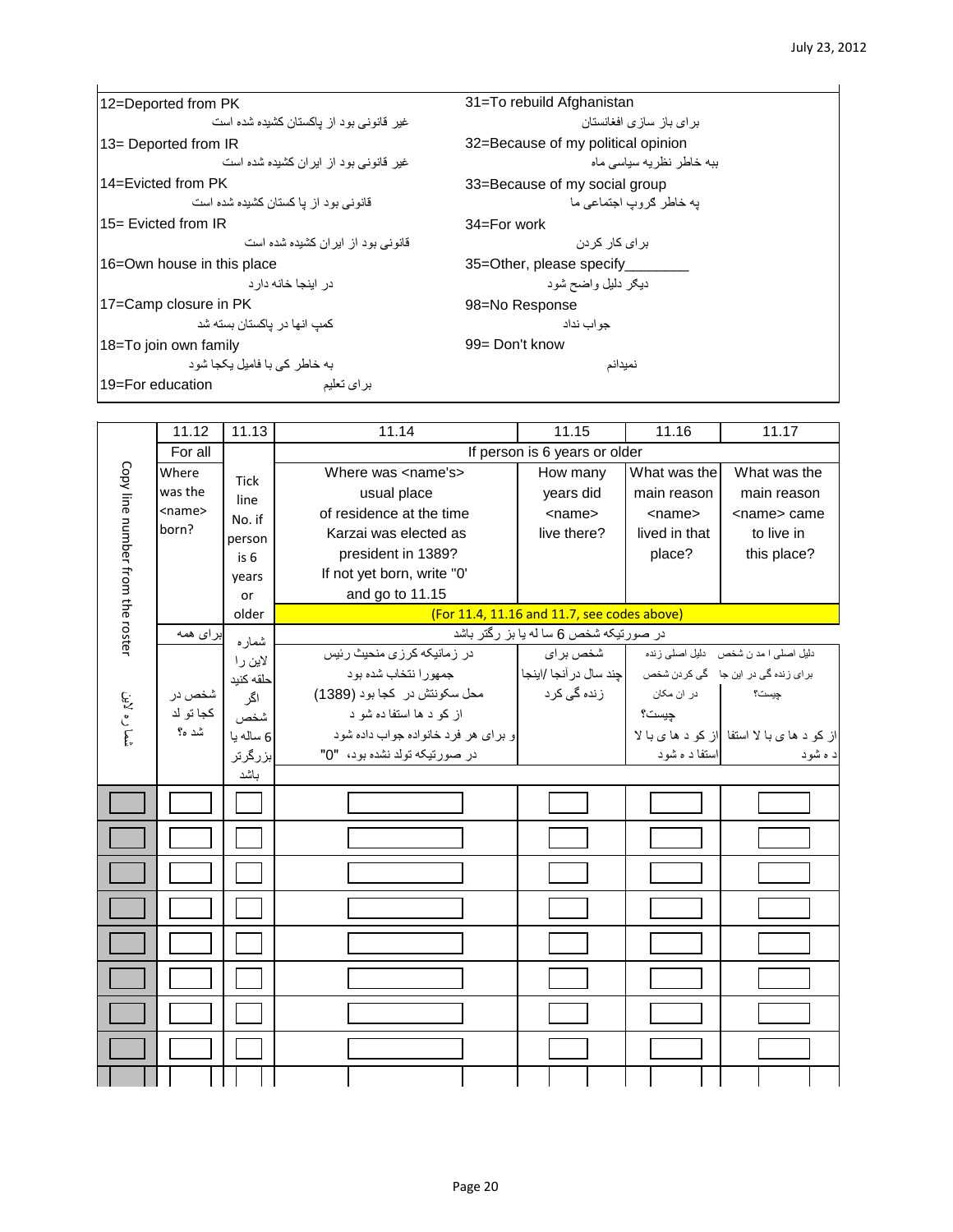| Line no. | 11.12 | 11.13 | 11.14 | 11.15 | 11.16 | 11.17 |
|----------|-------|-------|-------|-------|-------|-------|
|          |       |       |       |       |       |       |
|          |       |       |       |       |       |       |
|          |       |       |       |       |       |       |
|          |       |       |       |       |       |       |
|          |       |       |       |       |       |       |
|          |       |       |       |       |       |       |
|          |       |       |       |       |       |       |
|          |       |       |       |       |       |       |
|          |       |       |       |       |       |       |
|          |       |       |       |       |       |       |
|          |       |       |       |       |       |       |
|          |       |       |       |       |       |       |
|          |       |       |       |       |       |       |
|          |       |       |       |       |       |       |
|          |       |       |       |       |       |       |
|          |       |       |       |       |       |       |

|                                      | 11.18                                                        |            |                                | 11.19                                                                         | 11.20                                     |  |  |
|--------------------------------------|--------------------------------------------------------------|------------|--------------------------------|-------------------------------------------------------------------------------|-------------------------------------------|--|--|
| Line                                 | Circle line No. if person is                                 |            | If person is 15 years or older |                                                                               |                                           |  |  |
| No.                                  | 15 years or older                                            |            |                                | Did <name> contribute money to this household?</name>                         | Where did this person spend most          |  |  |
|                                      |                                                              |            |                                | of the time during the absence for<br>seasonal work in the past 12<br>months? |                                           |  |  |
|                                      |                                                              |            | $1 = Yes$                      | $2 = No$                                                                      | For codes, see above                      |  |  |
| roster                               |                                                              |            |                                | در صورتیکه شخص 15 ساله یا بز رگتر باشد                                        |                                           |  |  |
|                                      | در صورتیکه شخص 15 ساله یا<br>بز رگتر باشد لا بن نمبر را حلقه |            |                                | ایا ماه یا بیشتر از ماه را بیرون از خانه                                      | شخص بيشتر اوقات                           |  |  |
|                                      | نماييد                                                       |            | بر ای کار موسمی در 12          |                                                                               | خود را در جریان غیابت کار موسمی در 12     |  |  |
|                                      |                                                              |            |                                | ماهه گذشته                                                                    | ماه گذشته                                 |  |  |
| Copy line number from the<br>ره لاين |                                                              | شماره Line |                                | سپری کرد؟                                                                     | در کجا سیری کرد؟                          |  |  |
| Ę.                                   | سنAge                                                        | لاين       | بلى=1                          | نە=2                                                                          | بر ای کو د ها، از  کو  دها ی صفحه با لا ا |  |  |
|                                      |                                                              |            | $\mathbf{1}$                   | $\overline{2}$                                                                |                                           |  |  |
|                                      |                                                              |            | 1                              | $\overline{2}$                                                                |                                           |  |  |
|                                      |                                                              |            | $\mathbf{1}$                   | 2                                                                             |                                           |  |  |
|                                      |                                                              |            |                                |                                                                               |                                           |  |  |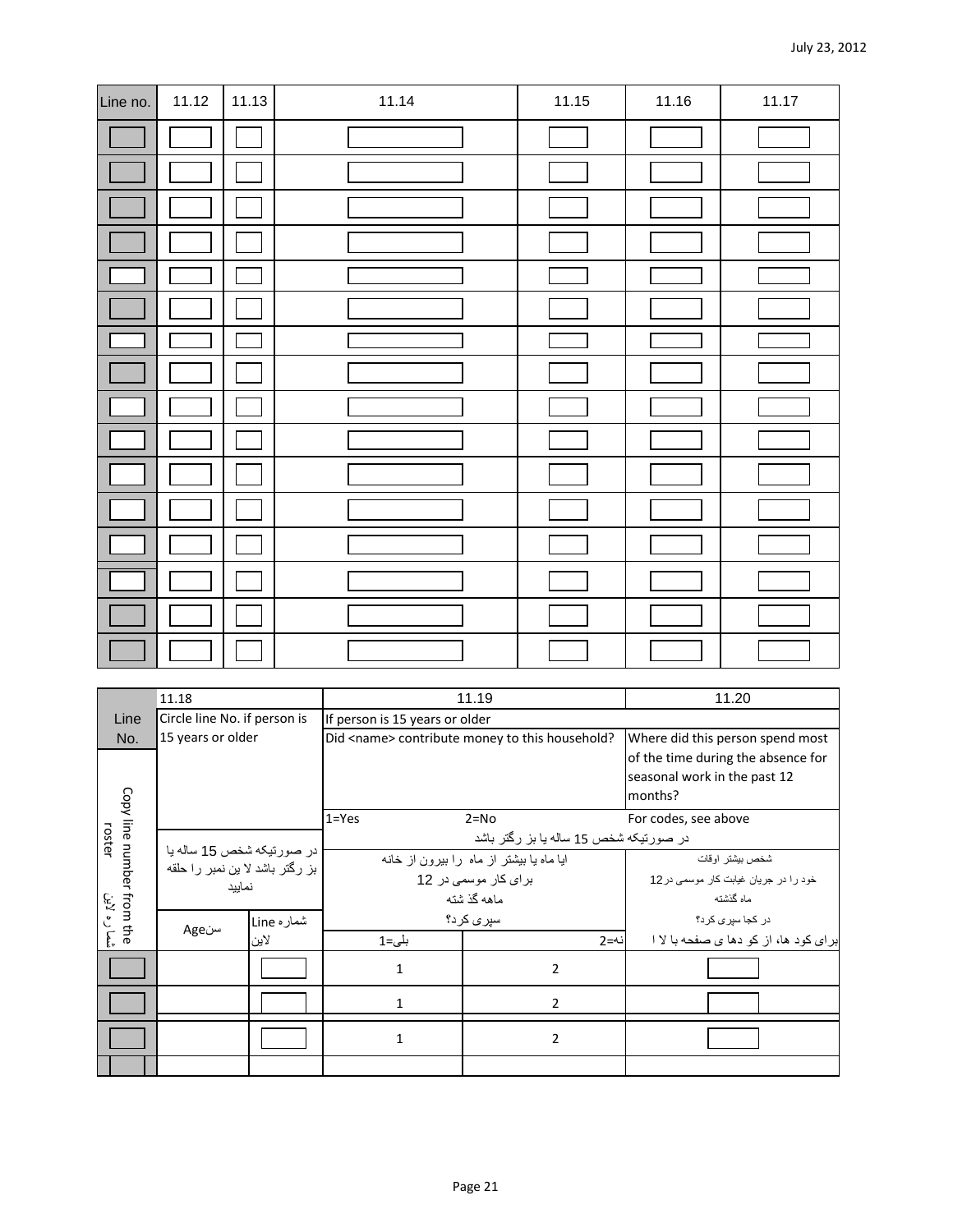| Line | Age | Line |                         | 11.19          | 11.20 |
|------|-----|------|-------------------------|----------------|-------|
|      |     |      | $\mathbf 1$             | $\overline{2}$ |       |
|      |     |      | $\mathbf 1$             | $\overline{2}$ |       |
|      |     |      | $\mathbf 1$             | $\overline{2}$ |       |
|      |     |      | $\mathbf 1$             | $\overline{c}$ |       |
|      |     |      | $\mathbf 1$             | $\mathbf{2}$   |       |
|      |     |      | $\mathbf 1$             | $\overline{2}$ |       |
|      |     |      | $\mathbf 1$             | $\overline{2}$ |       |
|      |     |      | $\mathbf 1$             | $\mathbf{2}$   |       |
|      |     |      | $\mathbf 1$             | $\mathbf{2}$   |       |
|      |     |      | $\overline{\mathbf{1}}$ | $\overline{2}$ |       |
|      |     |      | $\mathbf 1$             | $\overline{2}$ |       |
|      |     |      | $\overline{\mathbf{1}}$ | $\overline{2}$ |       |
|      |     |      | $\mathbf 1$             | $\overline{2}$ |       |
|      |     |      | $\mathbf{1}$            | $\overline{2}$ |       |
|      |     |      | $\mathbf{1}$            | $\overline{2}$ |       |
|      |     |      | $\mathbf 1$             | $\mathbf{2}$   |       |
|      |     |      | $\mathbf 1$             | $\mathbf 2$    |       |
|      |     |      | $\mathbf 1$             | $\mathbf{2}$   |       |
|      |     |      | $\mathbf 1$             | $\overline{2}$ |       |
|      |     |      | $\mathbf 1$             | $\overline{2}$ |       |
|      |     |      | $\mathbf 1$             | $\mathbf{2}$   |       |
|      |     |      | $\mathbf 1$             | $\mathbf{2}$   |       |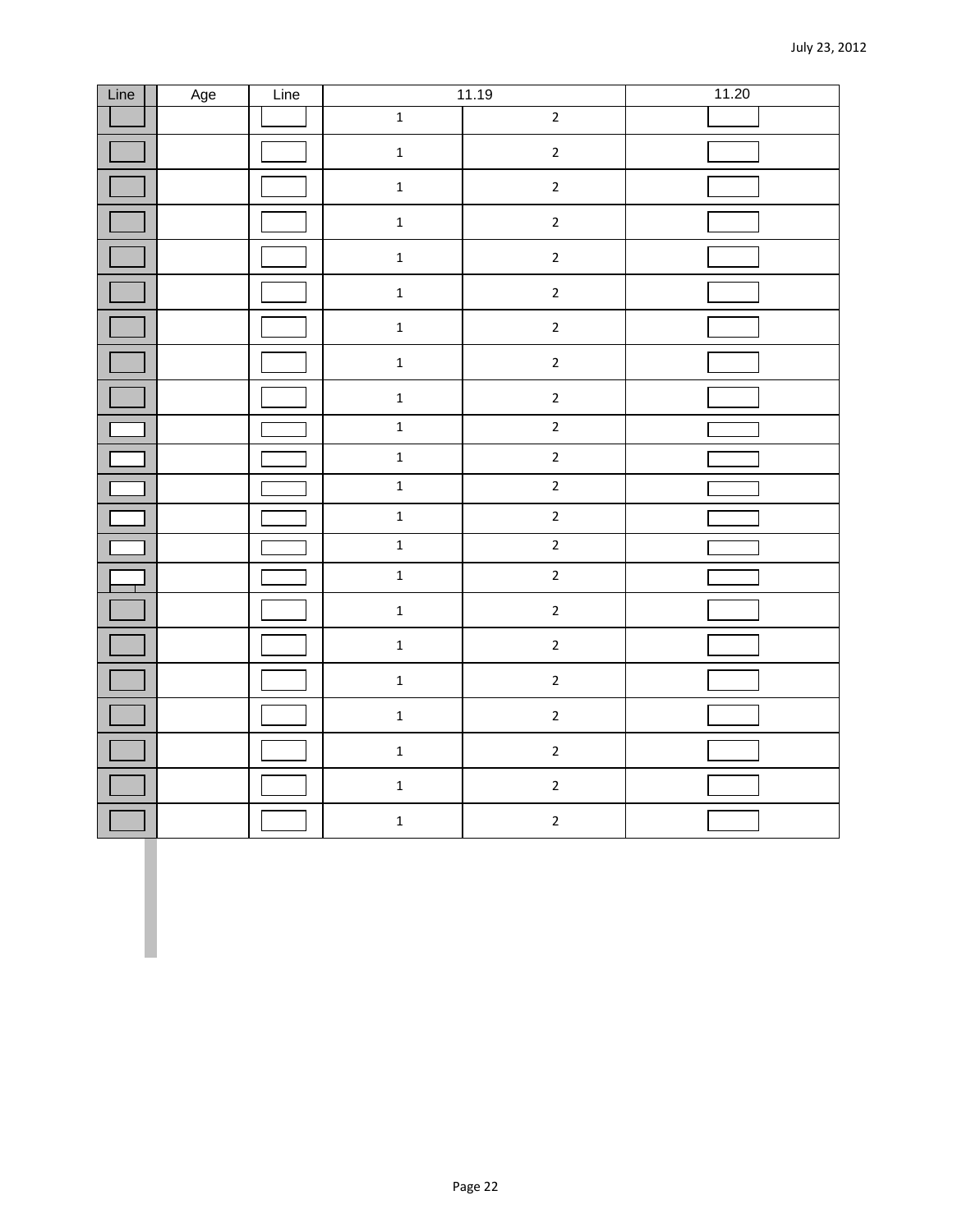|   | 12. Household shocks and coping strategies                                   | خسا ره ها ی رسیده به خانواده و استراتیژی ها احیای آن |              |                |
|---|------------------------------------------------------------------------------|------------------------------------------------------|--------------|----------------|
|   | In 1390, has the household been negatively affected by any of the following? |                                                      |              |                |
|   | آیا در سال 1390، خانواده توسط یکی از موارد ذیل به شکل منفی متاثر شده است؟    |                                                      |              |                |
|   | <b>INTERVIEWER:</b>                                                          | READ OUT ALL HOUSEHOLD SHOCKS LISTED BELOW           |              |                |
|   | مصاخبه كننده: تمام لست خسار ات خانواده كه در ذيل ذكر شده بخوانيد.            |                                                      |              |                |
|   | Liste of SHOCKS:<br>Reduced drinking water quantity                          | ليست خسار ات<br>كاهش مقدار آب آشاميدني               | Yes<br>1     | No             |
| a |                                                                              |                                                      |              |                |
| b | Reduced drinking water quality                                               | كاهش كيفيت آب آشاميدني                               | 1            | 2              |
| C | Reduced agricultural water quality or quantity                               | کاهش کیفیت یا کمیت آب زراعتی                         | 1            | $\overline{2}$ |
| d | Unusually high level of crop pests or diseases                               |                                                      | 1            | 2              |
|   |                                                                              | بلند رفتن غير معمولي سطح أفات محصولات                |              |                |
| е | Opium eradication                                                            | محو ترياک                                            | $\mathbf 1$  | $\overline{2}$ |
|   | Grew opium last season but not this season                                   |                                                      | $\mathbf 1$  | $\overline{2}$ |
|   |                                                                              | تریاک در فصل گذشته زرع شده و در فصل امسا ل نبی       |              |                |
| g | Unusually high level livestock diseases                                      | بلند رفتن غیر عادی سطح افات حیوانی                   | $\mathbf 1$  | 2              |
| h | Insecurity or generalized violence                                           | نا امنى يا خشونت ها در كل                            | $\mathbf 1$  | 2              |
|   | Sectarian Vilomence                                                          | خشونت ها فرقوى                                       | 1            | 2              |
|   | Reduced availability of grazing areas                                        | کاهش دسترسی به چراه گاه ها                           | $\mathbf{1}$ | $\overline{2}$ |
| k | Reduced availability of Kuchi migration routes                               | کاهش دسترسی راه های هجرت کوچی ها                     | 1            | $\overline{2}$ |
|   | Earthquakes                                                                  | زلزله                                                | 1            | 2              |
| m | Landslides and avalanches                                                    | زمین لرزه و ریزش ها خاک                              | 1            | $\overline{2}$ |
| n | Flooding                                                                     | سيل (طوفان)                                          | 1            | $\overline{2}$ |
| о | Late damaging frosts                                                         | خسار ات يخ بندان                                     | 1            | $\overline{2}$ |
| р | Heavy rains preventing work                                                  | باران های شد ید که مانع کار می شود                   | 1            | $\overline{2}$ |
| q | Severe winter conditions                                                     | وضعيت وخيم زمستان                                    | 1.           | $\mathbf 2$    |
| r | Hailstorms                                                                   | طوفان ژا له                                          | 1            | $\mathbf 2$    |
| s | Unusually high level of human disease                                        | سطح بلند غير عادى أفات انسانى                        | $\mathbf 1$  | 2              |
| t | Large influx of returnees                                                    | ورود گسترده مهاجرين                                  | 1            | 2              |
| u | Unusually high increases in food prices                                      | افزایش غیر معمو لمی بهای مواد غذایی                  | 1            | $\overline{2}$ |
| V | Unusual decrease in farm gate prices                                         | كاهش غير عادي نرخ هاي محصولات زراعتي                 | $\mathbf{1}$ | $\mathbf 2$    |
| W | Loss of employment by a household member                                     | از دست دادن كار يكى از اعضاى خانواده                 | 1            | $\overline{2}$ |
| X | Reduced salary of a household member                                         | كاهش معاش يك عضو خانواده                             | 1            | $\overline{2}$ |
| y | Bankruptcy of family business                                                | ورشكستگي تجارت يک خانواده                            |              | $\overline{2}$ |
|   |                                                                              |                                                      |              |                |

L,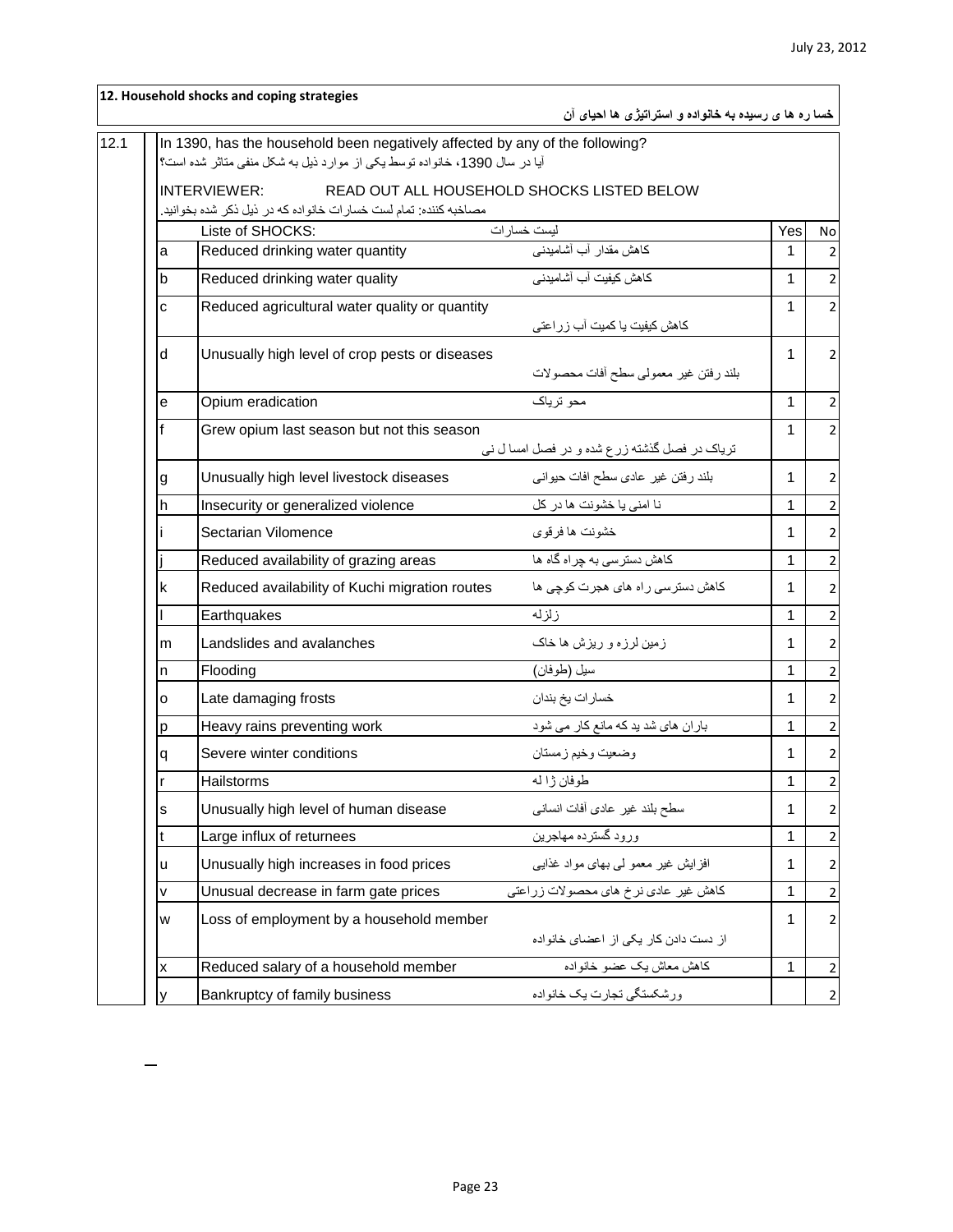| 12.1 |                | Serious illness or accident for working household member<br>مریضی یا تصادم جدی یکی از اعضای خانواده                                                                                  | <b>Yes</b>     | <b>No</b>      |
|------|----------------|--------------------------------------------------------------------------------------------------------------------------------------------------------------------------------------|----------------|----------------|
|      | aa             | مرگ کاریگر خانواده<br>Death of a working household member                                                                                                                            | 1              | 2              |
|      | ab             | Death or serious illness of other household member                                                                                                                                   | 1              |                |
|      |                | مرگ يا مريضي وخيم اعضا ي خانواده                                                                                                                                                     |                |                |
|      | ac             | سر قت<br>Theft                                                                                                                                                                       | 1              | 2              |
|      | ad             | از دست دادن غیر ار ادی زمین یا خانه<br>Involuntary loss of house or land                                                                                                             | 1              | $\overline{2}$ |
|      | ae             | Involuntary loss of livestock<br>از دست دادن غیر ارادی مواشی                                                                                                                         | 1              |                |
|      |                | INTERVIEWER: CHECK QUESTION 12.1 F NO SHOCKS MENTIONED, GO TO 12.5                                                                                                                   |                |                |
|      |                | مصاحبه كننده<br>سوالات 12.1 را چک نمایید<br>در صورت عدم ذکر کدام نکته تکان دهنده، به 12.5 مراجعه نمایید                                                                              |                |                |
|      |                | - IF 12.1.s IS '1' (Yes), ASK 12.2, OTHERWISE GO TO 12.3<br>CHECK QUESTION 12.1.s<br>در صورتیکه جواب مثبت باشد، 12.2 را بپرسید، در غیر أن به 12.3 بروید<br>سوالات 12.1s را چک نمایید |                |                |
| 12.2 |                | What did the household do to cope with any of these shocks?                                                                                                                          |                |                |
|      |                | خانواده ها باید چی پیش ا مد ی کاری را جهت فایق آمد ن به این مشکلات روی دست بگیرند؟                                                                                                   |                |                |
|      |                | هر استر اتیڑ ی دیگر ی را که شما فکر ً می کنید به کار گیرید<br>مصاحبه كناجواب ها را كاوش نمايد<br>هر کو د را که پاسخ داد، حلقه نمایید                                                 |                |                |
| 1    |                | بر ای جبر ان نمودن نباید کاری انجام داد<br>Did not need to do anything to compensate                                                                                                 | $\mathbf{1}$   |                |
| 2    |                | كا هش كيفيت برنامه غذايي<br>Reduced quality of diet                                                                                                                                  | $\overline{2}$ |                |
| 3    |                | کمیت برنامه غذایی را کاهش داده است<br>Reduced quantity of diet                                                                                                                       | 3              |                |
| 4    |                | كاهش در مصارف<br>Decreased expenditures                                                                                                                                              | 4              |                |
| 5    |                | خريد مواد غذايي به قر ض از تاجران<br>Purchased food on credit from traders                                                                                                           | 5              |                |
| 6    |                | قرضه گر فته<br>Took loans                                                                                                                                                            | 6              |                |
| 7    |                | در یافت کمک از سایرین در جامعه<br>Received help from others in the community                                                                                                         | 7              |                |
| 8    |                | فروش دارایبی ها<br>Sold assets                                                                                                                                                       | 8              |                |
| 9    |                | اجاره دادن یا به ر هن (گر و)گذاشتن زمین<br>Rented out or mortgaged land                                                                                                              | 9              |                |
| 10   |                | فروش خانه، زمین یا مواشی<br>Sold house, land or livestock                                                                                                                            |                | 10             |
| 11   |                | كار نمودن در برنامه هاى احياى مجدد<br>Worked on relief programmes                                                                                                                    |                | 11             |
| 12   |                | Joined military<br>پیوستن به بخش نظامی                                                                                                                                               |                | 12             |
| 13   |                | افز ایش کار اطفال<br>Increased child labour                                                                                                                                          |                | 13             |
| 14   |                | عضو خانواده به مواد مخدر معتاد شده است<br>Member of family became drug<br>addicted/took drugs                                                                                        |                | 14             |
| 15   |                | به مواظبت طبي نياز دارد<br><b>Need Medical attention</b>                                                                                                                             |                | 15             |
| 16   |                | سفر به ولسو الى بهتر<br>Move to a better distrct                                                                                                                                     |                | 16             |
| 17   | <b>Begging</b> | گدایی                                                                                                                                                                                |                | 17             |
| 18   |                | سایر ؛ مشخص سازید<br>Other, specify                                                                                                                                                  |                | 18             |
| 12.3 |                | Has the household recovered from the shocks mentioned for 1390?<br>ایا خانواده توانسته خسا ر ه نکر شده در 1390 را جبران نماید                                                        |                |                |
|      |                | 1 Yes, entirely<br>2 Mostly<br>3 Somewhat<br>4 A little<br>5 No, not at all<br>بلى، كاملأ<br>اكثرا!<br>تاحدى<br>یک کمی<br>نخير                                                       |                |                |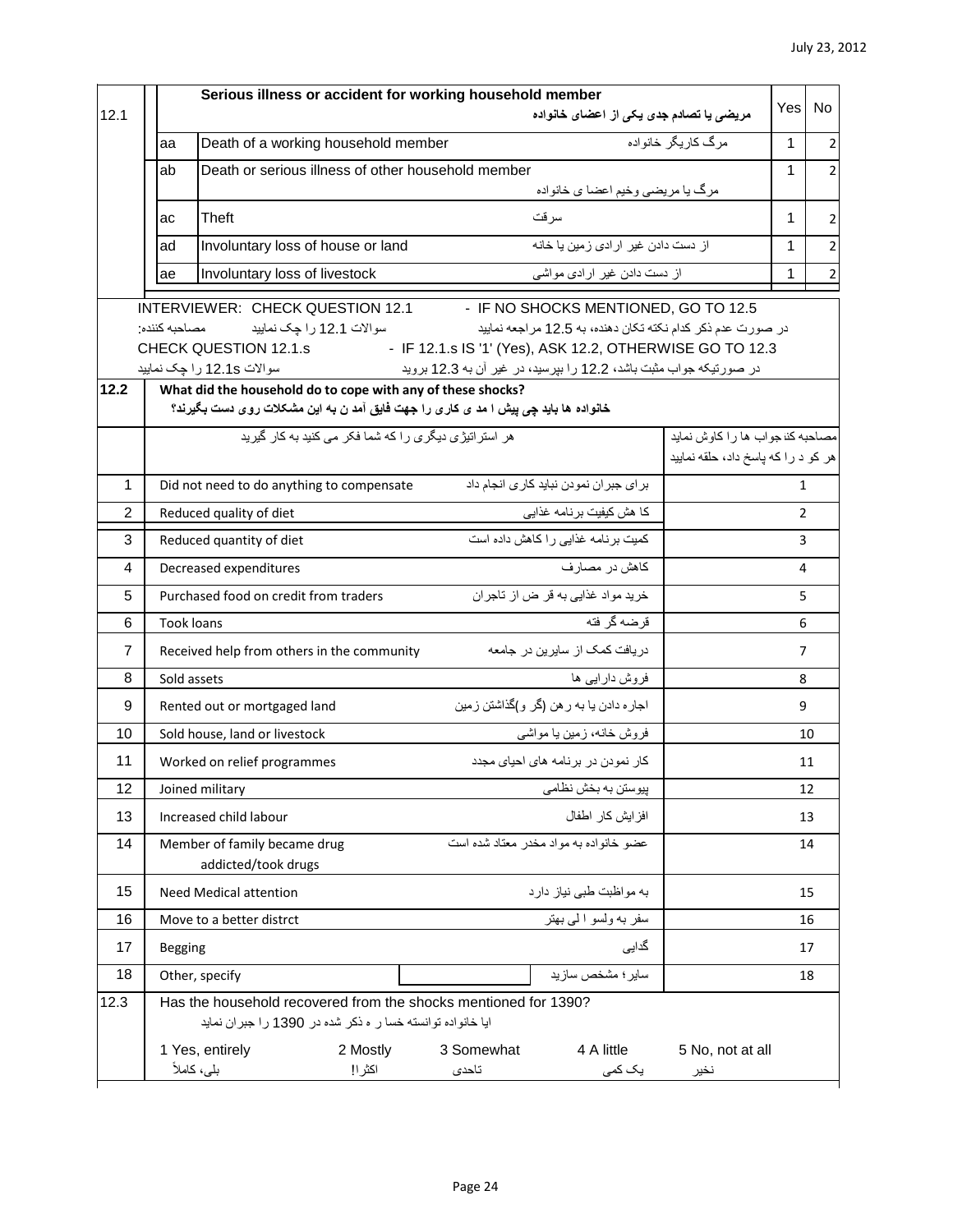| 12.4          | Has any member of your household participated in any cash-for-work, food-for-work or income generating<br>programmes or projects during 1390? |                              |                                                                                                                                  |                      |                                     |                                                                 |                                     |  |  |  |  |  |
|---------------|-----------------------------------------------------------------------------------------------------------------------------------------------|------------------------------|----------------------------------------------------------------------------------------------------------------------------------|----------------------|-------------------------------------|-----------------------------------------------------------------|-------------------------------------|--|--|--|--|--|
|               |                                                                                                                                               |                              | آیا کدام عضو خانواده تان در برنامه های کار در بدل پول نقد، کار در بدل غذا یا برنامه ها یا پروژه های عا ید اتی در سال 1390 اشتراک |                      |                                     |                                                                 |                                     |  |  |  |  |  |
|               |                                                                                                                                               |                              |                                                                                                                                  |                      |                                     |                                                                 | كر ده است؟                          |  |  |  |  |  |
|               | Yes<br>نه No<br>بلی                                                                                                                           |                              |                                                                                                                                  |                      |                                     |                                                                 |                                     |  |  |  |  |  |
| 12.5          | How many people worked in the following programmes/projects?                                                                                  |                              |                                                                                                                                  |                      |                                     |                                                                 |                                     |  |  |  |  |  |
|               | چی تعداد مردم در برنامه ها/پروژه های ذیل کار کرده اند؟<br>زن<br>مرد                                                                           |                              |                                                                                                                                  |                      |                                     |                                                                 |                                     |  |  |  |  |  |
|               | Female<br>Male                                                                                                                                |                              |                                                                                                                                  |                      |                                     |                                                                 |                                     |  |  |  |  |  |
|               | كار در بدل غذا<br>Food-for-work                                                                                                               |                              |                                                                                                                                  |                      |                                     |                                                                 |                                     |  |  |  |  |  |
|               | کار در بدل پول نقد<br>Cash-for-work                                                                                                           |                              |                                                                                                                                  |                      |                                     |                                                                 |                                     |  |  |  |  |  |
|               | Income-generating<br>در امد ز ابی                                                                                                             |                              |                                                                                                                                  |                      |                                     |                                                                 |                                     |  |  |  |  |  |
| 12.6          | How do you compare the overall economic situation of the household with                                                                       |                              |                                                                                                                                  |                      |                                     |                                                                 |                                     |  |  |  |  |  |
|               |                                                                                                                                               | one year ago?                |                                                                                                                                  |                      |                                     | وضعیت کلی اقتصادی خانوده را با سال گذشته چگونه ارزیابی می کنید؟ |                                     |  |  |  |  |  |
|               |                                                                                                                                               |                              |                                                                                                                                  |                      |                                     |                                                                 |                                     |  |  |  |  |  |
|               |                                                                                                                                               |                              |                                                                                                                                  | 1.<br>$\overline{2}$ | Much worse                          | بسیار بد<br>کمی بد                                              |                                     |  |  |  |  |  |
|               |                                                                                                                                               |                              |                                                                                                                                  |                      | Slightly worse<br>3 Same            |                                                                 | يكسان است                           |  |  |  |  |  |
|               |                                                                                                                                               |                              |                                                                                                                                  | 4                    | Slightly better                     |                                                                 | كمى بهتر شده                        |  |  |  |  |  |
|               |                                                                                                                                               |                              |                                                                                                                                  | 5                    | Much better                         |                                                                 | بسيار بهتر شده                      |  |  |  |  |  |
| 13. Education |                                                                                                                                               |                              |                                                                                                                                  |                      |                                     |                                                                 |                                     |  |  |  |  |  |
|               |                                                                                                                                               | تعليم                        |                                                                                                                                  |                      |                                     |                                                                 |                                     |  |  |  |  |  |
| 13.1 13. 13.2 |                                                                                                                                               | 13.3                         | 13.4                                                                                                                             |                      | 13.5                                | 13.6                                                            | 13.7                                |  |  |  |  |  |
|               |                                                                                                                                               |                              |                                                                                                                                  |                      | For persons 6 years of age and over |                                                                 |                                     |  |  |  |  |  |
|               |                                                                                                                                               | Can                          | Did <name> ever</name>                                                                                                           |                      | Did <name></name>                   | What was the                                                    | What was the                        |  |  |  |  |  |
|               |                                                                                                                                               | <name></name>                | attend formal                                                                                                                    |                      | have any home                       | highest level                                                   | highest grade                       |  |  |  |  |  |
|               |                                                                                                                                               | read and                     | School? (including                                                                                                               |                      | schooling or                        | of school                                                       | <name></name>                       |  |  |  |  |  |
|               | Age                                                                                                                                           | write?                       | formal Islamic                                                                                                                   |                      | literacy school?                    | <name></name>                                                   | completed at                        |  |  |  |  |  |
|               |                                                                                                                                               |                              | school)?<br>$1 = Yes$                                                                                                            |                      |                                     | attended?                                                       | this level?                         |  |  |  |  |  |
|               |                                                                                                                                               |                              | 2=Dropped out                                                                                                                    |                      |                                     |                                                                 | If no grade<br>completed write      |  |  |  |  |  |
|               |                                                                                                                                               |                              | $3 = No$                                                                                                                         |                      | $1 = Yes$<br>2=No                   |                                                                 | 00'                                 |  |  |  |  |  |
| شمار ه لا ين  |                                                                                                                                               | 1=Yes 2=No                   | If 'Yes' go to 13.6                                                                                                              |                      | If No, Go to 13.8                   | For Codes, see below                                            |                                     |  |  |  |  |  |
|               |                                                                                                                                               |                              | برای اشخاص 6 ساله یا بیشتر از آن                                                                                                 |                      |                                     |                                                                 |                                     |  |  |  |  |  |
|               |                                                                                                                                               | أيا شخص خوانده               | أيا شخص در مكاتب رس <i>مى</i>                                                                                                    |                      | أيا شخص در مكتب                     |                                                                 | بالا ترین درجه را که شخص تا صنف چند |  |  |  |  |  |
|               |                                                                                                                                               | و نوشته میتو                 | به شمول مکاتب رسمي                                                                                                               |                      | خانه کی یا مکتب سواد                |                                                                 | شخص تكميل نموده    مكتب خو انده     |  |  |  |  |  |
|               | F                                                                                                                                             | اند                          | اسلامی شر کت کر ده                                                                                                               |                      | حیاتی خوانده است؟                   |                                                                 | است، چیست؟                          |  |  |  |  |  |
|               |                                                                                                                                               |                              | $1 = L$ بلی                                                                                                                      |                      |                                     |                                                                 | اگر درجه ندار د                     |  |  |  |  |  |
|               |                                                                                                                                               |                              | ناكام مانده =2<br>نه =3                                                                                                          | بلى=1                | نە=2                                |                                                                 | بنويسيد "00"                        |  |  |  |  |  |
|               |                                                                                                                                               | بلى=1<br>نە=2                | اگر "بلی" به  13.6 <u>بروید</u>                                                                                                  |                      |                                     |                                                                 | برای کود ها پایین را ببینید         |  |  |  |  |  |
|               |                                                                                                                                               | $1 \quad 2$                  | $1 \quad 2 \quad 3$                                                                                                              | $\mathbf{1}$         | $\overline{2}$                      |                                                                 |                                     |  |  |  |  |  |
|               |                                                                                                                                               |                              |                                                                                                                                  |                      |                                     |                                                                 |                                     |  |  |  |  |  |
|               |                                                                                                                                               |                              |                                                                                                                                  |                      |                                     |                                                                 |                                     |  |  |  |  |  |
|               |                                                                                                                                               | $1\quad 2$                   | $1 \quad 2 \quad 3$                                                                                                              | $\mathbf{1}$         | $\overline{2}$                      |                                                                 |                                     |  |  |  |  |  |
|               |                                                                                                                                               |                              |                                                                                                                                  |                      |                                     |                                                                 |                                     |  |  |  |  |  |
|               |                                                                                                                                               |                              |                                                                                                                                  |                      |                                     |                                                                 |                                     |  |  |  |  |  |
|               |                                                                                                                                               | $\mathbf{1}$<br>$\mathbf{Z}$ | $\mathbf{1}$<br>$2 \times 3$                                                                                                     | 1                    | 2                                   |                                                                 |                                     |  |  |  |  |  |
|               |                                                                                                                                               | $\mathbf 2$<br>$\mathbf 1$   | $1 \quad 2 \quad 3$                                                                                                              | $\mathbf 1$          | $\overline{2}$                      |                                                                 |                                     |  |  |  |  |  |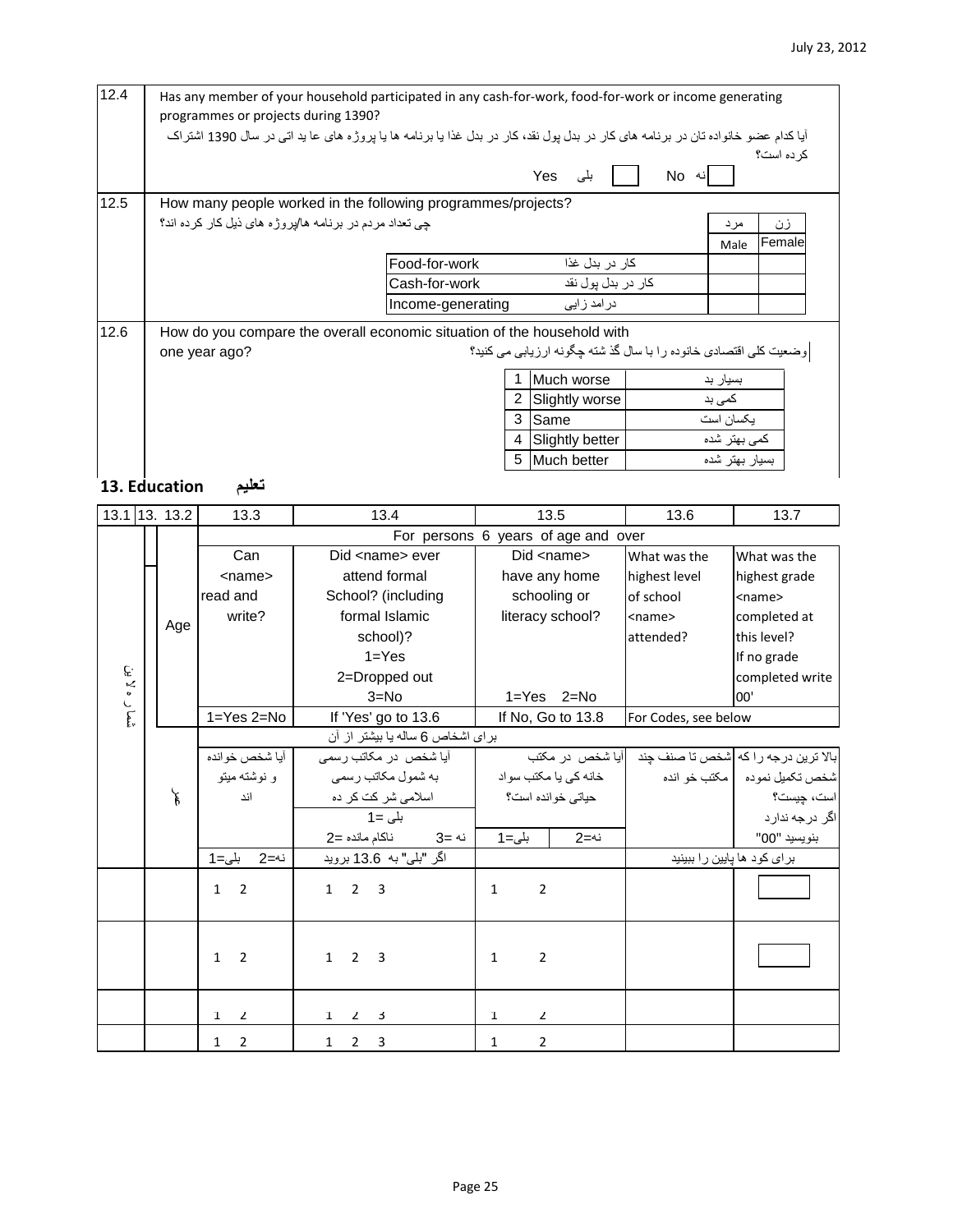| 13.1 13. 13.2 | 13.3                           | 13.4                                                      |              | 13.5           | 13.6 | 13.7 |
|---------------|--------------------------------|-----------------------------------------------------------|--------------|----------------|------|------|
|               | $1\quad 2$                     | $1 \quad 2 \quad 3$                                       | $\mathbf 1$  | $\overline{2}$ |      |      |
|               | $\overline{2}$<br>1            | $\overline{2}$<br>$\overline{\mathbf{3}}$<br>1            | $\mathbf{1}$ | $\overline{2}$ |      |      |
|               | $\overline{2}$<br>$\mathbf{1}$ | $2^{\circ}$<br>$\overline{3}$<br>$\mathbf{1}$             | $\mathbf{1}$ | $\mathbf 2$    |      |      |
|               | $1\quad 2$                     | $2^{\circ}$<br>$\overline{\mathbf{3}}$<br>$\mathbf{1}$    | $\mathbf 1$  | $\overline{2}$ |      |      |
|               | $1\quad 2$                     | $1 \quad 2 \quad 3$                                       | $\mathbf{1}$ | $\overline{2}$ |      |      |
|               | $\overline{2}$<br>$\mathbf{1}$ | $\overline{2}$<br>$\overline{\mathbf{3}}$<br>$\mathbf{1}$ | $\mathbf{1}$ | $\overline{2}$ |      |      |
|               | $1\quad 2$                     | $2^{\circ}$<br>$\overline{\mathbf{3}}$<br>$\mathbf{1}$    | $\mathbf{1}$ | $\mathbf 2$    |      |      |
|               | $1\quad 2$                     | $1 \quad 2 \quad 3$                                       | $\mathbf 1$  | $\overline{2}$ |      |      |
|               | $1\quad 2$                     | $1\quad 2$<br>$\overline{3}$                              | $\mathbf{1}$ | $\overline{2}$ |      |      |
|               | $1\quad 2$                     | $\overline{2}$<br>$\overline{\mathbf{3}}$<br>$\mathbf{1}$ | $\mathbf 1$  | $\mathbf 2$    |      |      |
|               | $1\quad 2$                     | $\overline{2}$<br>$\overline{3}$<br>$\mathbf{1}$          | $\mathbf 1$  | $\overline{2}$ |      |      |
|               | $1\quad 2$                     | $2 \quad 3$<br>1                                          | $\mathbf 1$  | $\overline{2}$ |      |      |
|               | $\overline{2}$<br>1            | $\overline{2}$<br>$\overline{3}$<br>$\mathbf{1}$          | $\mathbf 1$  | $\overline{2}$ |      |      |
|               | $1\quad 2$                     | $2^{\circ}$<br>$\mathbf{1}$<br>$\overline{\mathbf{3}}$    | $\mathbf{1}$ | $\mathbf 2$    |      |      |
|               | $1\quad 2$                     | $2 \quad 3$<br>$\mathbf{1}$                               | $\mathbf{1}$ | $\mathbf 2$    |      |      |
|               | $\overline{2}$<br>1            | $\overline{2}$<br>$\overline{\mathbf{3}}$<br>1            | $\mathbf{1}$ | $\overline{2}$ |      |      |
|               | $\overline{2}$<br>$\mathbf{1}$ | $\overline{2}$<br>$\overline{\mathbf{3}}$<br>$\mathbf{1}$ | $\mathbf{1}$ | $\mathbf 2$    |      |      |
|               | $\overline{2}$<br>1            | $\overline{2}$<br>$\overline{\mathbf{3}}$<br>$\mathbf{1}$ | $\mathbf 1$  | $\overline{2}$ |      |      |
|               | $\overline{2}$<br>1            | $\overline{2}$<br>$\overline{3}$<br>$\mathbf{1}$          | $\mathbf 1$  | $\overline{2}$ |      |      |
|               | $\mathbf 2$<br>$\mathbf{1}$    | $\overline{2}$<br>$\overline{3}$<br>$\mathbf{1}$          | $\mathbf{1}$ | $\mathbf 2$    |      |      |
|               | $\mathbf 2$<br>$\mathbf{1}$    | $\overline{2}$<br>$\mathbf{1}$<br>$\overline{3}$          | $\mathbf 1$  | $\mathbf 2$    |      |      |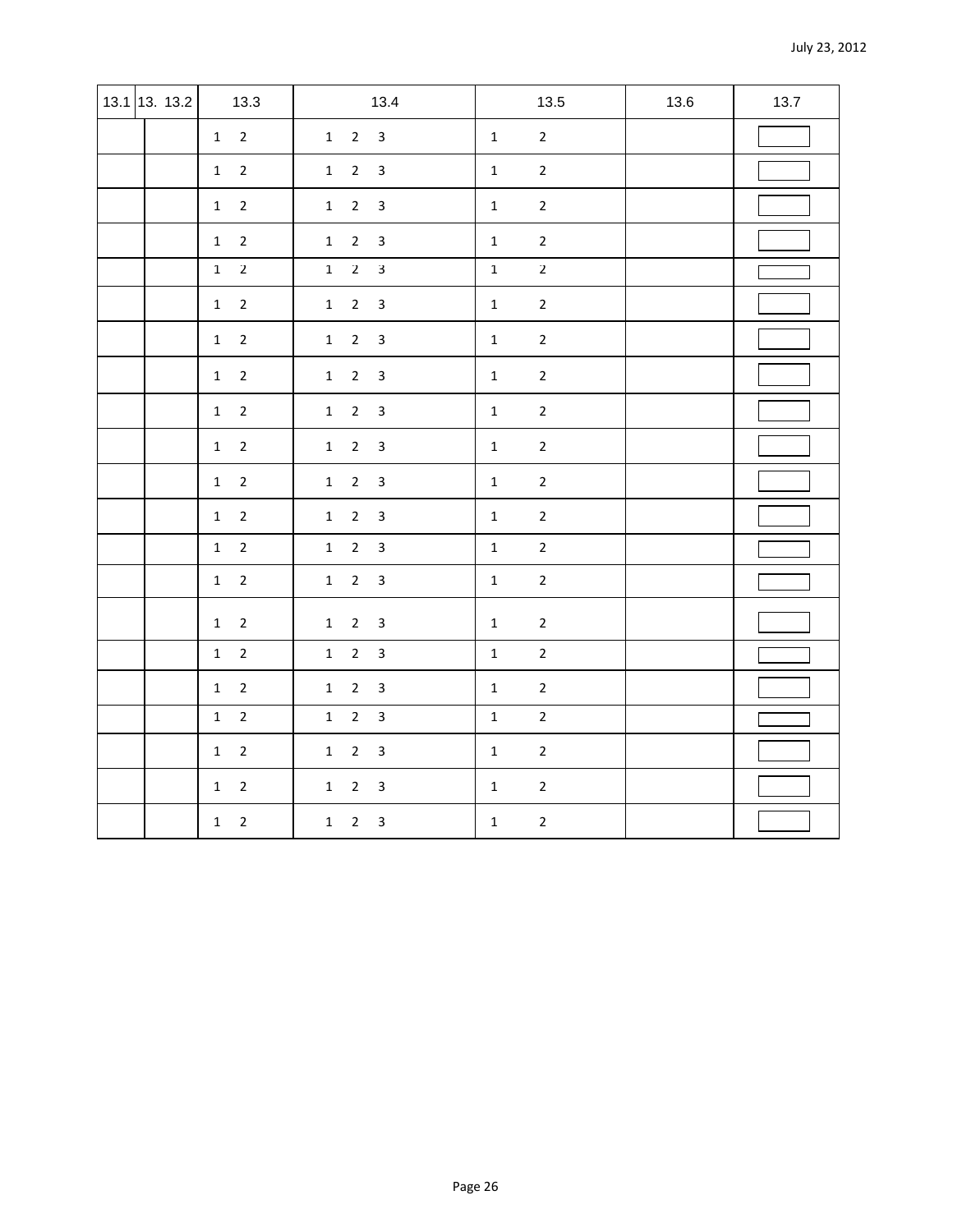| 13.1         | 13.8 | 13.9                                                                                             | 13.10                | 13.11                           | 13.12                          |
|--------------|------|--------------------------------------------------------------------------------------------------|----------------------|---------------------------------|--------------------------------|
|              |      |                                                                                                  | For persons age 6-24 | For all memebers                |                                |
|              |      | Is <name< td=""><td>what is the</td><td>Did <name></name></td><td>Did <name></name></td></name<> | what is the          | Did <name></name>               | Did <name></name>              |
|              |      | currenttly                                                                                       | main reason          | receive any                     | receive any                    |
|              |      | attending                                                                                        | that <name></name>   | education in                    | education in                   |
|              | Age  | school?                                                                                          | for not              | another Province?               | another Country?               |
|              |      |                                                                                                  | attending            |                                 |                                |
|              |      |                                                                                                  | school?              |                                 |                                |
|              |      | $1 = Yes$                                                                                        | For Codes,           |                                 |                                |
| شمار ه لا بن |      | $2 = No$                                                                                         | see below            | $\overline{1}$ =Yes<br>$2 = No$ | $1 = Yes$<br>$2 = No$          |
|              |      |                                                                                                  | برای اشخاص بین 6-24  | براي تمام اعضا                  |                                |
|              |      | ايا شخص فعلاً                                                                                    | مهم ترين دليل        | ايا شخص در كدام ولايت           | آیا شخص در کدام                |
|              |      |                                                                                                  | عدم اشتراک وی مکتب   | دیگر تعلمیمات دیده است          | كشور ديگر تعليمات              |
|              | عمر  | ميخواند                                                                                          | در مکتب چیست؟        |                                 | دیده است                       |
|              |      | $1 = 1$ بلی                                                                                      | برای کود ها          |                                 |                                |
|              |      | نە=2                                                                                             | پایین را ببینید      | بلى=1<br>نە=2                   | نە=2<br>بلى=1                  |
|              |      |                                                                                                  |                      |                                 |                                |
|              |      | $1\quad 2$                                                                                       |                      | $\overline{2}$<br>$\mathbf{1}$  | $\mathbf 2$<br>$\mathbf{1}$    |
|              |      | $1\quad 2$                                                                                       |                      | $\mathbf{1}$<br>$\overline{2}$  | $\overline{2}$<br>$\mathbf{1}$ |
|              |      | $1\quad 2$                                                                                       |                      | $\mathbf{1}$<br>$\overline{2}$  | $\overline{2}$<br>$\mathbf{1}$ |
|              |      | $1\quad 2$                                                                                       |                      | $\overline{2}$<br>$\mathbf{1}$  | $\overline{2}$<br>$\mathbf{1}$ |
|              |      | $1\quad 2$                                                                                       |                      | $\overline{2}$<br>$\mathbf{1}$  | $\overline{2}$<br>$\mathbf{1}$ |
|              |      | $1\quad 2$                                                                                       |                      | $\overline{2}$<br>$\mathbf{1}$  | $\mathbf 2$<br>$\mathbf{1}$    |
|              |      | $1\quad 2$                                                                                       |                      | $\overline{2}$<br>$\mathbf{1}$  | $\overline{2}$<br>$\mathbf{1}$ |
|              |      | $1\quad 2$                                                                                       |                      | $\mathbf{1}$<br>$\overline{2}$  | $\overline{2}$<br>$1\,$        |
|              |      | $1\quad 2$                                                                                       |                      | $\overline{2}$<br>$\mathbf{1}$  | $\overline{2}$<br>$\mathbf{1}$ |
|              |      | $1\quad 2$                                                                                       |                      | $\overline{2}$<br>$\mathbf{1}$  | $\overline{2}$<br>1            |
|              |      | $1\quad 2$                                                                                       |                      | $\overline{2}$<br>$\mathbf{1}$  | $\overline{2}$<br>$\mathbf{1}$ |
|              |      | $1\quad 2$                                                                                       |                      | $\mathbf 1$<br>$\mathbf{2}$     | $\overline{2}$<br>$\mathbf{1}$ |
|              |      | $1\quad 2$                                                                                       |                      | $\overline{2}$<br>$\mathbf{1}$  | $\mathbf{2}$<br>$\mathbf{1}$   |
|              |      | $1\quad 2$                                                                                       |                      | $\overline{2}$<br>$\mathbf{1}$  | $\overline{2}$<br>$\mathbf{1}$ |
|              |      | $1\quad 2$                                                                                       |                      | $\mathbf{2}$<br>$\mathbf{1}$    | $\mathbf 2$<br>$\mathbf{1}$    |
|              |      | $1\quad 2$                                                                                       |                      | $\overline{2}$<br>$\mathbf{1}$  | $\overline{2}$<br>$\mathbf{1}$ |
|              |      | $1\quad 2$                                                                                       |                      | $\overline{2}$<br>$\mathbf{1}$  | $\overline{2}$<br>$\mathbf{1}$ |
|              |      | $1\quad 2$                                                                                       |                      | $\overline{2}$<br>$\mathbf 1$   | $\mathbf 2$<br>$\mathbf{1}$    |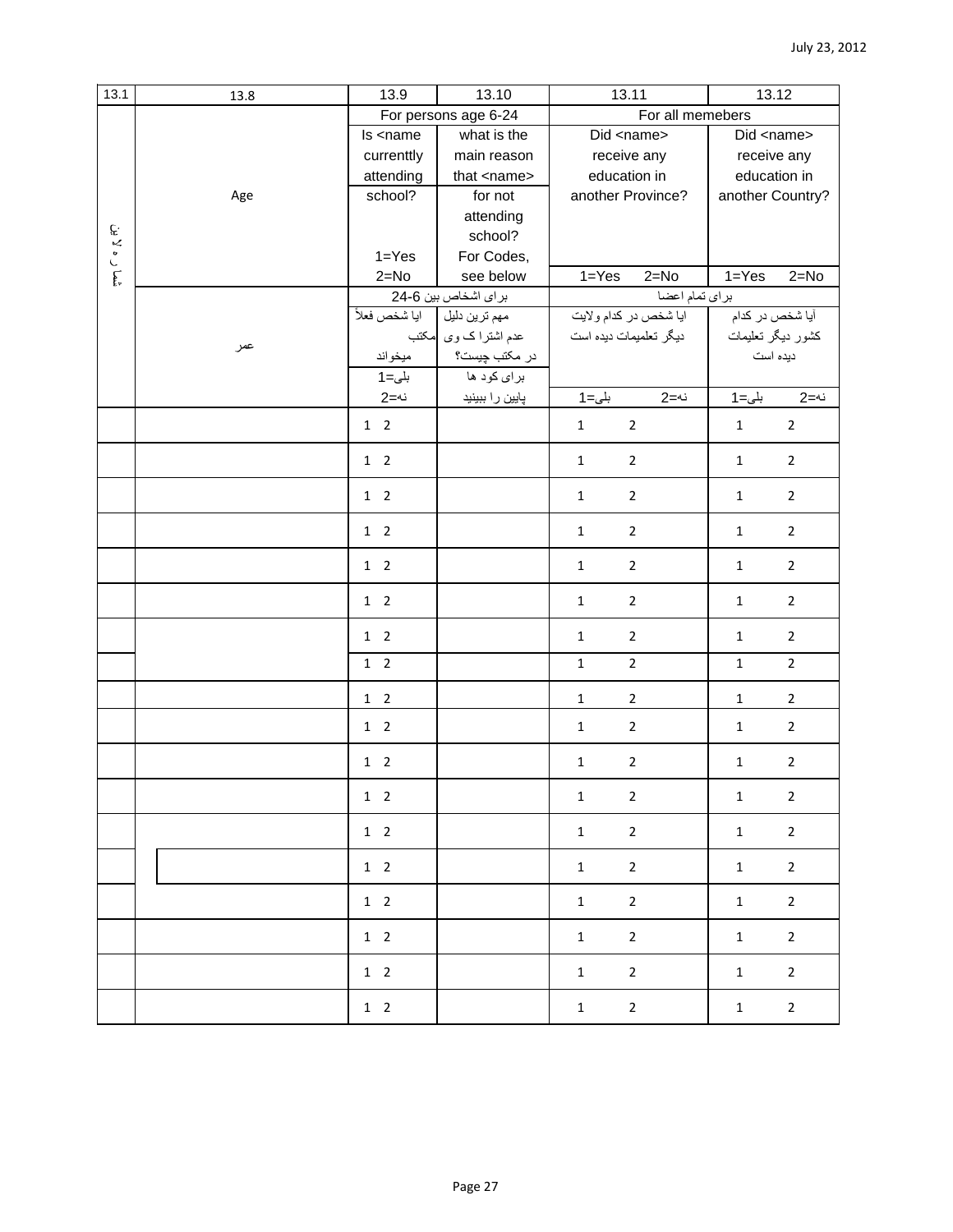## **کد ها برای 13.6 و :13.7 سطح تحصیالت و درجه grade and level Education 13.7: and 13.6 for Codes** 1=Primary (1-6) 2=Lower secondary (7-9) 3=Upper secondary (10-12) باالی متوسطه )12-10( زیر متوسطه )9-7( ابتدایی )6-1( 4=Teacher college (13-14) 5=University (13-16) 6=Post-graduate (17-19) ماستری )18-17( پوهنتون )16-13( معلم کالج )14-13( 7=Technical college (13-14) 8=Madrassa (1-12) 9=Dar ul ulum (13-14) دارالعلوم )14-13( مدرسه )12-1( کالج تخنیکی )14-13( 10=Dar ul hefaz (\*\*\*) دارالحفاظ

#### **کد ها برای :13.10 دالیل عدم اشتراک در مکتب attendance-non for Reason 13.10: for Codes**

**صحت طفل و مارد health child and Maternal 14**

1=No school/school too far 9=Didn't like school/didn't learn enough خوش نداشتن مکتب و نیاموختن کافی مکتب نیست/ مکتب بسیار دور است 2=Studied as far as needed 10=Schooling too expensive هزینه مکتب رفتن زیاد است به حدی که نیاز باشد مطالعه کرده است 3=Poor health / disability 11=No female teachers استاد زن وجود ندارد ناتوان / معیوب مکتب موقتاً کارا نیست فامیل اجازه نمی دهد 5=School didn't allow 13=Child too young بسیار خورد است مکتب اجازه نمی دهد 6=Security concerns 14=School was attacked مکتب مورد حمله واقع شده نگرانی های امنیتی سایر Other=15 ازدواج Marriage=7 8=Child needed to work to help family اطفال نیاز دارند تا جهت کمک فامیل کار کنند

4=Family didn't allow 12=School temporarily not functioning

| 14.1                   | 14.2                     | 14.3           | 14.4                        | 14.5          | 14.6     |
|------------------------|--------------------------|----------------|-----------------------------|---------------|----------|
| Line no.               | What is the              | What is your   | What is the name of         | Does your     | How old  |
| Copy line no. of all   | result of the            | martial        | your husband?               | husband       | are you? |
| ever-married           | interview with           | status?        | Copy line no. of            | have more     |          |
| women, aged 49         | this woman?              | If '2' or '3', | husband from roster.        | wives?        |          |
| or less from the       |                          | go to 14.6     | If husband is not a         | $1 = Yes$     |          |
| roster                 | For codes, see below     |                | HH member write '99'        | $2 = No$      |          |
| شمار ه لاين            | نتيجه مصاحبه             | حالت مدنى      | اسم شو هر شما چیست؟         | أيا شوهر      | چند سال  |
| نام و شماره لاین هر زن | با این خانم              | خود را بگوييد؟ | شماره لاین شوهر را از روستر | تا ن خانم های | دار يد؟  |
| ازدواج كرده 49         | جيست؟                    | اگر ,'3' '2'   | کاپی نمایید در صورتیکه      | زیاد دار د    |          |
| ساله يا يايينتر را     |                          | به شما ره 14.6 | شوهر عضو خانواده نباشد      | بلى=1         |          |
| از روستر کاپی نمایید   | برای کود ها زیر را ببیند |                | نوشته كنيد "99"             | نە=2          |          |
|                        |                          |                |                             |               |          |
|                        |                          |                |                             |               |          |
|                        |                          |                |                             |               |          |
|                        |                          |                |                             |               |          |
|                        |                          |                |                             |               |          |
|                        |                          |                |                             |               |          |
|                        |                          |                |                             |               |          |
|                        |                          |                |                             |               |          |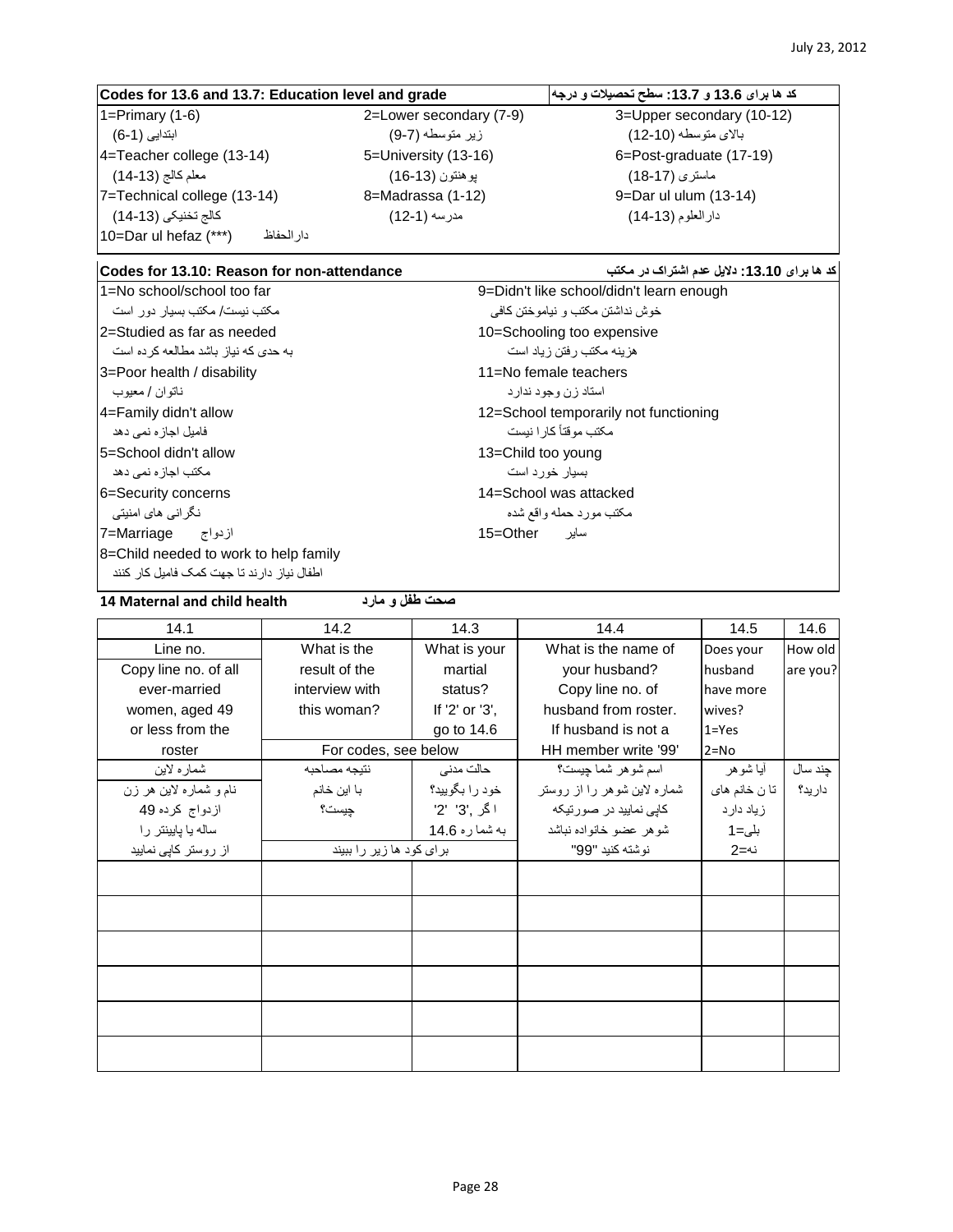| Codes for 14.2         |                       | کد ها برای 14.2: داخلی         |                                                 |                    | كد ها براى 14.3: حالت مدنى Codes for 14.3 |                         |                                  |                                            |
|------------------------|-----------------------|--------------------------------|-------------------------------------------------|--------------------|-------------------------------------------|-------------------------|----------------------------------|--------------------------------------------|
| 1=Completed            | 2=Not at home         |                                | 3=Refused                                       |                    | 1=Married                                 |                         | 3=Divorced/separated             |                                            |
| تكميل شده              | در خانه نیست          |                                | رد شده                                          |                    | متاهل                                     |                         |                                  | مطلقه/ تفريق شده                           |
| 4=Partly completed     | 5=Incapacitated       |                                | 6=Other                                         |                    | 2=Widowed                                 |                         |                                  |                                            |
| قسماً تكميل شده        | مهجور                 |                                | ساير                                            |                    | بيوه                                      |                         |                                  |                                            |
| 14.1                   | 14.7                  |                                |                                                 | 14.8               |                                           |                         |                                  | 14.9                                       |
| Line no.               | At what               |                                | How many children did you give                  |                    |                                           |                         |                                  | Did you see anyone for                     |
| Copy line no. of all   | were you              |                                | birth to in the last 21 years?                  |                    |                                           |                         |                                  | antenatal care during                      |
| ever-married           | married               |                                | PROBE: I mean even a child that                 |                    |                                           |                         |                                  | your last pregnancy?                       |
| women, aged 49         | the first             |                                | survived for only a few minutes,                |                    |                                           |                         |                                  |                                            |
| or less from the       | time?                 | hours, days? If no go to 14.16 |                                                 |                    |                                           |                         | If '2' go to 14.12               |                                            |
| roster                 |                       | Total                          |                                                 | No. Died           |                                           |                         | $1 = Yes$                        | $2 = No$                                   |
| شماره لاين             | شما در                |                                | در بيست ويك سال كذشته جند طفل به دنيا أورديد؟   |                    |                                           |                         |                                  | آیا در حمل ا خیر خود بر ا ی                |
| نام و شماره لاین هر زن | سن                    |                                | كاوش كنيد: حتى اگر يک طفل براي يک دقيقه يا يک   |                    |                                           |                         |                                  | مواظبت به کسی مر اجعه کر ده ا <sub>ا</sub> |
| ازدواج كرده 49         | جِند سالگی            |                                | ساعت یا یک روز زنده مانده باشد، یادداشت نمایید. |                    |                                           |                         |                                  | اگر نی به 14.12 مرا جعه نما پد             |
| ساله يا پايينتر را     | عروسى                 |                                |                                                 |                    |                                           |                         | lf '2' go to 14.12 مر ا جعه كنيد |                                            |
| از روستر کاپی نمایید   | كرديد؟                | مچمو عا Total                  |                                                 |                    | تعدا د مر ده No. Died                     |                         | بلى=1                            | نە=2                                       |
|                        |                       |                                |                                                 |                    |                                           |                         | $\mathbf{1}$                     | $\overline{2}$                             |
|                        |                       |                                |                                                 |                    |                                           |                         | $\mathbf{1}$                     | $\overline{2}$                             |
|                        |                       |                                |                                                 |                    |                                           |                         | $\mathbf{1}$                     | $\overline{2}$                             |
|                        |                       |                                |                                                 |                    |                                           |                         | $\mathbf{1}$                     | $\overline{2}$                             |
|                        |                       |                                |                                                 |                    |                                           |                         | 1                                | $\overline{2}$                             |
|                        |                       |                                |                                                 |                    |                                           |                         | 1                                | $\overline{2}$                             |
|                        |                       |                                |                                                 |                    |                                           |                         | $\mathbf{1}$                     | $\overline{2}$                             |
| 14.1                   | 14.10                 |                                |                                                 | 14.11              |                                           |                         | 14.12                            | 14.13                                      |
| Line no.               | How many times        |                                |                                                 | Whom did           |                                           |                         | Who assisted                     | Where did                                  |
| Copy line no. of all   | did you receive       |                                |                                                 | you see?           |                                           |                         | with the                         | thid                                       |
| ever-married           | antenatal care        |                                |                                                 | Probe and circle   |                                           | delivery of your        |                                  | delivery                                   |
| women, aged 49         | during your last      |                                |                                                 | all mentioned      |                                           |                         | last child?                      | take place                                 |
| or less from the       | pregnancy?            |                                |                                                 |                    |                                           |                         |                                  |                                            |
| roster                 |                       |                                |                                                 |                    | For codes, see below                      |                         |                                  |                                            |
| شماره لاين             | چند بار مواظبت قبل از |                                |                                                 | کی را دیدید؟       |                                           |                         | كي در ولادت طفل                  | این ز ایمان                                |
| نام و شماره لاین هر زن | ولادت را در حمل أخرى  |                                |                                                 | أنچه ذکر می شود را |                                           |                         | آخر ی تان شما را                 | در کجا                                     |
| ازدواج كرده 49         | تان دریافت نمودید     |                                |                                                 | كاوش و حلق نماييد  |                                           |                         | كمک کرد                          | صورت                                       |
| ساله يا پايينتر را     |                       |                                |                                                 |                    |                                           | گرفت                    |                                  |                                            |
| از روستر کاپی نمایید   |                       |                                |                                                 |                    |                                           | برای کد ها زیر را ببیند |                                  |                                            |
|                        |                       |                                |                                                 |                    |                                           |                         |                                  |                                            |
|                        |                       |                                |                                                 |                    |                                           |                         |                                  |                                            |
|                        |                       |                                |                                                 |                    |                                           |                         |                                  |                                            |
|                        |                       |                                |                                                 |                    |                                           |                         |                                  |                                            |
|                        |                       |                                |                                                 |                    |                                           |                         |                                  |                                            |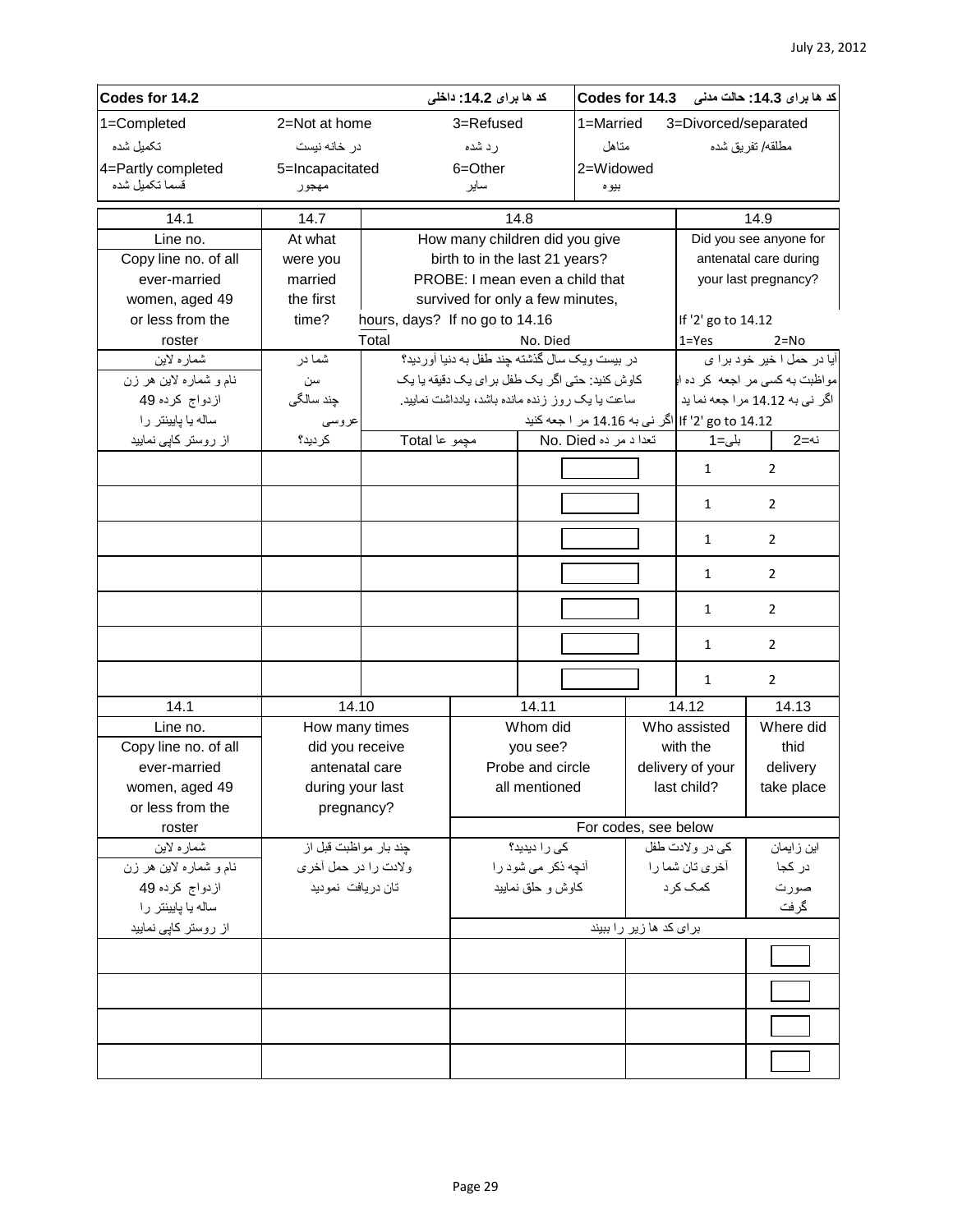| Codes for 14.11 and 14.12: |                     | Codes for 14.13: Place of delivery                       |
|----------------------------|---------------------|----------------------------------------------------------|
| $1 =$ Doctor               | داكتر               | 1=At home or relative's/neighbour's home                 |
| 2=Midwife                  | قابله               | در خانه                                                  |
| $3 =$ Nurse                | نرس                 | شفاخانه دو لتے<br>2=Public hospital                      |
| $4 = CHW$                  | كارمند صحى اجتماعي  | در دیگر مراکز صحی دولتی - 3=Other public health facility |
| $5 = TBA$                  | مو اظب و لادت عر في | مراكز صحى خصوصى 4=Private health facility                |
| 6=Other                    | ساير                | 5=Other<br>و غير ه                                       |
| 7=No one                   | هيچ پک              |                                                          |

| 14.1                                                                                   | 14.14                                             | 14.15                                                                                        | 14.16                                                                                              | 14.17                                                                                                       |
|----------------------------------------------------------------------------------------|---------------------------------------------------|----------------------------------------------------------------------------------------------|----------------------------------------------------------------------------------------------------|-------------------------------------------------------------------------------------------------------------|
| Line no.<br>Copy line no. of all<br>ever-married<br>women, aged 49<br>or less from the | How many doses/<br>injections did you<br>receive? | How many Children<br>under age 5 do you<br>have?<br>Use number in                            | How many of these<br><number> children are<br/>registered with the civil<br/>authorities?</number> | How many of these<br><number> children<br/>received a Vitamin A<br/>capsule in the last<br/>month?</number> |
| roster                                                                                 |                                                   | Q.14.17-14.20                                                                                | If none, write '0'                                                                                 |                                                                                                             |
| شماره لاين<br>نام و شماره لاین هر زن<br>ازدواج كرده 49                                 |                                                   | چند طفل زیر سن 5 سال<br>داريد؟<br>از اعداد در سوالات استفاه <mark>چی تعداد امپول زرقی</mark> | چند طفل تان نزد كارمندان مسؤل<br>ر اجستر ثبت اند؟                                                  | چند طفل در ماه گذشته یک<br>كيسول ويتامين دريافت<br>نمودند/                                                  |
| ساله يا پايينتر را<br>از روستر کاپی نمایید                                             | دريافت نموديد؟                                    | كنيد 14.17-14.20                                                                             |                                                                                                    | $0 = 0$ جو اب منفی                                                                                          |
|                                                                                        |                                                   |                                                                                              |                                                                                                    |                                                                                                             |
|                                                                                        |                                                   |                                                                                              |                                                                                                    |                                                                                                             |
|                                                                                        |                                                   |                                                                                              |                                                                                                    |                                                                                                             |
|                                                                                        |                                                   |                                                                                              |                                                                                                    |                                                                                                             |
|                                                                                        |                                                   |                                                                                              |                                                                                                    |                                                                                                             |
|                                                                                        |                                                   |                                                                                              |                                                                                                    |                                                                                                             |
|                                                                                        |                                                   |                                                                                              |                                                                                                    |                                                                                                             |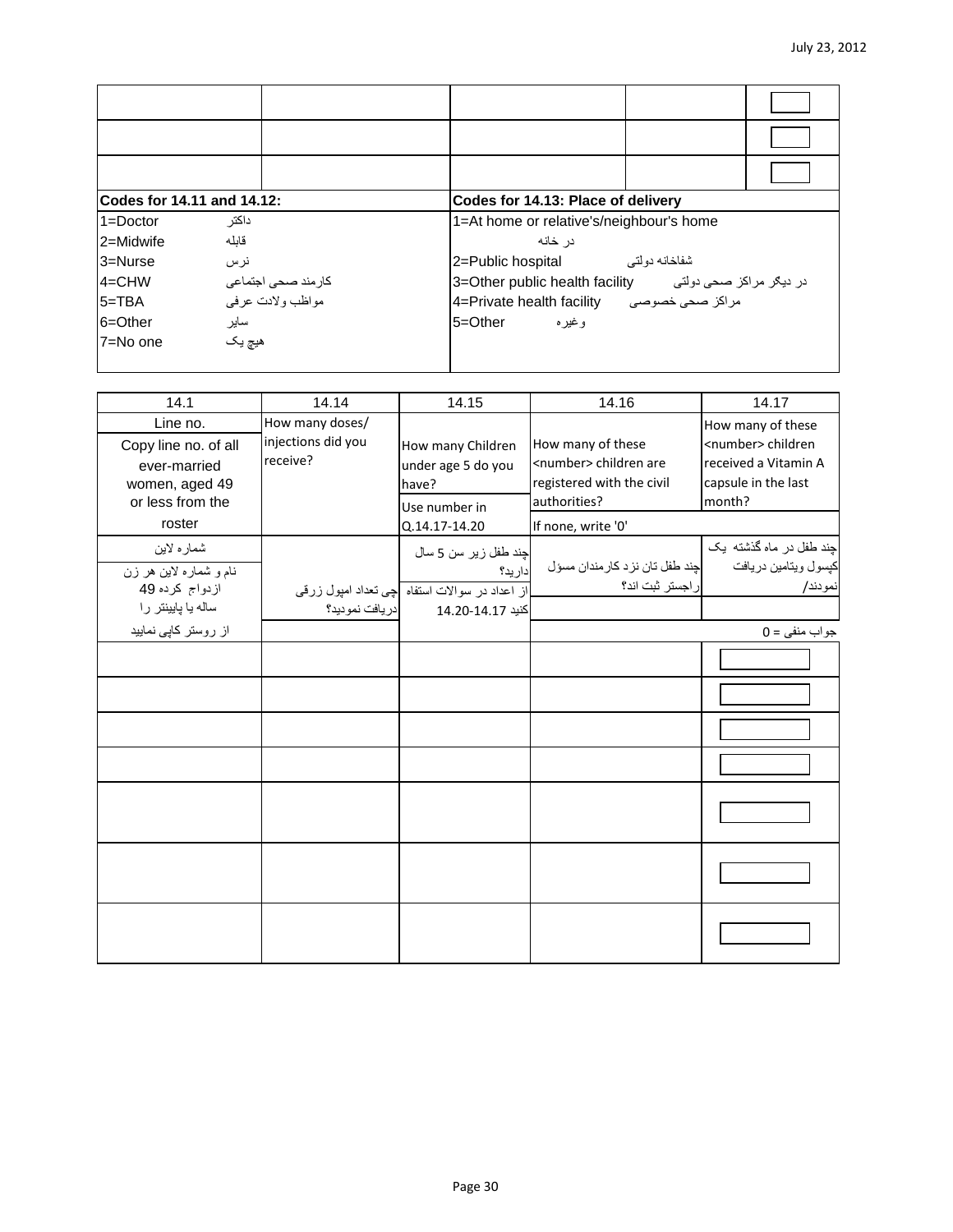| 14.1                   | 14.19                            | 14.20                          | 14.20                                                                        |
|------------------------|----------------------------------|--------------------------------|------------------------------------------------------------------------------|
| Line no.               |                                  |                                |                                                                              |
| Copy line no. of all   |                                  | How many of these              | How many of these <number></number>                                          |
| ever-married           | How many of these                | <number> children had</number> | children with a cough in the last                                            |
| women, aged 49         | <number> children had</number>   | illness with a cough in the    | month did breathe faster than usual                                          |
| or less from the       | diarrhoea in the last month?     | last month?                    | with short, rapid breaths?                                                   |
| roster                 | If none, write '0'               | If none, write '0'             | If none, write '0'                                                           |
| شماره لاين             | چند تن از این اطفال در ماه گذشته |                                | جند تن از این اطفال که سرفه می کردند در ماه حند تن از این اطفال در ماه گذشته |
| نام و شماره لاین هر زن | اسهالات داشتند                   | مريضى توام با سرفه داشتند      | گذشته از حد معمول بیشتر نفس با نفس های                                       |
| ازدواج كرده 49         |                                  |                                | كوتاه سريع مى كشيدند                                                         |
| ساله يا يايينتر را     |                                  |                                |                                                                              |
| از روستر کاپی نمایید   | $0 =$ جواب منفي                  | $0 = 0$ جواب منفی              | $0 = 0$ جو اب منفی                                                           |
|                        |                                  |                                |                                                                              |
|                        |                                  |                                |                                                                              |
|                        |                                  |                                |                                                                              |
|                        |                                  |                                |                                                                              |
|                        |                                  |                                |                                                                              |
|                        |                                  |                                |                                                                              |
|                        |                                  |                                |                                                                              |
|                        |                                  |                                |                                                                              |
|                        |                                  |                                |                                                                              |
|                        |                                  |                                |                                                                              |
|                        |                                  |                                |                                                                              |
|                        |                                  |                                |                                                                              |
|                        |                                  |                                |                                                                              |
|                        |                                  |                                |                                                                              |
|                        |                                  |                                |                                                                              |
|                        |                                  |                                |                                                                              |
|                        |                                  |                                |                                                                              |

**15. General living conditions عمومی وضعیت**

| 15.1 | In 1390, was the food supply always sufficient for this household?<br>آيا  در سال 1390 بر اي خانو اده غذا كافي داشتيد؟                                         |                                                  |         |  |                               |  |         |     |    |  |
|------|----------------------------------------------------------------------------------------------------------------------------------------------------------------|--------------------------------------------------|---------|--|-------------------------------|--|---------|-----|----|--|
|      | If yes, Go to 15.3                                                                                                                                             |                                                  | ببينديد |  | ا گر بلی به 15.3 مرا جعه کنید |  | ہلی Yes | No. | نه |  |
| 15.2 | How often in 1390 did you have problems satisfying the food needs of the household?<br>در سال 1390 در قسمت غذای مورد نیاز برای خانواده چه اند ازه مشکل داشتید؟ |                                                  |         |  |                               |  |         |     |    |  |
|      |                                                                                                                                                                | Rarely (1 to 3 times)<br>1  ندرتاً (1 الى 3 وقت) |         |  |                               |  |         |     |    |  |
|      |                                                                                                                                                                | Sometimes (4 to 6 times)                         |         |  | 2  بعضاً (4-6 وقت)            |  |         |     |    |  |
|      |                                                                                                                                                                | Often (a few times every month)                  |         |  | 3  معمولاً (چند باری در ماه)  |  |         |     |    |  |
|      |                                                                                                                                                                | Mostly (this happens a lot)                      |         |  | 4  بسیار (بسیار واقع می شد)   |  |         |     |    |  |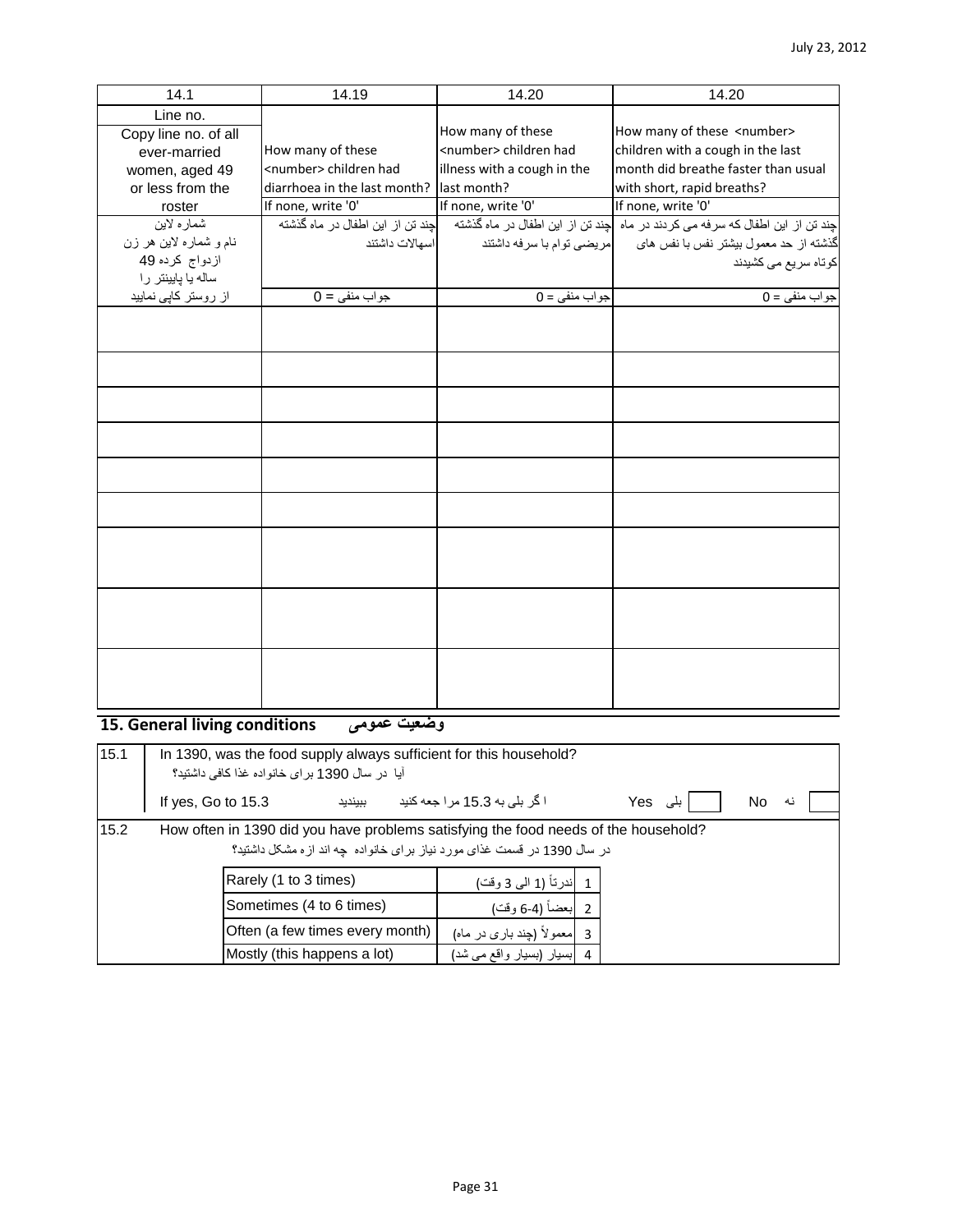| 15.3 | How would you compare the overall economic situation of the household                        |                                                                  |                |
|------|----------------------------------------------------------------------------------------------|------------------------------------------------------------------|----------------|
|      | with 1 year ago?                                                                             | وضعيت اقتصادي خانواده خويش با يكسال قبل جه قسم مقايسه ميكنيد؟    |                |
|      | Much better                                                                                  | بسيار خوب                                                        |                |
|      | Slightly better                                                                              | $\overline{2}$<br>كمى خوب                                        |                |
|      | Same                                                                                         | يكسان                                                            |                |
|      | Slightly worse                                                                               | کمی بد                                                           |                |
|      | Much worse                                                                                   | بسيار بد                                                         |                |
| 15.4 | To what extent are you satisfied with police in this district doing their job of serving and |                                                                  |                |
|      | protecting the people?                                                                       | به چه اندازه از پولیس ولسوالی خود در انجام وظایف انها راضی هستید |                |
|      | Very satisfied                                                                               | بسيار                                                            | $\mathbf{1}$   |
|      | Moderately satisfied                                                                         | مناسب                                                            | $\overline{2}$ |
|      | Not satisfied, not dissatisfied                                                              | نه راضيي و نه هم ناراضي                                          | 3              |
|      | Moderately dissatisfied                                                                      | كمى نار اضى                                                      | $\pmb{4}$      |
|      | Very dissatisfied                                                                            | بسيار ناراضي                                                     | 5              |
| 15.5 | How do you rate the security situation in this district?                                     | وضعيت امنيتي اين ولسوالي را چه قسم ارزيابي ميكنيد؟               |                |
|      | Very secure                                                                                  | بسيار امن                                                        | $\mathbf{1}$   |
|      | Moderately secure                                                                            | مناسب است                                                        | $\overline{2}$ |
|      | Not secure, not insecure                                                                     | نه امن و نه هم نا امن                                            | 3              |
|      | Moderately insecure                                                                          | كمي نا امن                                                       | 4              |
|      | Very insecure                                                                                | بسيار نا امن                                                     | 5              |
| 15.6 | How long does it take to walk to the nearest                                                 | رسیدن به نزدیک ترین چقدر وقت را می گیرد؟                         |                |
|      | 1. To the nearest drinking water source?                                                     | به نزدیک ترین منبع آب آشامیدنی؟                                  |                |
|      | 2. To the nearest primary school for boys?                                                   | به نزدیک ترین مکتب ابتداییه برای پسران؟                          |                |
|      | 3. To the nearest secondary school for boys?                                                 | به نز دیک ترین مکتب متوسطه بر ای پسر ان؟                         |                |
|      | 4. To the nearest high school for boys?                                                      | نزدیک ترین لیسه پسران؟                                           |                |
|      | 5. To the nearest private school for boys?                                                   | نز دیک ترین مکتب خصوصی بر ای پسر ان؟                             |                |
|      | 6. To the nearest primary school for girls?                                                  | نز دیک ترین مکتب ابتداییه بر ای دختر ان؟                         |                |
|      | 7. To the nearest secondary school for girls?                                                | نز دیک تر بن مکتب متوسطه بر ای دختر ان؟                          |                |
|      | 8. To the nearest high school for girls?                                                     | نز دیک تر بن لیسه بر ای دختر ان؟                                 |                |
|      | 9. To the nearest private school for girls?                                                  | نز دیک ترین مکتب خصوصی بر ای دختر ان؟                            |                |
|      | 10. To the nearest public health centre?                                                     | نزدیک ترین مرکز صحی؟                                             |                |
|      | 11. To the nearest private health centre?                                                    | نزديك ترين مركز صحى خصوصى؟                                       |                |
|      | 12. To the nearest hospital?                                                                 | نز دیک ترین شفاخانه؟                                             |                |
|      | 13. To the nearest police station?                                                           | نزدیک ترین پوسته پولیس؟                                          |                |
|      | 14. To the nearest transport?                                                                | نز دیک ترین تر انسپورت:                                          |                |
|      | 15. To your employment area?                                                                 | به ساحه کار تان؟                                                 |                |
|      | 16. To the mosque?                                                                           | به مسجد؟                                                         |                |
|      | 17. To the district centre?                                                                  | به مركز ولسوالي؟                                                 |                |
|      | 18. To the provincial centre?                                                                | به مركز ولايت؟                                                   |                |
|      |                                                                                              |                                                                  |                |
|      |                                                                                              |                                                                  |                |
|      |                                                                                              |                                                                  |                |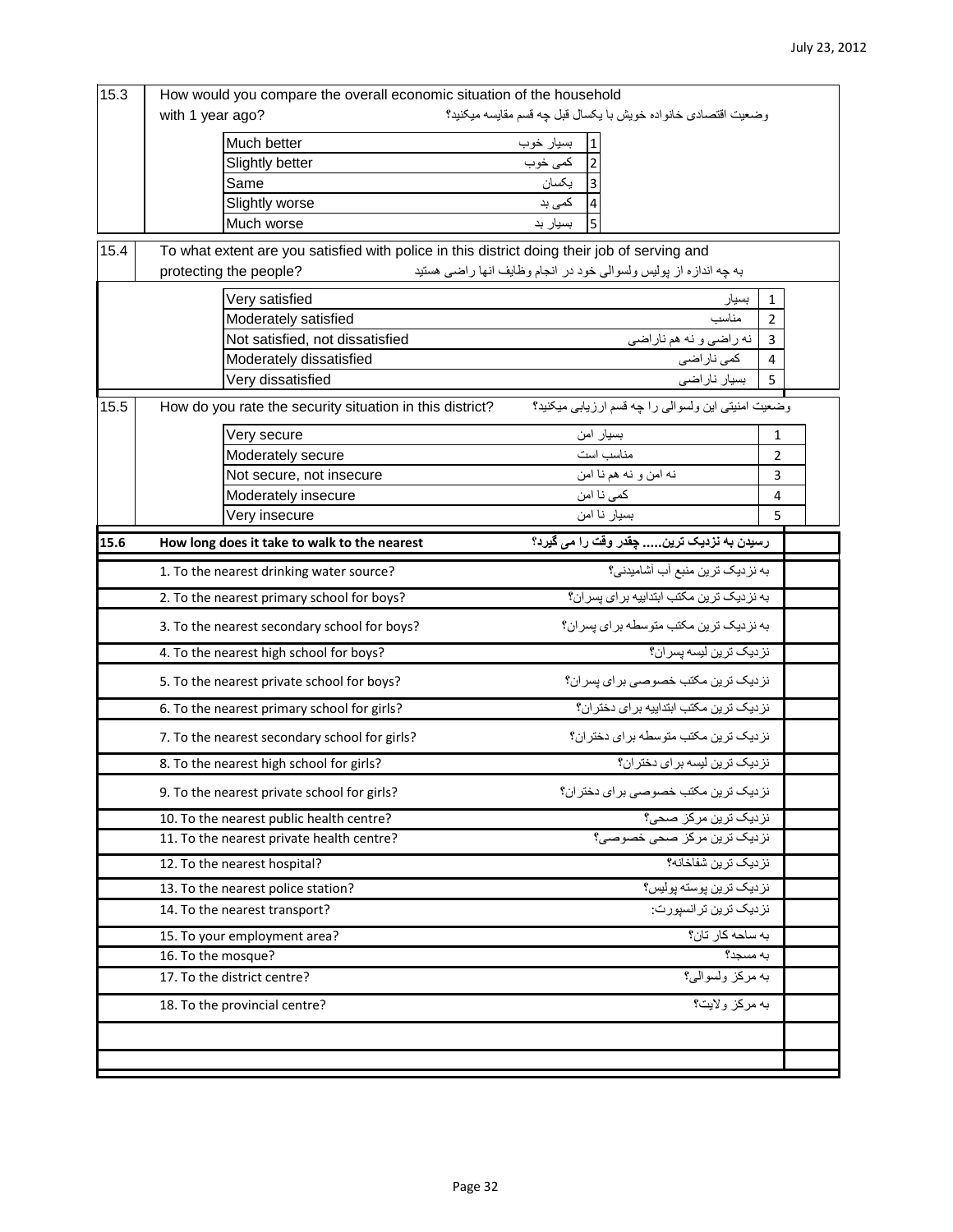|                                       | Codes for 15.6                                                                                            | دقيقه 60-15                                                                   | بیشتر از یک ساعت |  |  |  |  |
|---------------------------------------|-----------------------------------------------------------------------------------------------------------|-------------------------------------------------------------------------------|------------------|--|--|--|--|
|                                       | 1=Less than 15 minutes<br>كمتر از 15 دقيقه                                                                | $2=15-60$ minutes                                                             | 3=More than 1 hr |  |  |  |  |
| 4=Too far to walk, must use transport |                                                                                                           | 5=Don't know where one is                                                     | 6=Not applicable |  |  |  |  |
|                                       | نمی دانم که کجا است<br>بسیار دور، باید از ترانسپورت استفاده کرد                                           |                                                                               | تطابق ندار د     |  |  |  |  |
|                                       |                                                                                                           |                                                                               |                  |  |  |  |  |
| 15.7                                  | Over the last 3 months how many times has a member of the household travelled to district center?         |                                                                               |                  |  |  |  |  |
|                                       | در جريان 3 ماه گذشته كدام عضو خانواده چند با ربه مركز ولسوالي سفر كرده است؟                               |                                                                               |                  |  |  |  |  |
| 15.8                                  | [If travelled to the district centre, what was the main reason for travel?                                |                                                                               |                  |  |  |  |  |
|                                       |                                                                                                           | در صورتیکه سفر کرده باشد، دلیل سفر چی بوده است؟                               |                  |  |  |  |  |
|                                       | Codes for 15.8                                                                                            |                                                                               |                  |  |  |  |  |
|                                       | 1=Did not go to the district centre                                                                       | 5=To visit a government office                                                | 8=Other          |  |  |  |  |
|                                       | به مرکز ولسوالی نرفته است                                                                                 | بخاطر کاری که در اداره دولتی داشت                                             | ساير             |  |  |  |  |
|                                       | 2=To work                                                                                                 | 6=To visit relatives                                                          | 98=Refused       |  |  |  |  |
|                                       | جهت كار                                                                                                   | جهت ديدار با خويشاوندان                                                       | رد کرده است      |  |  |  |  |
|                                       |                                                                                                           |                                                                               | 99=Don't know    |  |  |  |  |
|                                       | 3=To purchase goods or services<br>جهت خريد اجناس يا خدمات                                                | 7=To go to hospital<br>شفاخانه رفته است                                       | نمی دانم         |  |  |  |  |
|                                       |                                                                                                           |                                                                               |                  |  |  |  |  |
|                                       | 4=To sell goods or services                                                                               | برای فروش اجناس و خدمات                                                       |                  |  |  |  |  |
| 15.9                                  | Over the last 3 months how many times has a member of the household travelled to                          |                                                                               |                  |  |  |  |  |
|                                       | outside district centre?                                                                                  |                                                                               |                  |  |  |  |  |
|                                       |                                                                                                           | در جریان 3 ماه گذشته کدام عضو خانواده چند بار بیرون از ولسوالی سفر نموده است؟ |                  |  |  |  |  |
|                                       |                                                                                                           |                                                                               |                  |  |  |  |  |
| 15.10                                 | [If travelled outside the district centre, what was the main reason for travel?                           |                                                                               |                  |  |  |  |  |
|                                       |                                                                                                           | در صورتیکه سفر نموده باشد، دلیل آن جی بوده است؟                               |                  |  |  |  |  |
|                                       | Codes for 15.10                                                                                           |                                                                               |                  |  |  |  |  |
|                                       | 1=Did not go to the district centre                                                                       | 5=To visit a government office                                                | 8=Other          |  |  |  |  |
|                                       | به مرکز ولسوالی نرفته است<br>بخاطر کاری که در اداره دولتی داشت<br>ساير                                    |                                                                               |                  |  |  |  |  |
| 2=To work                             |                                                                                                           | 6=To visit relatives                                                          | 98=Refused       |  |  |  |  |
| جهت كار                               |                                                                                                           | جهت ديدار با خويشاوندان                                                       | رد کرده است      |  |  |  |  |
|                                       | 3=To purchase goods or services                                                                           | 7=To go to hospital                                                           | 99=Don't know    |  |  |  |  |
|                                       | جهت خرید اجناس یا خدمات                                                                                   | شفاخانه رفته است                                                              | نمی دانم         |  |  |  |  |
|                                       | براى فروش اجناس و خدمات 4=To sell goods or services                                                       |                                                                               |                  |  |  |  |  |
|                                       |                                                                                                           |                                                                               |                  |  |  |  |  |
| 15.11                                 | Over the last 3 months how many times has your household contacted or visited                             |                                                                               |                  |  |  |  |  |
|                                       | each of the following?                                                                                    |                                                                               |                  |  |  |  |  |
|                                       | در جريان 3 ماه گذشته كدام عضو خانواده تان با كدام يك از مراجع زير تماس حاصل نموده و با أنها ديدار نموديد؟ |                                                                               |                  |  |  |  |  |
| $\mathbf 1$                           | <b>District Community Council</b>                                                                         | شوراي اجتماعي ولسوالي                                                         |                  |  |  |  |  |
| 2                                     | the District Governor                                                                                     | ولسوال                                                                        |                  |  |  |  |  |
| $\sqrt{3}$                            | Government Offices to do with Justice                                                                     | دفاتر عدلمي دولتبي                                                            |                  |  |  |  |  |
| 4                                     | Government Offices to do with Security                                                                    | دفاتر امنیتی دولتی                                                            |                  |  |  |  |  |
| 5                                     | سایر دفاتر زراعتی دولتے Other government offices to do with agriculture                                   |                                                                               |                  |  |  |  |  |
| 6                                     | ساير دفاتر دولتى/مقامات دولتى Other government offices / officials visited                                |                                                                               |                  |  |  |  |  |
| Codes for 15.11                       |                                                                                                           |                                                                               |                  |  |  |  |  |
| $1 =$ Once                            | 2=Twice                                                                                                   | 4=More than 4<br>3=3or4 times                                                 | 5=None           |  |  |  |  |
|                                       | يكبار<br>دوبار<br>سه یا 4 بار                                                                             | بیشتر از 4 بار                                                                | هيج              |  |  |  |  |
| 98=Refused                            | 99=Don't know                                                                                             |                                                                               |                  |  |  |  |  |
| رد کر                                 | نمی دانم                                                                                                  |                                                                               |                  |  |  |  |  |
|                                       |                                                                                                           |                                                                               |                  |  |  |  |  |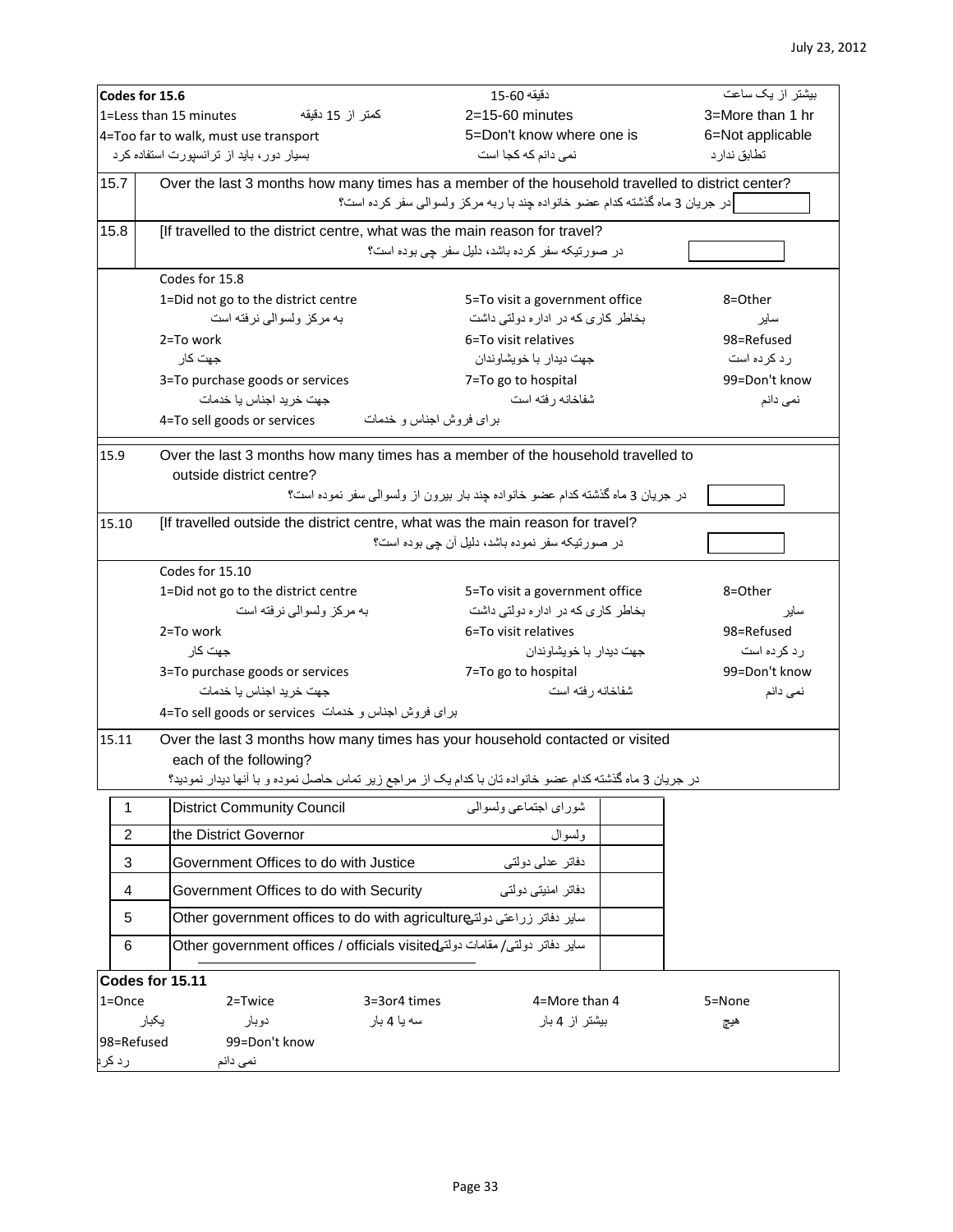|                | 16. Experiences in the community/site                                                                                                                         | معلومات در مورد سایت                                                                                                          |                                                  |              |                     |
|----------------|---------------------------------------------------------------------------------------------------------------------------------------------------------------|-------------------------------------------------------------------------------------------------------------------------------|--------------------------------------------------|--------------|---------------------|
| 16.1           | Does any member of your household belong to the following                                                                                                     |                                                                                                                               |                                                  |              |                     |
|                | أيا كدام عضو خانواده تان به يكي از موارد زير ارتباط دارد                                                                                                      |                                                                                                                               |                                                  | بلی Yes=1    | نی No=2             |
|                | 1<br>Charity                                                                                                                                                  | مو سسه خير په                                                                                                                 |                                                  | $\mathbf{1}$ | $\overline{2}$      |
|                | 2<br>Sports Club                                                                                                                                              | كلب ورزشى                                                                                                                     |                                                  | $\mathbf{1}$ | $\overline{2}$      |
|                | 3<br>Women's Group                                                                                                                                            | گروه زنان                                                                                                                     |                                                  | $\mathbf 1$  | $\overline{2}$      |
|                | Savings Credit Association<br>4                                                                                                                               | موسسه قرضه و پس انداز                                                                                                         |                                                  | $\mathbf{1}$ | $\overline{2}$      |
|                | 5<br><b>Religious Society</b>                                                                                                                                 | جامعه مذهبي                                                                                                                   |                                                  | $\mathbf{1}$ | $\overline{2}$      |
|                | 6<br>Political Organization                                                                                                                                   | موسسه سياسى                                                                                                                   |                                                  | 1            | $\overline{2}$      |
|                | $\overline{7}$<br>self-help group                                                                                                                             | گروه کمک به نفس                                                                                                               |                                                  | $\mathbf{1}$ | $\overline{2}$      |
|                | 8<br>Other (Specify)                                                                                                                                          | سایر (مشخص بسازید)                                                                                                            |                                                  | $\mathbf{1}$ |                     |
| 16.2           | How often do you fear for your personal safety or security or that of your<br>family these days?<br>1 Never<br>2 Rarely<br>3 Sometimes<br>4 Often<br>5 Mostly | تا چه اندازه از مصؤنیت و امنیت خود یا از خانواده خود در این روز ها هراس دارید<br>هيچگاه<br>ندرتا<br>بعضاً<br>معمولأ<br>اكثر أ | 1<br>$\overline{2}$<br>3<br>$\overline{4}$<br>5. |              |                     |
| 16.3           |                                                                                                                                                               | In the past 3 months, did a member of your household experience any of the following                                          |                                                  |              |                     |
|                | kinds of violence?                                                                                                                                            |                                                                                                                               |                                                  | بلی          | نی                  |
|                |                                                                                                                                                               | آیا در جریان سه ماه گذشته کدام عضو خانواده تان کدام نوع خشونت زیر را تجربه کرده است                                           |                                                  | $Yes = 1$    | $No = 2$            |
| $\mathbf{1}$   | Physical attack or beating                                                                                                                                    | حمله فزيكي يا لت و كوب                                                                                                        |                                                  | 1            | $\overline{2}$      |
| $\overline{2}$ | Racketeering/extortion                                                                                                                                        | اخاذى                                                                                                                         |                                                  | 1            | $\overline{2}$      |
| 3              | Burglary/looting                                                                                                                                              | غارت/چپاول                                                                                                                    |                                                  | 1            | $\overline{2}$      |
| 4<br>5         | Motor vehicle theft/Property taken<br>from your vehicle or parts of the vehicle stolen                                                                        | سرقت موتر/سرقت كدام چيز يا پرزه موتر تان                                                                                      |                                                  | 1<br>1       | $\overline{2}$<br>2 |
|                |                                                                                                                                                               | اختطاف                                                                                                                        |                                                  | $\mathbf{1}$ | $\overline{2}$      |
| 6              | Kidnapping                                                                                                                                                    |                                                                                                                               |                                                  |              |                     |
| $\overline{7}$ | Livestock stolen                                                                                                                                              | دز دی مواشی                                                                                                                   |                                                  | 1            | $\overline{2}$      |
| 8              | Militants/Insurgent actions                                                                                                                                   | اقدامات شورشى/ستيزكر                                                                                                          |                                                  | $\mathbf 1$  | $\overline{2}$      |
| 9              | <b>Police Actions</b>                                                                                                                                         | اقدامات پوليس                                                                                                                 |                                                  | 1            | $\overline{2}$      |
| 10             | Army actions                                                                                                                                                  | اقدامت ارتش                                                                                                                   |                                                  | 1            | $\overline{a}$      |
| 11             | Murder                                                                                                                                                        | قتل                                                                                                                           |                                                  | 1            |                     |
| 12             | Suicide attack                                                                                                                                                | حمله انتحارى                                                                                                                  |                                                  | $\mathbf 1$  | $\overline{2}$      |
| 13             | Night raids                                                                                                                                                   | حملات شبانه                                                                                                                   |                                                  | 1            | $\overline{2}$      |
| 14             | Drone attacks                                                                                                                                                 | حملات هوابيماي بدون سرنشين                                                                                                    |                                                  | $\mathbf{1}$ | $\overline{2}$      |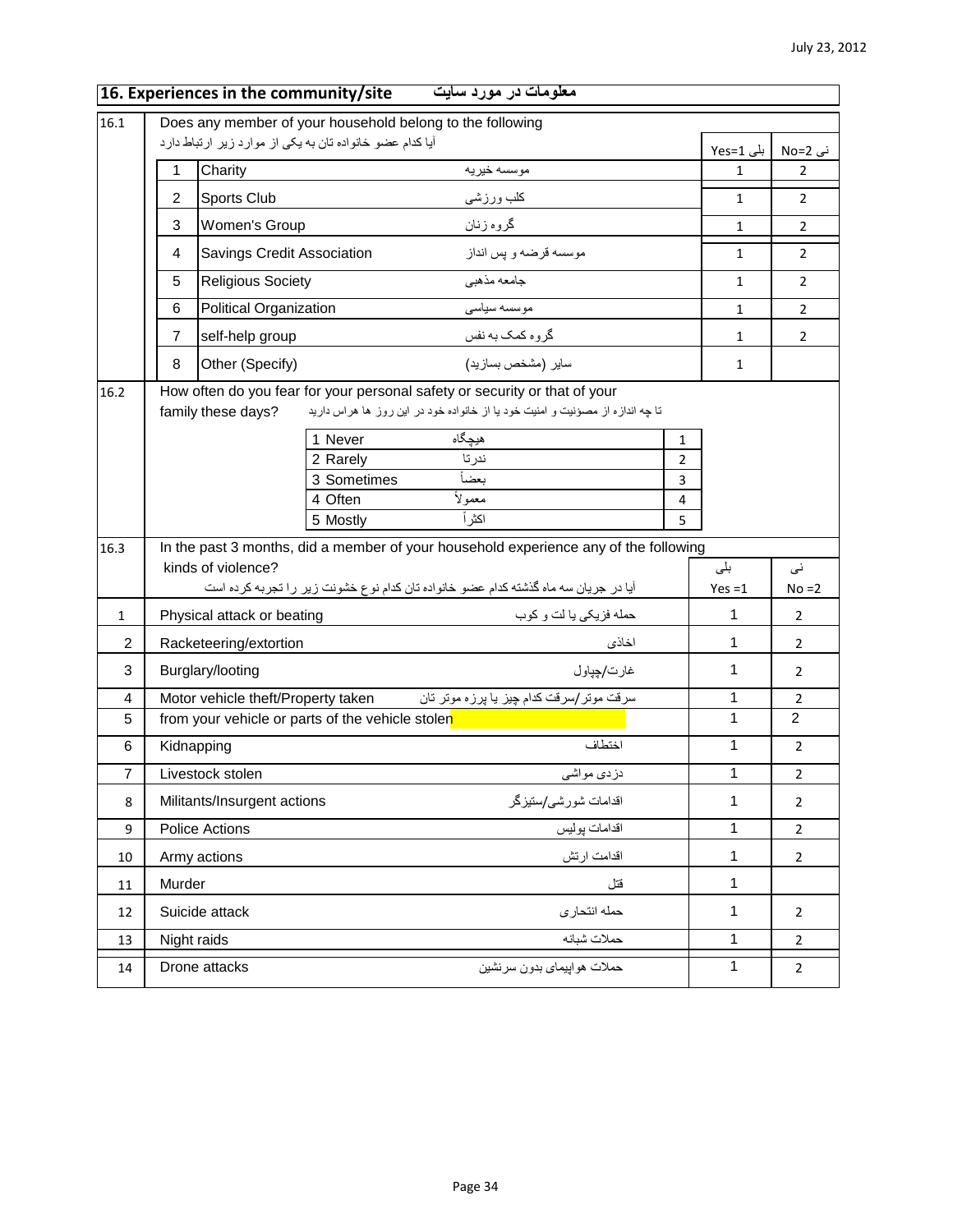| If Yes, what agency or institution did you report the crime or act of violence? |                                                                                                                      |                |  |  |  |  |
|---------------------------------------------------------------------------------|----------------------------------------------------------------------------------------------------------------------|----------------|--|--|--|--|
| ا كَر بلى كدا م نهاد و يا ايجنسى را از جنا يت و خشو نت اطلا ع دا ده؟            |                                                                                                                      |                |  |  |  |  |
| 1. Afghan National Army                                                         | 11. District governor                                                                                                |                |  |  |  |  |
| اردوى ملى افغانستان                                                             | ولسوالبي                                                                                                             |                |  |  |  |  |
| 2. Afghan National Police                                                       | 12. Provincial Governor                                                                                              |                |  |  |  |  |
| پولیس ملی افغانستان                                                             | ولايت                                                                                                                |                |  |  |  |  |
| 3. Shura/Elders                                                                 | 13. Central Government                                                                                               |                |  |  |  |  |
| شور ا/بزرگان                                                                    | حکومت مرکز ی                                                                                                         |                |  |  |  |  |
| 4. Local militia (police)                                                       | 14. Public Prosecutor                                                                                                |                |  |  |  |  |
| پولس محلي                                                                       | مدعي العموم                                                                                                          |                |  |  |  |  |
| 5. Tribal leader (Malik)                                                        | 15. Courts                                                                                                           |                |  |  |  |  |
| ملک                                                                             | محكمه                                                                                                                |                |  |  |  |  |
| 6. Local Commander or Warlord                                                   | 16. Press or other media                                                                                             |                |  |  |  |  |
| قومندان محلي يا جنگ سالار                                                       | مطبوعات و رسانه ها                                                                                                   |                |  |  |  |  |
| 7. Mullah Saheb                                                                 | 17. Taliban                                                                                                          |                |  |  |  |  |
| ملا                                                                             | طالبان                                                                                                               |                |  |  |  |  |
| 8. Local PRT                                                                    | 18. Don't know                                                                                                       |                |  |  |  |  |
| گروه بازسازي ولايتي محلي                                                        | نمی دانم                                                                                                             |                |  |  |  |  |
| 9. Office of UN organization(s)                                                 |                                                                                                                      |                |  |  |  |  |
| دفتر موسسات ملل متحد                                                            |                                                                                                                      |                |  |  |  |  |
|                                                                                 | 10. Afghanistan Independent Human Rights Commission                                                                  |                |  |  |  |  |
| كمسيون مستقل حقوق بشر افغانستان                                                 |                                                                                                                      |                |  |  |  |  |
| If No, why didn't the household member report the crime?                        |                                                                                                                      |                |  |  |  |  |
|                                                                                 | اگر نی چرا اعضا ی خانو اد ه رایور جنایت را ند اده ؟                                                                  |                |  |  |  |  |
| 1. It makes no difference                                                       | 5. Didn't know where to report it                                                                                    | 98. Refused    |  |  |  |  |
| مهم نيست                                                                        | مرجع گزارش را نمی دانست                                                                                              | ر د شد         |  |  |  |  |
| 2. Danger or fear of retaliation                                                | 6. Lack of trust on government officials                                                                             | 99. Don't know |  |  |  |  |
| خطر يا ترس عمل متقابل                                                           | عدم اعتماد بر كار مندان حكومت                                                                                        | نمی دانم       |  |  |  |  |
| 3. Lack of evidence                                                             | 7. Lack of legal counsel                                                                                             |                |  |  |  |  |
| کمی مدارک                                                                       | فقدان أكماهي حقوقي                                                                                                   |                |  |  |  |  |
| 4. It wasn't serious                                                            | 8. Other (Specify:                                                                                                   |                |  |  |  |  |
| جدي نبود                                                                        | سایر (مشخص بسازید)                                                                                                   |                |  |  |  |  |
|                                                                                 | If you were a victim of violence or any criminal act, how much confidence would you have that the guilty party v     |                |  |  |  |  |
|                                                                                 | در صورتیکه شما یکی از قربانیان خشونت یا کدام عمل جنایی می بودید، چی اندازه باور داشتید که مجرم گرفتار و مجازات می شد |                |  |  |  |  |
| 1. No Confidence at all                                                         | 4. Some confidence                                                                                                   | 98. Refused    |  |  |  |  |
| هیچ باور ندارم که مجرم گرفتار و مجازات شود                                      | كمي اعتماد داشتم                                                                                                     | ر د شد         |  |  |  |  |
| 2. Not very much confidence                                                     | 5. A great deal of confidence                                                                                        | 99. Don't know |  |  |  |  |
| بسيار اعتماد نداشتم                                                             | بسيار اعتماد داشتم                                                                                                   | نمی دانم       |  |  |  |  |
| 3. Fair amount of confidence                                                    |                                                                                                                      |                |  |  |  |  |
| یک کمی اعتماد داشتم                                                             |                                                                                                                      |                |  |  |  |  |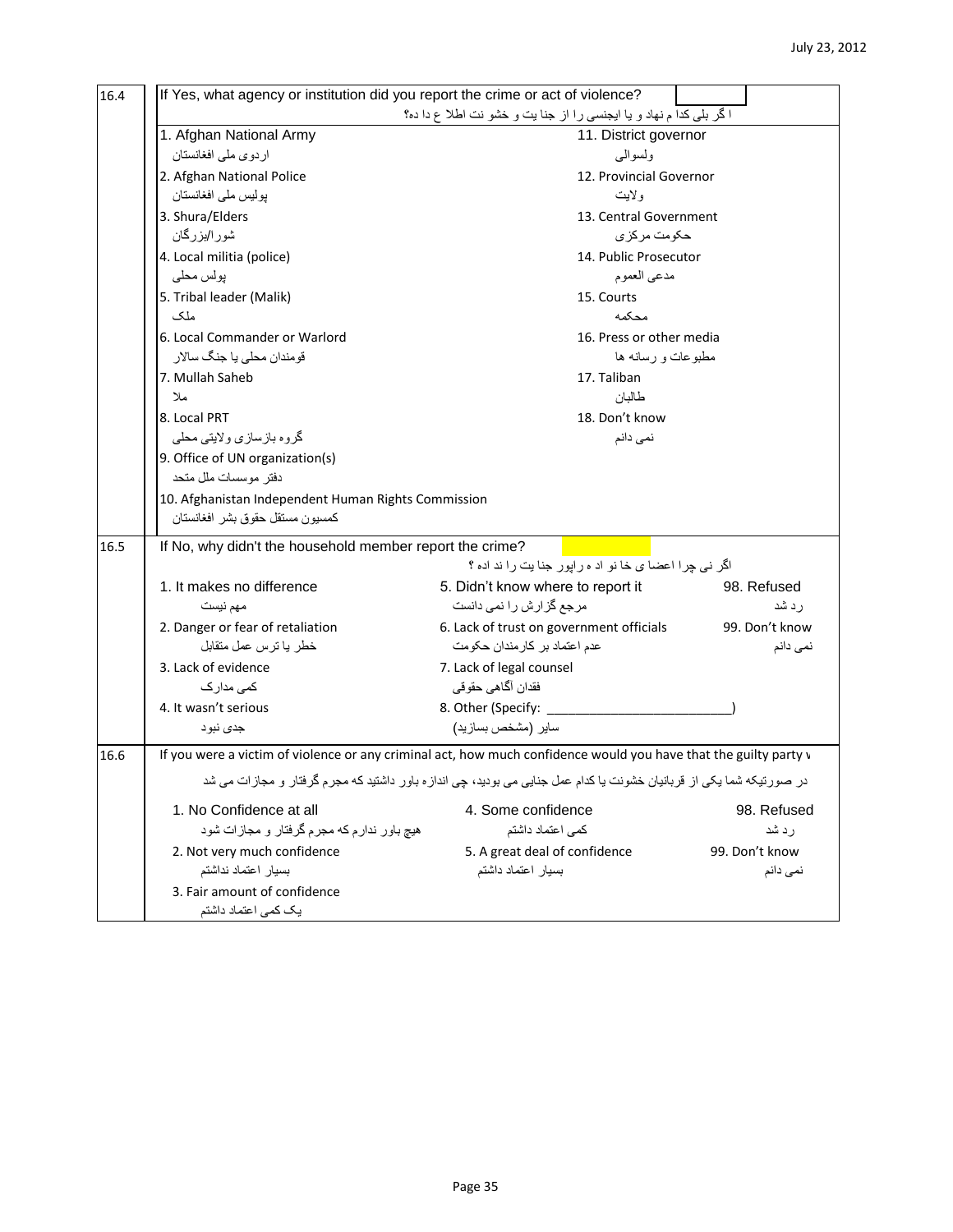| 16.7                                                                                                                                                                                                                                                                                                                   | Please tell me, whether you would participate in the following activities with 'no fear', 'some fear', 'a lot of<br>fear'.<br>لطفاً بيان داريد كه كدام  در عمل زير  "بدون ترس"، "كمى ترس" و  "ترس زياد" سهم مى گرفتيد؟ |                 |            |               |  |  |  |
|------------------------------------------------------------------------------------------------------------------------------------------------------------------------------------------------------------------------------------------------------------------------------------------------------------------------|------------------------------------------------------------------------------------------------------------------------------------------------------------------------------------------------------------------------|-----------------|------------|---------------|--|--|--|
| a) Participating in resolving problems in your community<br>اشتر اک در حل مشکلات جامعه تان<br>b) Voting in a national election<br>ر ای دادن در یک انتخابات ملی<br>c) Participating in a peaceful demonstration<br>اشتر اک در  بک تظاهر ات مسالمت آمبز<br>d) Running for a public office<br>ادار ہ کر دن یک دفتر ِ عامه |                                                                                                                                                                                                                        |                 |            |               |  |  |  |
|                                                                                                                                                                                                                                                                                                                        |                                                                                                                                                                                                                        |                 |            |               |  |  |  |
| Codes for 16.5                                                                                                                                                                                                                                                                                                         | <mark>کد برای 16.5</mark><br>2=Some fear                                                                                                                                                                               | 3=A lot of fear | 98=Refused | 99=Don't Know |  |  |  |
| 1=No fear<br>بدون ترس                                                                                                                                                                                                                                                                                                  | کمے تر س                                                                                                                                                                                                               | بسيار ترس       | ر د شد     | نمی دانم      |  |  |  |